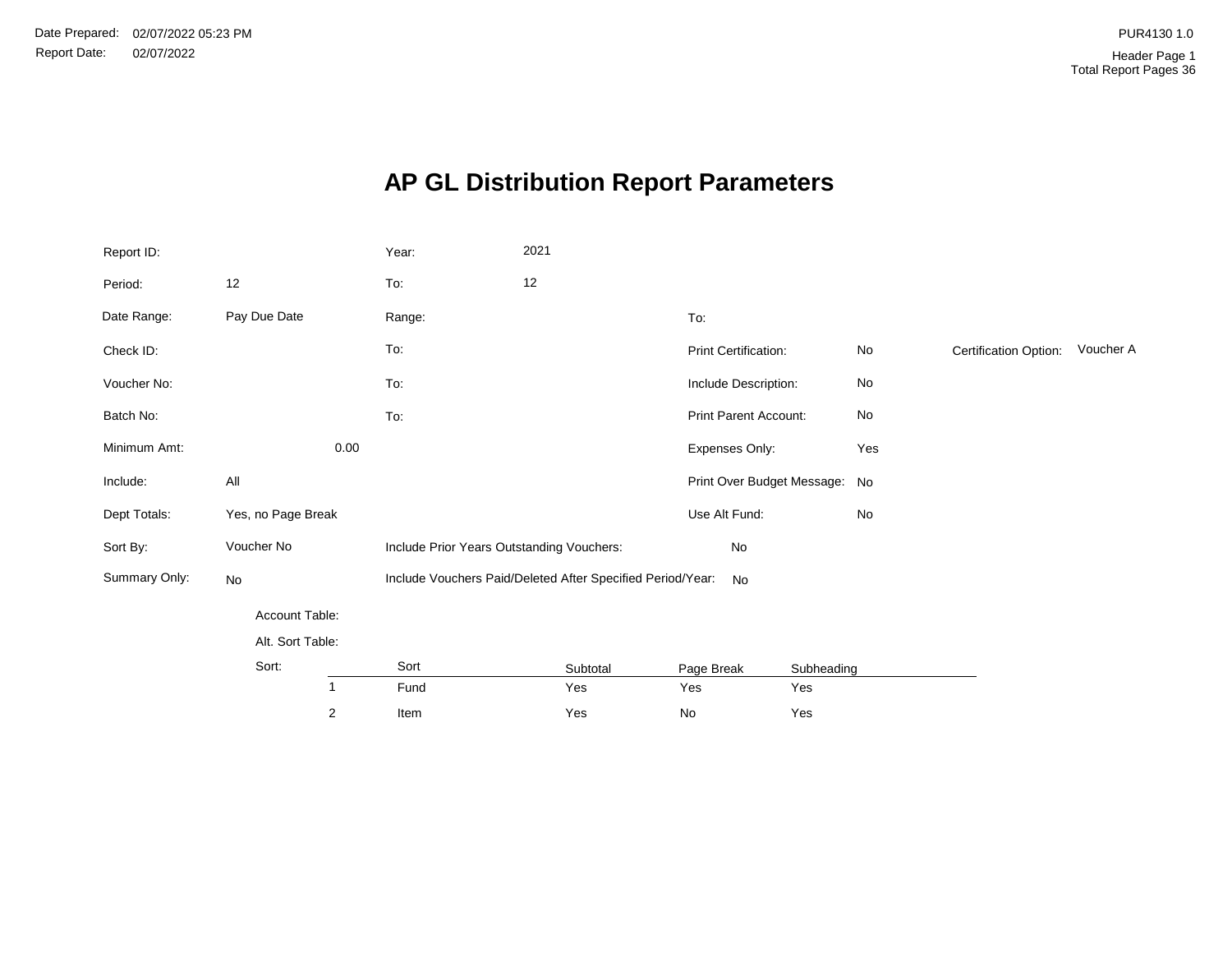Report Date: 02/07/2022

Account Table:

Alt. Sort Table:

# **TOWN OF SWEDEN** PUR4130 1.0

## **AP GL Distribution Report**

Fiscal Year: 2021 Period From: 12 To: 12 Pay Due Date To:

Page 1 of 36

| Account No.<br>Voucher No.<br>PO No. |             |                     | Check ID Check No. Vendor Code Vendor Name |                                           | <b>Invoice No.</b> | <b>Invoice Date</b> | Pay Due    | Period | Enc.<br>Amount | <b>Expense</b><br>Amount |
|--------------------------------------|-------------|---------------------|--------------------------------------------|-------------------------------------------|--------------------|---------------------|------------|--------|----------------|--------------------------|
| Fund A                               |             | <b>GENERAL FUND</b> |                                            |                                           |                    |                     |            |        |                |                          |
| <b>Item 1010</b>                     |             | <b>TOWN BOARD</b>   |                                            |                                           |                    |                     |            |        |                |                          |
| A.1010.400                           |             |                     | TOWN BOARD.CONTRACTUAL                     |                                           |                    |                     |            |        |                |                          |
| 211326                               | Ζ           | 12920               | 0000008035                                 | BRIDGETOWER OPCO, LLC                     | 745241405          | 11/30/2021          | 11/30/2021 | 12     | 0.00           | 579.85                   |
| 211405                               | Ζ           | 13003               | 0000002245                                 | <b>WESTSIDE NEWS INC</b>                  | 121595             | 11/30/2021          | 11/30/2021 | 12     | 0.00           | 120.63                   |
| 211427                               | Z           | 13017               | 0000006725                                 | C.O.P. SECURITY INC.                      | 9138               | 12/14/2021          | 12/14/2021 | 12     | 0.00           | 128.00                   |
| 211471                               | Ζ           | 13062               | 0000003943                                 | WISNOWSKI, JILL A                         | 12142021           | 12/14/2021          | 12/14/2021 | 12     | 0.00           | 6.54                     |
| 211513                               | Ζ           | 13066               | 0000008035                                 | <b>BRIDGETOWER OPCO, LLC</b>              | 10135978           | 12/30/2021          | 12/30/2021 | 12     | 0.00           | 374.18                   |
| Total A.1010.400                     |             |                     | TOWN BOARD.CONTRACTUAL                     |                                           |                    |                     |            |        | 0.00           | 1,209.20                 |
| Total Item 1010                      |             | <b>TOWN BOARD</b>   |                                            |                                           |                    |                     |            |        | 0.00           | 1,209.20                 |
| <b>Item 1110</b>                     |             | <b>JUSTICES</b>     |                                            |                                           |                    |                     |            |        |                |                          |
| A.1110.400                           |             |                     | JUSTICES.CONTRACTUAL                       |                                           |                    |                     |            |        |                |                          |
| 211331                               | Ζ           | 12922               | 0000006725                                 | C.O.P. SECURITY INC.                      | 9085               | 11/30/2021          | 11/30/2021 | 12     | 0.00           | 424.00                   |
| 211334                               | Ζ           | 12926               | 0000007517                                 | COMPUTER EQUIPMENT AND TECHN 13971        |                    | 11/30/2021          | 11/30/2021 | 12     | 0.00           | 130.00                   |
| 211338                               | Ζ           | 12938               | 0000007319                                 | FORBES, KELLY J                           | 11302021           | 11/30/2021          | 11/30/2021 | 12     | 0.00           | 110.00                   |
| 211370                               | Z           | 12946               | 0000006257                                 | <b>INDOFF INCORPORATED</b>                | 3515718            | 11/30/2021          | 11/30/2021 | 12     | 0.00           | 189.99                   |
| 211382                               | Z           | 12998               | 0000007240                                 | UNIFORM EXPRESS OF ROCHESTER 47736        |                    | 11/30/2021          | 11/30/2021 | 12     | 0.00           | 85.90                    |
| 211407                               | Ζ           | 12926               | 0000007517                                 | <b>COMPUTER EQUIPMENT AND TECHN 13867</b> |                    | 11/30/2021          | 11/30/2021 | 12     | 0.00           | 130.00                   |
| 211408                               | Z           | 12954               | 0000007203                                 | M. E. SERVICES COMMUNICATION, IN 23498    |                    | 11/30/2021          | 11/30/2021 | 12     | 0.00           | 112.40                   |
| 211426                               | Ζ           | 13017               | 0000006725                                 | C.O.P. SECURITY INC.                      | 9116               | 12/14/2021          | 12/14/2021 | 12     | 0.00           | 256.00                   |
| 211429                               | Ζ           | 13020               | 0000007517                                 | COMPUTER EQUIPMENT AND TECHN 14077        |                    | 12/14/2021          | 12/14/2021 | 12     | 0.00           | 130.00                   |
| 211430                               | $\mathsf Z$ | 13024               | 0000007319                                 | FORBES, KELLY J                           | 1212021            | 12/14/2021          | 12/14/2021 | 12     | 0.00           | 165.00                   |
| 211478                               | Ζ           | 13068               | 0000006725                                 | C.O.P. SECURITY INC.                      | 9141               | 12/30/2021          | 12/30/2021 | 12     | 0.00           | 288.00                   |
| 211482                               | Z           | 13079               | 0000007318                                 | <b>FRONTIER</b>                           | 12302021           | 12/30/2021          | 12/30/2021 | 12     | 0.00           | 88.66                    |
| Total A.1110.400                     |             |                     | <b>JUSTICES.CONTRACTUAL</b>                |                                           |                    |                     |            |        | 0.00           | 2,109.95                 |
| Total Item 1110                      |             | <b>JUSTICES</b>     |                                            |                                           |                    |                     |            |        | 0.00           | 2,109.95                 |
| <b>Item 1220</b>                     |             | <b>SUPERVISOR</b>   |                                            |                                           |                    |                     |            |        |                |                          |
| A.1220.400                           |             |                     | SUPERVISOR.CONTRACTUAL                     |                                           |                    |                     |            |        |                |                          |
| 211363                               | Z           | 12970               | 0000003224                                 | PAYCHEX OF NEW YORK LLC                   | 2021102800         | 11/30/2021          | 11/30/2021 | 12     | 0.00           | 783.65                   |
| 211444                               | Ζ           | 13041               | 0000003224                                 | PAYCHEX OF NEW YORK LLC                   | 2021112500         | 12/14/2021          | 12/14/2021 | 12     | 0.00           | 752.31                   |
| 211550                               | Z           | 13095               | 0000003224                                 | PAYCHEX OF NEW YORK LLC                   | 12302021           | 12/30/2021          | 12/30/2021 | 12     | 0.00           | 761.67                   |
| Total A.1220.400                     |             |                     | SUPERVISOR.CONTRACTUAL                     |                                           |                    |                     |            |        | 0.00           | 2,297.63                 |
| Total Item 1220                      |             | <b>SUPERVISOR</b>   |                                            |                                           |                    |                     |            |        | 0.00           | 2,297.63                 |
| <b>Item 1310</b>                     |             |                     | <b>DIRECTOR OF FINANCE</b>                 |                                           |                    |                     |            |        |                |                          |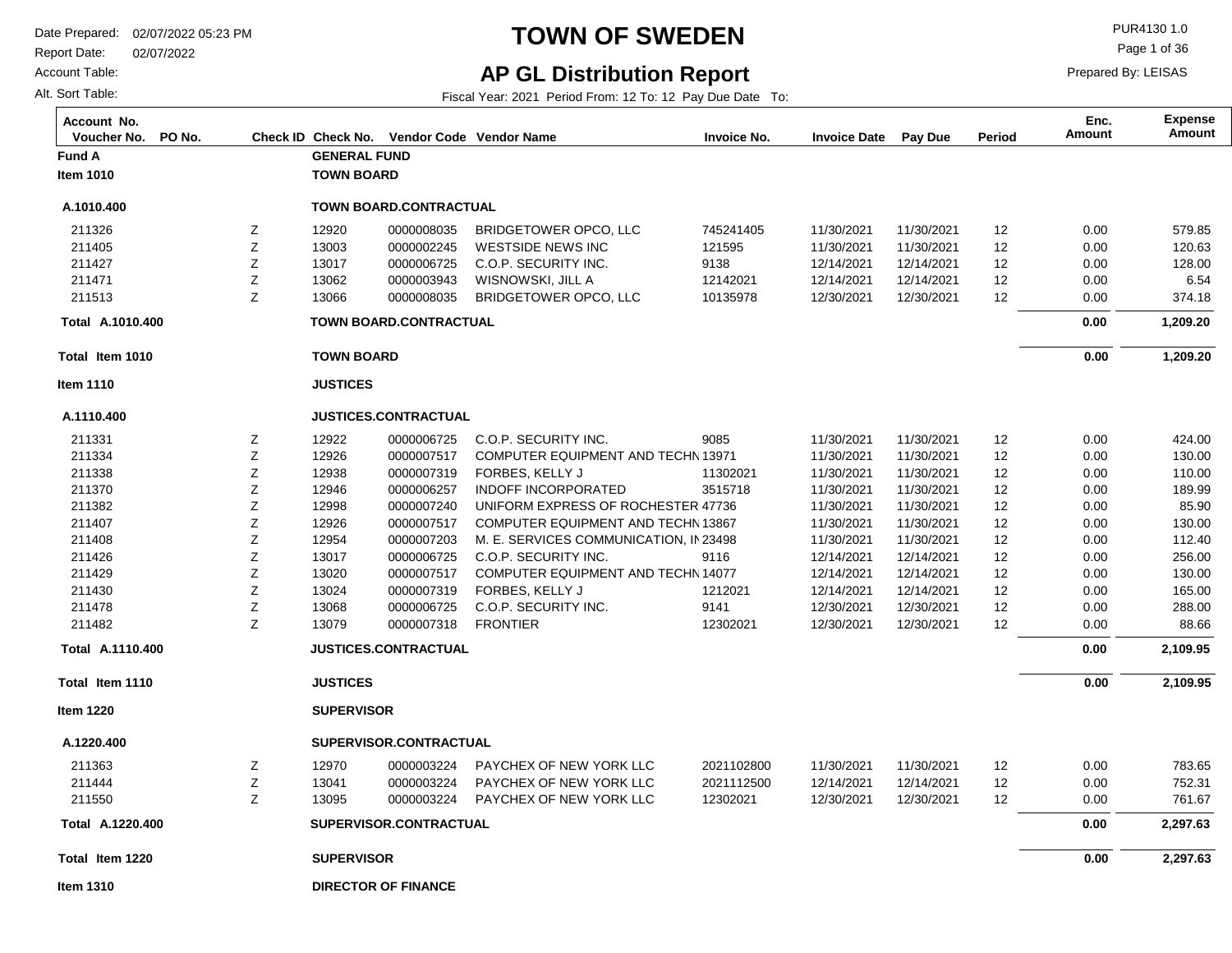Report Date: 02/07/2022

Account Table:

Alt. Sort Table:

# **TOWN OF SWEDEN** PUR4130 1.0

Page 2 of 36

## **AP GL Distribution Report**

Fiscal Year: 2021 Period From: 12 To: 12 Pay Due Date To:

| Account No.<br>PO No.<br>Voucher No. |   |                       | Check ID Check No. Vendor Code Vendor Name |                            | <b>Invoice No.</b> | <b>Invoice Date</b> | Pay Due    | Period            | Enc.<br>Amount | <b>Expense</b><br>Amount |
|--------------------------------------|---|-----------------------|--------------------------------------------|----------------------------|--------------------|---------------------|------------|-------------------|----------------|--------------------------|
| <b>Fund A</b>                        |   | <b>GENERAL FUND</b>   |                                            |                            |                    |                     |            |                   |                |                          |
| Item 1310                            |   |                       | <b>DIRECTOR OF FINANCE</b>                 |                            |                    |                     |            |                   |                |                          |
| A.1310.400                           |   |                       | DIRECTOR OF FINANCE.CONTRACTUAL            |                            |                    |                     |            |                   |                |                          |
| 211364                               | Z | 12972                 | 0000002317                                 | PRINTABLE SERVICES, LLC    | 131738             | 11/30/2021          | 11/30/2021 | $12 \overline{ }$ | 0.00           | 161.20                   |
| 211370                               | Z | 12946                 | 0000006257                                 | <b>INDOFF INCORPORATED</b> | 3515718            | 11/30/2021          | 11/30/2021 | 12                | 0.00           | 209.99                   |
| 211397                               | Z | 12933                 | 0000001131                                 | DONEGAN INC, BERNARD P.    | 11302021           | 11/30/2021          | 11/30/2021 | 12                | 0.00           | 135.75                   |
| Total A.1310.400                     |   |                       | DIRECTOR OF FINANCE.CONTRACTUAL            |                            |                    |                     |            |                   | 0.00           | 506.94                   |
| Total Item 1310                      |   |                       | <b>DIRECTOR OF FINANCE</b>                 |                            |                    |                     |            |                   | 0.00           | 506.94                   |
| <b>Item 1330</b>                     |   | <b>TAX COLLECTION</b> |                                            |                            |                    |                     |            |                   |                |                          |
| A.1330.400                           |   |                       | TAX COLLECTION.CONTRACTUAL                 |                            |                    |                     |            |                   |                |                          |
| 211506                               | Ζ | 13120                 | 0000002245                                 | WESTSIDE NEWS INC          | 122301             | 12/30/2021          | 12/30/2021 | 12 <sub>2</sub>   | 0.00           | 42.30                    |
| 211542                               | Z | 13120                 | 0000002245                                 | <b>WESTSIDE NEWS INC</b>   | 122407             | 12/30/2021          | 12/30/2021 | 12                | 0.00           | 35.40                    |
| Total A.1330.400                     |   |                       | TAX COLLECTION.CONTRACTUAL                 |                            |                    |                     |            |                   | 0.00           | 77.70                    |
| Total Item 1330                      |   | <b>TAX COLLECTION</b> |                                            |                            |                    |                     |            |                   | 0.00           | 77.70                    |
| <b>Item 1355</b>                     |   | <b>ASSESSMENT</b>     |                                            |                            |                    |                     |            |                   |                |                          |
| A.1355.400                           |   |                       | ASSESSMENT.CONTRACTUAL                     |                            |                    |                     |            |                   |                |                          |
| 211370                               | Z | 12946                 | 0000006257                                 | <b>INDOFF INCORPORATED</b> | 3515718            | 11/30/2021          | 11/30/2021 | 12                | 0.00           | 12.99                    |
| 211512                               | Z | 13065                 | 0000007315                                 | BAKER, TAMMY               | 12302021           | 12/30/2021          | 12/30/2021 | 12                | 0.00           | 84.00                    |
| Total A.1355.400                     |   |                       | <b>ASSESSMENT.CONTRACTUAL</b>              |                            |                    |                     |            |                   | 0.00           | 96.99                    |
| Total Item 1355                      |   | <b>ASSESSMENT</b>     |                                            |                            |                    |                     |            |                   | 0.00           | 96.99                    |
| <b>Item 1410</b>                     |   | <b>CLERK</b>          |                                            |                            |                    |                     |            |                   |                |                          |
| A.1410.400                           |   |                       | <b>CLERK.CONTRACTUAL</b>                   |                            |                    |                     |            |                   |                |                          |
| 211370                               | Ζ | 12946                 | 0000006257                                 | <b>INDOFF INCORPORATED</b> | 3515718            | 11/30/2021          | 11/30/2021 | $12 \overline{ }$ | 0.00           | 30.97                    |
| 211387                               | Z | 13003                 | 0000002245                                 | <b>WESTSIDE NEWS INC</b>   | 120927             | 11/30/2021          | 11/30/2021 | 12                | 0.00           | 338.84                   |
| 211455                               | Z | 13061                 | 0000002245                                 | <b>WESTSIDE NEWS INC</b>   | 121725             | 12/14/2021          | 12/14/2021 | 12                | 0.00           | 197.38                   |
| 211500                               | Z | 13120                 | 0000002245                                 | WESTSIDE NEWS INC          | 122087             | 12/30/2021          | 12/30/2021 | 12                | 0.00           | 60.94                    |
| 211501                               | Z | 13120                 | 0000002245                                 | WESTSIDE NEWS INC          | 122088             | 12/30/2021          | 12/30/2021 | 12                | 0.00           | 267.86                   |
| 211503                               | Z | 13120                 | 0000002245                                 | <b>WESTSIDE NEWS INC</b>   | 122303             | 12/30/2021          | 12/30/2021 | 12                | 0.00           | 122.79                   |
| 211505                               | Z | 13120                 | 0000002245                                 | WESTSIDE NEWS INC          | 122294             | 12/30/2021          | 12/30/2021 | 12                | 0.00           | 105.09                   |
| 211543                               | Z | 13120                 | 0000002245                                 | WESTSIDE NEWS INC          | 122406             | 12/30/2021          | 12/30/2021 | 12 <sup>°</sup>   | 0.00           | 82.32                    |
| Total A.1410.400                     |   |                       | <b>CLERK.CONTRACTUAL</b>                   |                            |                    |                     |            |                   | 0.00           | 1,206.19                 |
| Total Item 1410                      |   | <b>CLERK</b>          |                                            |                            |                    |                     |            |                   | 0.00           | 1,206.19                 |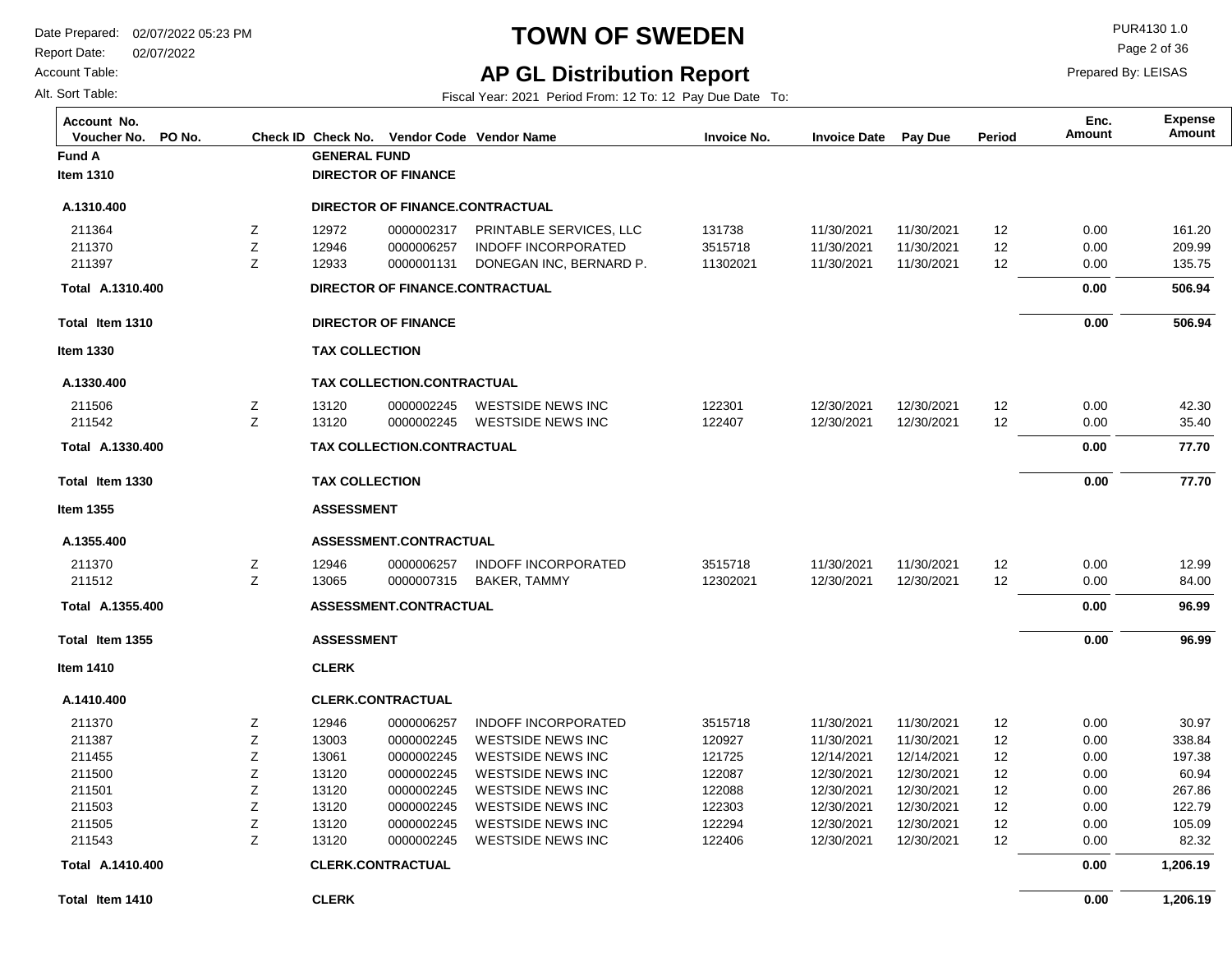**Fund A GENERAL FUND**

**ATTORNEY**

Report Date: 02/07/2022

**Total Item 1420**

**A.1420.400 Total** 

**Item 1440**

**A.1440.400**

**Total Item 1440**

**A.1440.400 Total** 

**Item 1610**

**A.1610.400**

**Total Item 1610**

**A.1610.402 Total** 

**A.1610.400 Total** 

**A.1610.402**

211333

**Item 1620**

**A.1620.400**

211379

Account Table:

Alt. Sort Table:

**Item 1420**

**A.1420.400**

# **TOWN OF SWEDEN** PUR4130 1.0

Prepared By: LEISAS

**Amount Enc.**

Page 3 of 36

### **AP GL Distribution Report**

Fiscal Year: 2021 Period From: 12 To: 12 Pay Due Date To:

**Voucher No. PO No. Check ID Check No. Vendor Code Invoice No. Invoice Date Pay Due Period Amount Vendor NameAccount No. Expense**

|                  | <b>BUILDINGS</b> |                                            |                                                                                     |                        |                          |                          |          |              |                       |
|------------------|------------------|--------------------------------------------|-------------------------------------------------------------------------------------|------------------------|--------------------------|--------------------------|----------|--------------|-----------------------|
|                  |                  | <b>BUILDINGS &amp; GROUNDS</b>             |                                                                                     |                        |                          |                          |          | 0.00         | 565.65                |
|                  |                  | <b>BUILDINGS &amp; GROUNDS.CONTRACTUAL</b> |                                                                                     |                        |                          |                          |          | 0.00         | 49.96                 |
| Z                | 12924            | 0000003187                                 | CHASE CARD SERVICES                                                                 | 11302021               | 11/30/2021               | 11/30/2021               | 12       | 0.00         | 49.96                 |
|                  |                  | <b>BUILDINGS &amp; GROUNDS.CONTRACTUAL</b> |                                                                                     |                        |                          |                          |          |              |                       |
|                  |                  | <b>BUILDINGS &amp; GROUNDS.ADMIN EXP</b>   |                                                                                     |                        |                          |                          |          | 0.00         | 515.69                |
| Z                | 13070            | 0000003187                                 | <b>CHASE CARD SERVICES</b>                                                          | 12302021               | 12/30/2021               | 12/30/2021               | 12       | 0.00         | 36.98                 |
| Z                | 13002            | 0000005524                                 | <b>VERIZON WIRELESS</b>                                                             | 9893188406             | 11/30/2021               | 11/30/2021               | 12       | 0.00         | 148.79                |
| Ζ                | 12940            | 0000007974                                 | <b>GENUINE PARTS COMPANY</b>                                                        | 011523HOSE             | 11/30/2021               | 11/30/2021               | 12       | 0.00         | 76.00                 |
| Z<br>$\mathsf Z$ | 12924<br>12940   | 0000003187<br>0000007974                   | <b>CHASE CARD SERVICES</b><br><b>GENUINE PARTS COMPANY</b>                          | 11302021<br>6976010837 | 11/30/2021<br>11/30/2021 | 11/30/2021<br>11/30/2021 | 12<br>12 | 0.00<br>0.00 | 225.24<br>28.68       |
|                  |                  | <b>BUILDINGS &amp; GROUNDS, ADMIN EXP</b>  |                                                                                     |                        |                          |                          |          |              |                       |
|                  |                  | <b>BUILDINGS &amp; GROUNDS</b>             |                                                                                     |                        |                          |                          |          |              |                       |
|                  | <b>ENGINEER</b>  |                                            |                                                                                     |                        |                          |                          |          | 0.00         | 24,113.85             |
|                  |                  | <b>ENGINEER.CONTRACTUAL</b>                |                                                                                     |                        |                          |                          |          | 0.00         | 24,113.85             |
| Z                | 13109            | 0000001387                                 | STRABEL, DAVID                                                                      | 12302021               | 12/30/2021               | 12/30/2021               | 12       | 0.00         | 1,000.00              |
| Ζ                | 12987            | 0000001387                                 | STRABEL, DAVID                                                                      | 11302021               | 11/30/2021               | 11/30/2021               | 12       | 0.00         | 21,513.21             |
| Ζ<br>Ζ           | 12927<br>12967   | 0000006736<br>0000007229                   | <b>CONTACT PRINTING SOLUTIONS. INC18043</b><br>ON THE MARK UTILITY LOCATING SE 5802 |                        | 11/30/2021<br>11/30/2021 | 11/30/2021<br>11/30/2021 | 12<br>12 | 0.00<br>0.00 | 400.64<br>1,200.00    |
|                  |                  | <b>ENGINEER.CONTRACTUAL</b>                |                                                                                     |                        |                          |                          |          |              |                       |
|                  | <b>ENGINEER</b>  |                                            |                                                                                     |                        |                          |                          |          |              |                       |
|                  | <b>ATTORNEY</b>  |                                            |                                                                                     |                        |                          |                          |          | 0.00         | 27,599.05             |
|                  |                  | ATTORNEY.CONTRACTUAL                       |                                                                                     |                        |                          |                          |          | 0.00         | 27,599.05             |
| Z                | 13012            | 0000008036                                 | <b>BARCLAY DAMON</b>                                                                | 12142021               | 12/14/2021               | 12/14/2021               | 12       | 0.00         | 13,502.30             |
| Z                | 13024            | 0000007319                                 | FORBES, KELLY J                                                                     | 235                    | 12/14/2021               | 12/14/2021               | 12       | 0.00         | 603.00                |
| Ζ<br>Ζ           | 12915<br>12916   | 0000001707<br>0000003276                   | <b>BELL, JAMES</b><br><b>BELL, JAMES D</b>                                          | 11302021<br>11302021   | 11/30/2021<br>11/30/2021 | 11/30/2021<br>11/30/2021 | 12<br>12 | 0.00<br>0.00 | 12,293.75<br>1,200.00 |
|                  |                  | ATTORNEY.CONTRACTUAL                       |                                                                                     |                        |                          |                          |          |              |                       |

**BUILDINGS.CONTRACTUAL**

12988 Z 0000002140 SUBURBAN DISPOSAL CORP

2799141NOV

11/30/2021 11/30/2021 12

165.20

0.00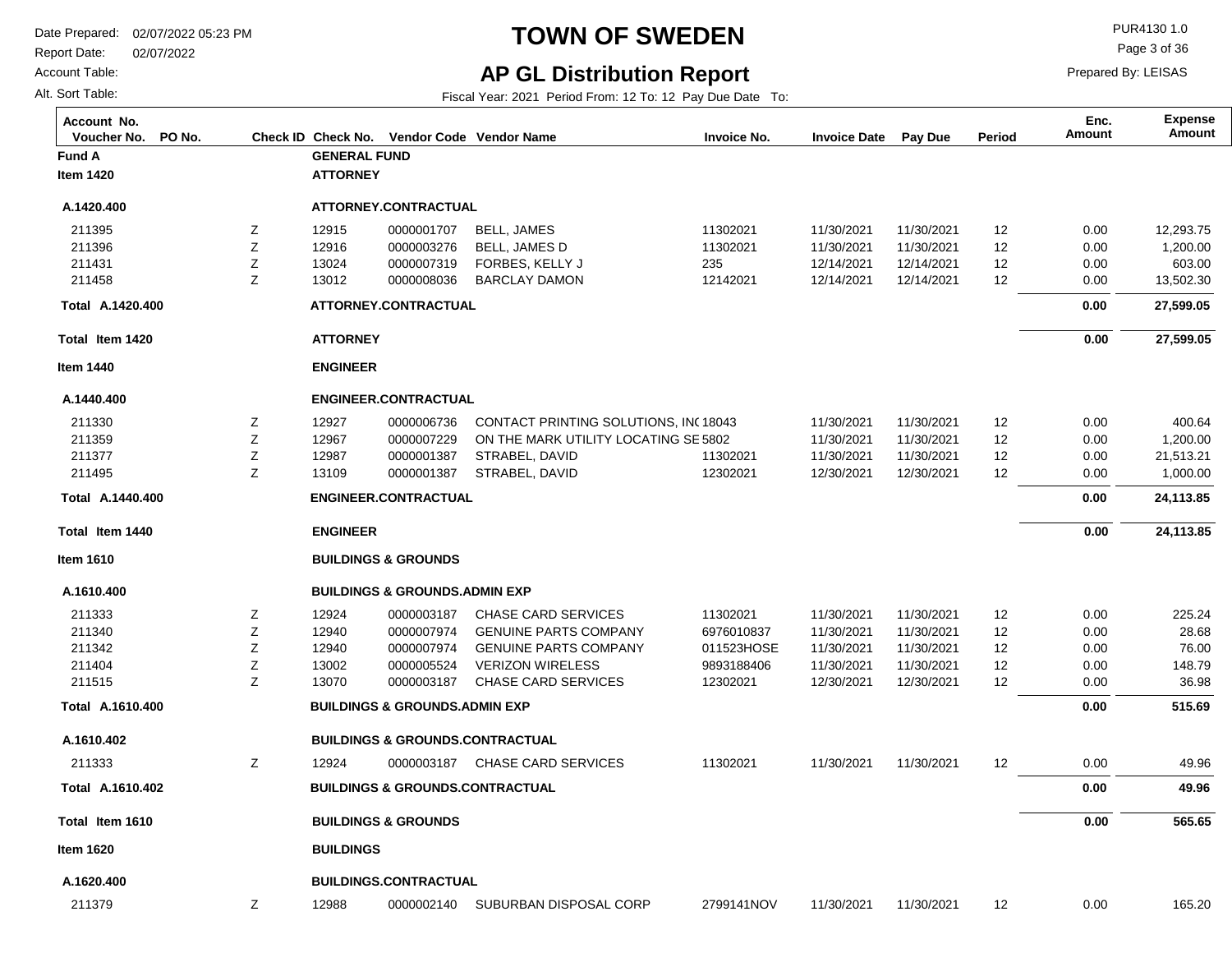Report Date: 02/07/2022

Account Table:

Alt. Sort Table:

# **TOWN OF SWEDEN** PUR4130 1.0

Page 4 of 36

Prepared By: LEISAS

## **AP GL Distribution Report**

Fiscal Year: 2021 Period From: 12 To: 12 Pay Due Date To:

| Account No.<br>Voucher No.<br>PO No. |   | Check ID Check No.      |                                       | Vendor Code Vendor Name             | <b>Invoice No.</b>        | <b>Invoice Date</b> | <b>Pay Due</b> | <b>Period</b> | Enc.<br><b>Amount</b> | <b>Expense</b><br>Amount |
|--------------------------------------|---|-------------------------|---------------------------------------|-------------------------------------|---------------------------|---------------------|----------------|---------------|-----------------------|--------------------------|
| <b>Fund A</b>                        |   | <b>GENERAL FUND</b>     |                                       |                                     |                           |                     |                |               |                       |                          |
| <b>Item 1620</b>                     |   | <b>BUILDINGS</b>        |                                       |                                     |                           |                     |                |               |                       |                          |
| A.1620.400                           |   |                         | <b>BUILDINGS.CONTRACTUAL</b>          |                                     |                           |                     |                |               |                       |                          |
| 211428                               | Ζ | 13018                   | 0000007969                            | <b>CAPITAL ONE</b>                  | 1638826361                | 12/14/2021          | 12/14/2021     | 12            | 0.00                  | 31.00                    |
| 211441                               | Ζ | 13036                   | 0000001975                            | <b>NATIONAL GRID</b>                | 12142021                  | 12/14/2021          | 12/14/2021     | 12            | 0.00                  | 379.14                   |
| 211448                               | Ζ | 13051                   | 0000002140                            | SUBURBAN DISPOSAL CORP              | 2799141                   | 12/14/2021          | 12/14/2021     | 12            | 0.00                  | 165.20                   |
| 211473                               | Ζ | 13046                   | 0000004312                            | ROCHESTER GAS & ELECTRIC            | 12142021BCD               | 12/14/2021          | 12/14/2021     | 12            | 0.00                  | 724.84                   |
| 211482                               | Ζ | 13079                   | 0000007318                            | <b>FRONTIER</b>                     | 12302021                  | 12/30/2021          | 12/30/2021     | 12            | 0.00                  | 447.85                   |
| Total A.1620.400                     |   |                         | <b>BUILDINGS.CONTRACTUAL</b>          |                                     |                           |                     |                |               | 0.00                  | 1,913.23                 |
| A.1620.401                           |   |                         | <b>TOWN HALL.BLDG MAINTENANCE</b>     |                                     |                           |                     |                |               |                       |                          |
| 211333                               | Z | 12924                   | 0000003187                            | <b>CHASE CARD SERVICES</b>          | 11302021                  | 11/30/2021          | 11/30/2021     | 12            | 0.00                  | 182.42                   |
| 211344                               | Ζ | 12945                   | 0000002623                            | IMPERIAL DOOR CONTROLS, INC         | 0075173                   | 11/30/2021          | 11/30/2021     | 12            | 0.00                  | 185.00                   |
| 211362                               | Ζ | 12969                   | 0000006702                            | ORKIN PEST CONTROL                  | 216058468                 | 11/30/2021          | 11/30/2021     | 12            | 0.00                  | 72.95                    |
| 211366                               | Z | 12974                   | 0000004613                            | REGIONAL DISTRIBUTORS, INC.         | 51865561                  | 11/30/2021          | 11/30/2021     | 12            | 0.00                  | 518.98                   |
| 211443                               | Z | 13040                   | 0000006702                            | ORKIN PEST CONTROL                  | 217486685                 | 12/14/2021          | 12/14/2021     | 12            | 0.00                  | 72.95                    |
| 211454                               | Ζ | 13060                   | 0000004260                            | WEST FIRE SYSTEMS, INC.             | 68941                     | 12/14/2021          | 12/14/2021     | 12            | 0.00                  | 523.36                   |
| 211466                               | Ζ | 13054                   | 0000007516                            | <b>CHARTER COMMUNICATIONS</b>       | 22065570412072 12/14/2021 |                     | 12/14/2021     | 12            | 0.00                  | 114.98                   |
| 211508                               | Ζ | 13122                   | 0000007335                            | WOLF MECHANICAL SERVICE LLC         | 6415                      | 12/30/2021          | 12/30/2021     | 12            | 0.00                  | 4,146.25                 |
| Total A.1620.401                     |   |                         | <b>TOWN HALL BLDG MAINTENANCE</b>     |                                     |                           |                     |                |               | 0.00                  | 5,816.89                 |
| Total Item 1620                      |   | <b>BUILDINGS</b>        |                                       |                                     |                           |                     |                |               | 0.00                  | 7,730.12                 |
| <b>Item 1621</b>                     |   | <b>SWEDEN CENTER</b>    |                                       |                                     |                           |                     |                |               |                       |                          |
| A.1621.401                           |   |                         | <b>SENIOR CENTER.BLDG MAINTENANCE</b> |                                     |                           |                     |                |               |                       |                          |
| 211333                               | Ζ | 12924                   | 0000003187                            | <b>CHASE CARD SERVICES</b>          | 11302021                  | 11/30/2021          | 11/30/2021     | 12            | 0.00                  | 124.77                   |
| 211421                               | Ζ | 13010                   | 0000007127                            | ACE ELEVATOR INSPECTION CORP. 12304 |                           | 12/14/2021          | 12/14/2021     | 12            | 0.00                  | 225.00                   |
| 211508                               | Ζ | 13122                   | 0000007335                            | WOLF MECHANICAL SERVICE LLC         | 6415                      | 12/30/2021          | 12/30/2021     | 12            | 0.00                  | 401.85                   |
| 211544                               | Z | 13122                   | 0000007335                            | WOLF MECHANICAL SERVICE LLC         | 6544                      | 12/30/2021          | 12/30/2021     | 12            | 0.00                  | 537.83                   |
| Total A.1621.401                     |   |                         | <b>SENIOR CENTER.BLDG MAINTENANCE</b> |                                     |                           |                     |                |               | 0.00                  | 1,289.45                 |
| Total Item 1621                      |   | <b>SWEDEN CENTER</b>    |                                       |                                     |                           |                     |                |               | 0.00                  | 1,289.45                 |
| <b>Item 1622</b>                     |   | <b>COMMUNITY CENTER</b> |                                       |                                     |                           |                     |                |               |                       |                          |
| A.1622.400                           |   |                         | <b>COMMUNITY CENTER.CONTRACTUAL</b>   |                                     |                           |                     |                |               |                       |                          |
| 211379                               | Z | 12988                   | 0000002140                            | SUBURBAN DISPOSAL CORP              | 2799141NOV                | 11/30/2021          | 11/30/2021     | 12            | 0.00                  | 366.86                   |
| 211441                               | Z | 13036                   | 0000001975                            | <b>NATIONAL GRID</b>                | 12142021                  | 12/14/2021          | 12/14/2021     | 12            | 0.00                  | 1,867.51                 |
| 211448                               | Ζ | 13051                   | 0000002140                            | SUBURBAN DISPOSAL CORP              | 2799141                   | 12/14/2021          | 12/14/2021     | 12            | 0.00                  | 366.86                   |
| 211482                               | Z | 13079                   | 0000007318                            | <b>FRONTIER</b>                     | 12302021                  | 12/30/2021          | 12/30/2021     | 12            | 0.00                  | 312.59                   |
| 211515                               | Ζ | 13070                   | 0000003187                            | <b>CHASE CARD SERVICES</b>          | 12302021                  | 12/30/2021          | 12/30/2021     | 12            | 0.00                  | 962.08                   |
| 211528                               | Z | 13099                   | 0000004312                            | ROCHESTER GAS & ELECTRIC            | 12302021FIN               | 12/30/2021          | 12/30/2021     | 12            | 0.00                  | 1,997.19                 |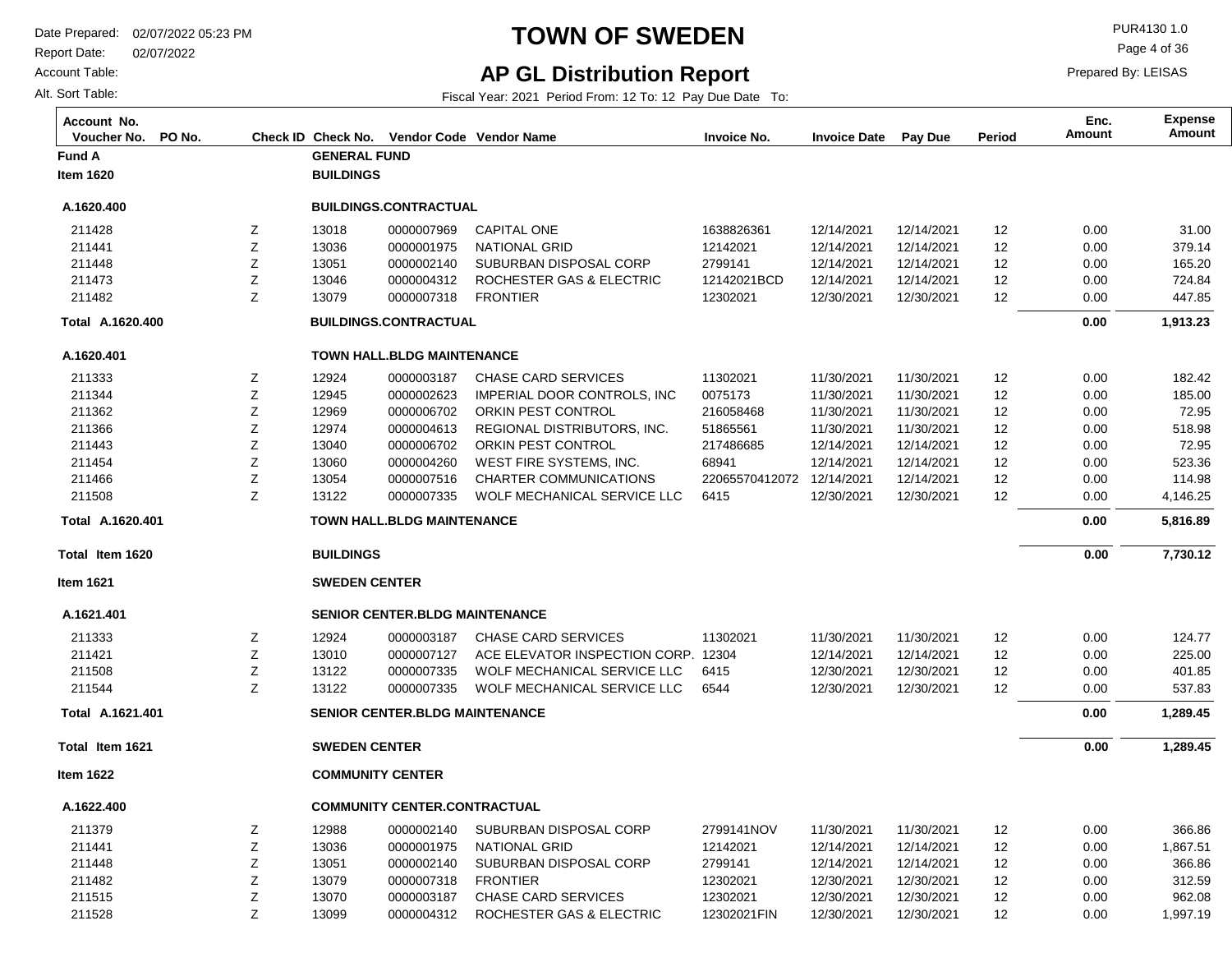Report Date: 02/07/2022

Account Table:

Alt. Sort Table:

# **TOWN OF SWEDEN** PUR4130 1.0

**AP GL Distribution Report**

Page 5 of 36

Prepared By: LEISAS

Fiscal Year: 2021 Period From: 12 To: 12 Pay Due Date To:

| Account No.<br>PO No.<br>Voucher No. |        |                         |                                     | Check ID Check No. Vendor Code Vendor Name             | <b>Invoice No.</b> | <b>Invoice Date</b>      | Pay Due                  | Period   | Enc.<br>Amount | <b>Expense</b><br>Amount |
|--------------------------------------|--------|-------------------------|-------------------------------------|--------------------------------------------------------|--------------------|--------------------------|--------------------------|----------|----------------|--------------------------|
| <b>Fund A</b>                        |        | <b>GENERAL FUND</b>     |                                     |                                                        |                    |                          |                          |          |                |                          |
| <b>Item 1622</b>                     |        | <b>COMMUNITY CENTER</b> |                                     |                                                        |                    |                          |                          |          |                |                          |
| A.1622.400                           |        |                         | <b>COMMUNITY CENTER.CONTRACTUAL</b> |                                                        |                    |                          |                          |          |                |                          |
| Total A.1622.400                     |        |                         | <b>COMMUNITY CENTER.CONTRACTUAL</b> |                                                        |                    |                          |                          |          | 0.00           | 5,873.09                 |
| A.1622.401                           |        |                         |                                     | <b>COMMUNITY CENTER.BLDG MAINTENANCE</b>               |                    |                          |                          |          |                |                          |
| 211322                               | Ζ      | 12910                   | 0000008030                          | ABC CARPET CLEANING, INC.                              | 23120              | 11/30/2021               | 11/30/2021               | 12       | 0.00           | 450.00                   |
| 211333                               | Z      | 12924                   | 0000003187                          | <b>CHASE CARD SERVICES</b>                             | 11302021           | 11/30/2021               | 11/30/2021               | 12       | 0.00           | 384.93                   |
| 211344                               | Ζ      | 12945                   | 0000002623                          | IMPERIAL DOOR CONTROLS, INC                            | 0075173            | 11/30/2021               | 11/30/2021               | 12       | 0.00           | 740.00                   |
| 211362                               | Ζ      | 12969                   | 0000006702                          | ORKIN PEST CONTROL                                     | 216058468          | 11/30/2021               | 11/30/2021               | 12       | 0.00           | 91.17                    |
| 211366                               | Ζ      | 12974                   | 0000004613                          | REGIONAL DISTRIBUTORS, INC.                            | 51865561           | 11/30/2021               | 11/30/2021               | 12       | 0.00           | 263.79                   |
| 211369                               | Ζ      | 12977                   | 0000002999                          | ROCHESTER PAINT CENTER, INC                            | 139213             | 11/30/2021               | 11/30/2021               | 12       | 0.00           | 329.25                   |
| 211443                               | Z      | 13040                   | 0000006702                          | ORKIN PEST CONTROL                                     | 217486685          | 12/14/2021               | 12/14/2021               | 12       | 0.00           | 91.17                    |
| 211454<br>211492                     | Z<br>Z | 13060<br>13100          | 0000004260                          | WEST FIRE SYSTEMS, INC.<br>ROCHESTER PAINT CENTER, INC | 68941<br>12302021  | 12/14/2021<br>12/30/2021 | 12/14/2021<br>12/30/2021 | 12<br>12 | 0.00           | 523.36<br>30.00          |
| 211508                               | Ζ      | 13122                   | 0000002999<br>0000007335            | WOLF MECHANICAL SERVICE LLC                            | 6415               | 12/30/2021               | 12/30/2021               | 12       | 0.00<br>0.00   | 822.50                   |
| 211515                               | Z      | 13070                   | 0000003187                          | <b>CHASE CARD SERVICES</b>                             | 12302021           | 12/30/2021               | 12/30/2021               | 12       | 0.00           | 701.22                   |
| Total A.1622.401                     |        |                         |                                     | <b>COMMUNITY CENTER.BLDG MAINTENANCE</b>               |                    |                          |                          |          | 0.00           | 4,427.39                 |
| Total Item 1622                      |        | <b>COMMUNITY CENTER</b> |                                     |                                                        |                    |                          |                          |          | 0.00           | 10,300.48                |
|                                      |        |                         |                                     |                                                        |                    |                          |                          |          |                |                          |
| <b>Item 1660</b>                     |        |                         | <b>CENTRAL STOREROOM</b>            |                                                        |                    |                          |                          |          |                |                          |
| A.1660.400                           |        |                         |                                     | <b>CENTRAL STOREROOM.CONTRACTUAL</b>                   |                    |                          |                          |          |                |                          |
| 211370                               | Z      | 12946                   | 0000006257                          | <b>INDOFF INCORPORATED</b>                             | 3515718            | 11/30/2021               | 11/30/2021               | 12       | 0.00           | 166.28                   |
| Total A.1660.400                     |        |                         |                                     | <b>CENTRAL STOREROOM.CONTRACTUAL</b>                   |                    |                          |                          |          | 0.00           | 166.28                   |
| Total Item 1660                      |        |                         | <b>CENTRAL STOREROOM</b>            |                                                        |                    |                          |                          |          | 0.00           | 166.28                   |
| <b>Item 1662</b>                     |        | <b>COMMUNITY CENTER</b> |                                     |                                                        |                    |                          |                          |          |                |                          |
| A.1662.400                           |        |                         |                                     | <b>COMMUNITY CENTER.OFFICE SUPPLIES</b>                |                    |                          |                          |          |                |                          |
| 211345                               | Z      | 12946                   | 0000006257                          | <b>INDOFF INCORPORATED</b>                             | 3516075            | 11/30/2021               | 11/30/2021               | 12       | 0.00           | 99.99                    |
| Total A.1662.400                     |        |                         |                                     | <b>COMMUNITY CENTER.OFFICE SUPPLIES</b>                |                    |                          |                          |          | 0.00           | 99.99                    |
| Total Item 1662                      |        | <b>COMMUNITY CENTER</b> |                                     |                                                        |                    |                          |                          |          | 0.00           | 99.99                    |
| <b>Item 1670</b>                     |        |                         | <b>CENTRAL PRINTING AND MAILING</b> |                                                        |                    |                          |                          |          |                |                          |
| A.1670.400                           |        |                         | <b>CENTRAL PRINTING AND MAILING</b> |                                                        |                    |                          |                          |          |                |                          |
| 211323                               | Ζ      | 12913                   | 0000006200                          | APPLIED BUSINESS SYSTEMS, INC.                         | 8093112021         | 11/30/2021               | 11/30/2021               | 12       | 0.00           | 1,200.00                 |
| 211328                               | Z      | 12921                   | 0000002372                          | <b>BROCKPORT CENTRAL SCHOOL</b>                        | 172122A            | 11/30/2021               | 11/30/2021               | 12       | 0.00           | 124.00                   |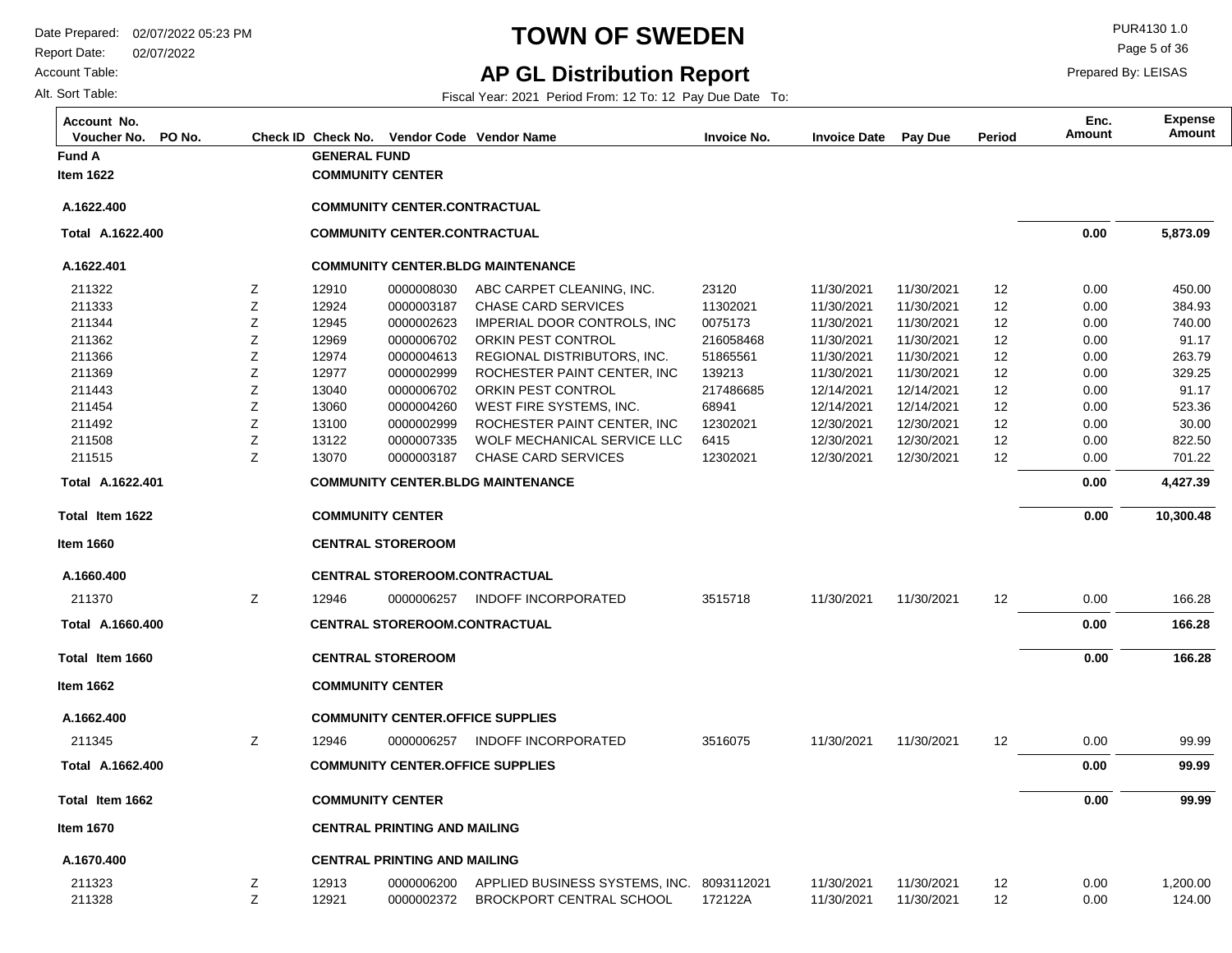Report Date: 02/07/2022

Account Table:

Alt. Sort Table:

# **TOWN OF SWEDEN** PUR4130 1.0

**AP GL Distribution Report**

Fiscal Year: 2021 Period From: 12 To: 12 Pay Due Date To:

Page 6 of 36

| Account No.<br>Voucher No.<br>PO No. |   |                        |                                     | Check ID Check No. Vendor Code Vendor Name | <b>Invoice No.</b> | <b>Invoice Date</b> | Pay Due    | Period | Enc.<br><b>Amount</b> | <b>Expense</b><br>Amount |
|--------------------------------------|---|------------------------|-------------------------------------|--------------------------------------------|--------------------|---------------------|------------|--------|-----------------------|--------------------------|
| <b>Fund A</b>                        |   | <b>GENERAL FUND</b>    |                                     |                                            |                    |                     |            |        |                       |                          |
| <b>Item 1670</b>                     |   |                        | <b>CENTRAL PRINTING AND MAILING</b> |                                            |                    |                     |            |        |                       |                          |
| A.1670.400                           |   |                        | <b>CENTRAL PRINTING AND MAILING</b> |                                            |                    |                     |            |        |                       |                          |
| 211370                               | Ζ | 12946                  | 0000006257                          | <b>INDOFF INCORPORATED</b>                 | 3515718            | 11/30/2021          | 11/30/2021 | 12     | 0.00                  | 920.92                   |
| 211385                               | Ζ | 12999                  | 0000006740                          | USHERWOOD BUSINESS EQUIPMEN 1045497        |                    | 11/30/2021          | 11/30/2021 | 12     | 0.00                  | 46.90                    |
| 211391                               | Z | 13003                  | 0000002245                          | WESTSIDE NEWS INC                          | 120910             | 11/30/2021          | 11/30/2021 | 12     | 0.00                  | 334.13                   |
| 211398                               | Z | 12934                  | 0000006981                          | ECONOMY PRODUCTS & SOLUTIONS 338361        |                    | 11/30/2021          | 11/30/2021 | 12     | 0.00                  | 129.39                   |
| 211445                               | Ζ | 13042                  | 0000002387                          | PETTY CASH, SUPERVISOR'S                   | 12142021           | 12/14/2021          | 12/14/2021 | 12     | 0.00                  | 8.70                     |
| 211446                               | Ζ | 13043                  | 0000003611                          | <b>PITNEY BOWES</b>                        | 3314704491         | 12/14/2021          | 12/14/2021 | 12     | 0.00                  | 505.41                   |
| 211452                               | Ζ | 13058                  | 0000006740                          | USHERWOOD BUSINESS EQUIPMEN 1052852        |                    | 12/14/2021          | 12/14/2021 | 12     | 0.00                  | 63.82                    |
| 211504                               | Ζ | 13120                  | 0000002245                          | <b>WESTSIDE NEWS INC</b>                   | 122385             | 12/30/2021          | 12/30/2021 | 12     | 0.00                  | 334.13                   |
| 211514                               | Z | 13067                  | 0000002372                          | <b>BROCKPORT CENTRAL SCHOOL</b>            | 193722A            | 12/30/2021          | 12/30/2021 | 12     | 0.00                  | 31.00                    |
| Total A.1670.400                     |   |                        | <b>CENTRAL PRINTING AND MAILING</b> |                                            |                    |                     |            |        | 0.00                  | 3,698.40                 |
| Total Item 1670                      |   |                        | <b>CENTRAL PRINTING AND MAILING</b> |                                            |                    |                     |            |        | 0.00                  | 3,698.40                 |
| <b>Item 1680</b>                     |   |                        | <b>CENTRAL DATA PROCESSING</b>      |                                            |                    |                     |            |        |                       |                          |
| A.1680.400                           |   |                        |                                     | <b>CENTRAL DATA PROCESSING.CONTRACTUAL</b> |                    |                     |            |        |                       |                          |
| 211324                               | Ζ | 12914                  | 0000007515                          | <b>BASCH, JUSTIN</b>                       | 18279              | 11/30/2021          | 11/30/2021 | 12     | 0.00                  | 150.00                   |
| 211334                               | Ζ | 12926                  | 0000007517                          | COMPUTER EQUIPMENT AND TECHN 13971         |                    | 11/30/2021          | 11/30/2021 | 12     | 0.00                  | 3,180.00                 |
| 211407                               | Z | 12926                  | 0000007517                          | COMPUTER EQUIPMENT AND TECHN 13867         |                    | 11/30/2021          | 11/30/2021 | 12     | 0.00                  | 3,172.00                 |
| 211422                               | Ζ | 13013                  | 0000007515                          | <b>BASCH, JUSTIN</b>                       | 18303              | 12/14/2021          | 12/14/2021 | 12     | 0.00                  | 150.00                   |
| 211429                               | Z | 13020                  | 0000007517                          | COMPUTER EQUIPMENT AND TECHN 14077         |                    | 12/14/2021          | 12/14/2021 | 12     | 0.00                  | 3,160.00                 |
| 211479                               | Ζ | 13071                  | 0000007517                          | COMPUTER EQUIPMENT AND TECHN 14104         |                    | 12/30/2021          | 12/30/2021 | 12     | 0.00                  | 417.90                   |
| 211515                               | Ζ | 13070                  | 0000003187                          | <b>CHASE CARD SERVICES</b>                 | 12302021           | 12/30/2021          | 12/30/2021 | 12     | 0.00                  | 227.94                   |
| Total A.1680.400                     |   |                        |                                     | <b>CENTRAL DATA PROCESSING.CONTRACTUAL</b> |                    |                     |            |        | 0.00                  | 10,457.84                |
| Total Item 1680                      |   |                        | <b>CENTRAL DATA PROCESSING</b>      |                                            |                    |                     |            |        | 0.00                  | 10,457.84                |
| Item 3510                            |   | <b>CONTROL OF DOGS</b> |                                     |                                            |                    |                     |            |        |                       |                          |
| A.3510.400                           |   |                        | <b>CONTROL OF DOGS.CONTRACTUAL</b>  |                                            |                    |                     |            |        |                       |                          |
| 211450                               | Ζ | 13055                  |                                     | 0000003124 TOWN OF HAMLIN                  | 12142021           | 12/14/2021          | 12/14/2021 | 12     | 0.00                  | 1,625.00                 |
| Total A.3510.400                     |   |                        | <b>CONTROL OF DOGS.CONTRACTUAL</b>  |                                            |                    |                     |            |        | 0.00                  | 1,625.00                 |
| Total Item 3510                      |   | <b>CONTROL OF DOGS</b> |                                     |                                            |                    |                     |            |        | 0.00                  | 1,625.00                 |
| <b>Item 5010</b>                     |   |                        | <b>HIGHWAY SUPERINTENDANT</b>       |                                            |                    |                     |            |        |                       |                          |
| A.5010.400                           |   |                        |                                     | HIGHWAY SUPERINTENDENT.CONTRACTUAL         |                    |                     |            |        |                       |                          |
| 211291                               | Ζ | 12943                  | 0000003859                          | HIGHWAY SUPERINTENDENT                     | 11302021           | 11/30/2021          | 11/30/2021 | 12     | 0.00                  | 20.74                    |
| 211292                               | Z | 12946                  | 0000006257                          | <b>INDOFF INCORPORATED</b>                 | 3519953            | 11/30/2021          | 11/30/2021 | 12     | 0.00                  | 187.99                   |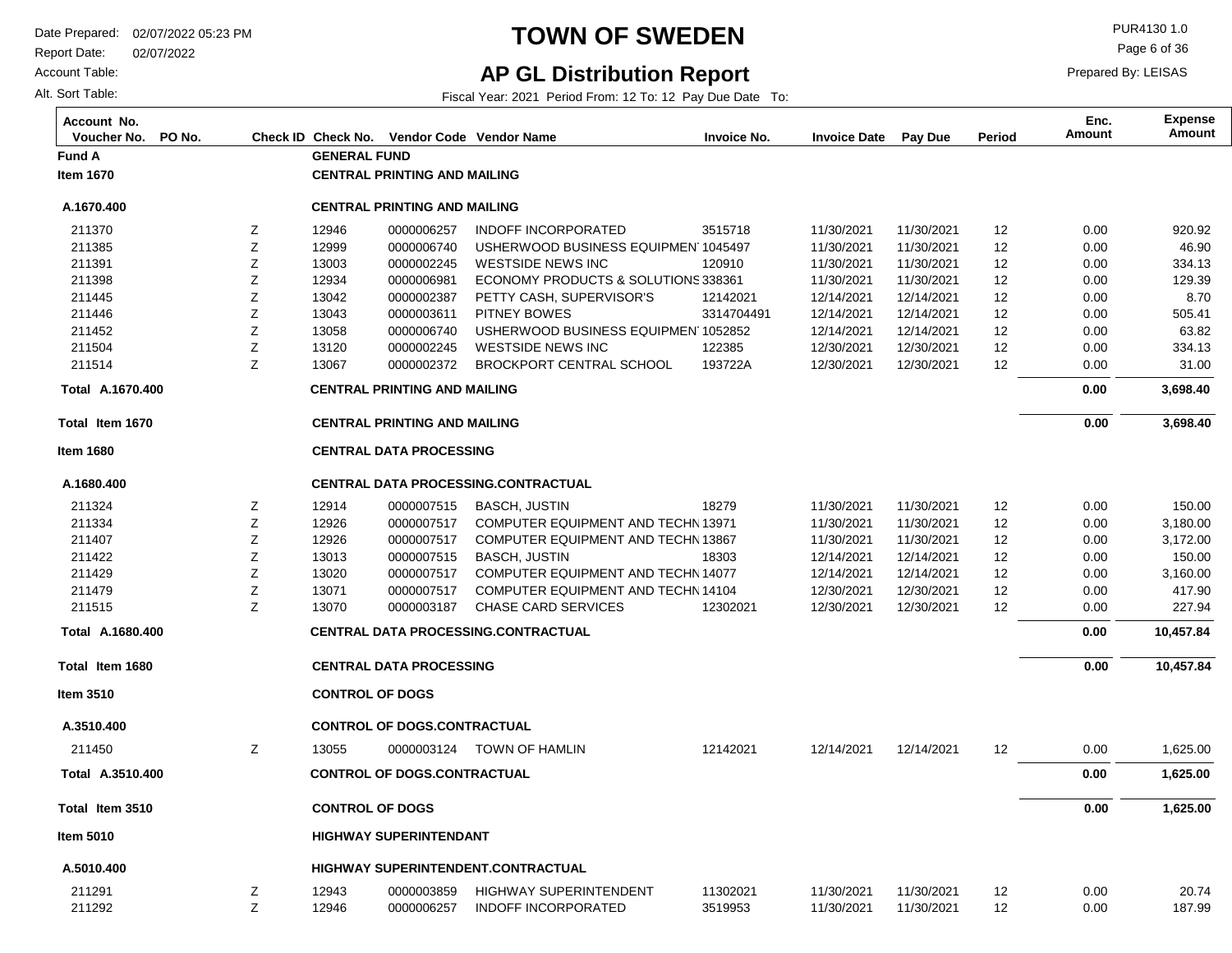Report Date: 02/07/2022

Account Table:

Alt. Sort Table:

# **TOWN OF SWEDEN** PURA130 1.0

**AP GL Distribution Report**

Fiscal Year: 2021 Period From: 12 To: 12 Pay Due Date To:

Page 7 of 36

| Account No.<br>PO No.<br>Voucher No. |   |                     | Check ID Check No. Vendor Code Vendor Name |                                                           | <b>Invoice No.</b>         | <b>Invoice Date</b> | Pay Due    | Period          | Enc.<br><b>Amount</b> | <b>Expense</b><br><b>Amount</b> |
|--------------------------------------|---|---------------------|--------------------------------------------|-----------------------------------------------------------|----------------------------|---------------------|------------|-----------------|-----------------------|---------------------------------|
| <b>Fund A</b>                        |   | <b>GENERAL FUND</b> |                                            |                                                           |                            |                     |            |                 |                       |                                 |
| <b>Item 5010</b>                     |   |                     | <b>HIGHWAY SUPERINTENDANT</b>              |                                                           |                            |                     |            |                 |                       |                                 |
| A.5010.400                           |   |                     |                                            | HIGHWAY SUPERINTENDENT.CONTRACTUAL                        |                            |                     |            |                 |                       |                                 |
| 211333                               | z | 12924               | 0000003187                                 | <b>CHASE CARD SERVICES</b>                                | 11302021                   | 11/30/2021          | 11/30/2021 | 12              | 0.00                  | 194.27                          |
| 211370                               | Z | 12946               | 0000006257                                 | <b>INDOFF INCORPORATED</b>                                | 3515718                    | 11/30/2021          | 11/30/2021 | 12              | 0.00                  | 68.00                           |
| Total A.5010.400                     |   |                     |                                            | HIGHWAY SUPERINTENDENT.CONTRACTUAL                        |                            |                     |            |                 | 0.00                  | 471.00                          |
| Total Item 5010                      |   |                     | <b>HIGHWAY SUPERINTENDANT</b>              |                                                           |                            |                     |            |                 | 0.00                  | 471.00                          |
| <b>Item 5132</b>                     |   | <b>GARAGE</b>       |                                            |                                                           |                            |                     |            |                 |                       |                                 |
| A.5132.400                           |   |                     | GARAGE.CONTRACTUAL                         |                                                           |                            |                     |            |                 |                       |                                 |
| 211279                               | Z | 12911               | 0000001047                                 | ALLIANCE DOOR & HARDWARE INC 62945                        |                            | 11/30/2021          | 11/30/2021 | 12              | 0.00                  | 400.00                          |
| 211282                               | Z | 12919               | 0000008033                                 | BREINER CONSTRUCTION LLC                                  | 11302021                   | 11/30/2021          | 11/30/2021 | 12              | 0.00                  | 450.00                          |
| 211299                               | Z | 12951               | 0000005224                                 | LAKESIDE ROOFING & SIDING MATEF116985001                  |                            | 11/30/2021          | 11/30/2021 | 12              | 0.00                  | 1,276.39                        |
| 211309                               | Ζ | 12981               | 0000004379                                 | SHERWIN WILLIAMS CO., THE                                 | 35961                      | 11/30/2021          | 11/30/2021 | 12              | 0.00                  | 105.72                          |
| 211311                               | Z | 12986               | 0000003845                                 | STOCKHAM LUMBER CO. INC.                                  | 2111185632                 | 11/30/2021          | 11/30/2021 | 12              | 0.00                  | 559.11                          |
| 211316                               | Z | 12993               | 0000007516                                 | <b>CHARTER COMMUNICATIONS</b>                             | 220298502110821 11/30/2021 |                     | 11/30/2021 | 12              | 0.00                  | 114.98                          |
| 211319                               | Ζ | 12997               | 0000003180                                 | UNIFIRST CORPORATION                                      | 1150029339                 | 11/30/2021          | 11/30/2021 | 12              | 0.00                  | 76.46                           |
| 211320                               | Ζ | 13000               | 0000002722                                 | VANDERHOOF ELECTRIC SUPPLY IN 230909                      |                            | 11/30/2021          | 11/30/2021 | 12              | 0.00                  | 306.90                          |
| 211325                               | Ζ | 12917               | 0000007612                                 | BIGFORD, BENJAMIN W.                                      | 614                        | 11/30/2021          | 11/30/2021 | 12              | 0.00                  | 385.00                          |
| 211333                               | Ζ | 12924               | 0000003187                                 | <b>CHASE CARD SERVICES</b>                                | 11302021                   | 11/30/2021          | 11/30/2021 | 12              | 0.00                  | 371.08                          |
| 211339                               | Ζ | 12939               | 0000007878                                 | GENESEE BUILDING RESTORATION I 11302021PAY APF 11/30/2021 |                            |                     | 11/30/2021 | 12              | 0.00                  | 2,641.84                        |
| 211348                               | Ζ | 12996               | 0000007478                                 | TYCO FIRE & SECURITY (US) MANAG 88261797                  |                            | 11/30/2021          | 11/30/2021 | 12              | 0.00                  | 104.59                          |
| 211371                               | Ζ | 12978               | 0000007411                                 | RUNNING SUPPLY INC.                                       | 00402015492                | 11/30/2021          | 11/30/2021 | 12              | 0.00                  | 26.79                           |
| 211379                               | Ζ | 12988               | 0000002140                                 | SUBURBAN DISPOSAL CORP                                    | 2799141NOV                 | 11/30/2021          | 11/30/2021 | 12              | 0.00                  | 57.13                           |
| 211399                               | Ζ | 13006               | 0000005167                                 | WOLLSCHLEGER, MICHAEL P.                                  | 4860                       | 11/30/2021          | 11/30/2021 | 12              | 0.00                  | 300.00                          |
| 211403                               | Ζ | 13000               | 0000002722                                 | VANDERHOOF ELECTRIC SUPPLY IN 241541                      |                            | 11/30/2021          | 11/30/2021 | 12              | 0.00                  | 275.00                          |
| 211417                               | Ζ | 13059               | 0000002223                                 | VP SUPPLY CORPORATION                                     | 4851456                    | 12/14/2021          | 12/14/2021 | 12              | 0.00                  | 12.41                           |
| 211420                               | Ζ | 13057               | 0000003180                                 | UNIFIRST CORPORATION                                      | 1150034611                 | 12/14/2021          | 12/14/2021 | 12              | 0.00                  | 38.23                           |
| 211441                               | Ζ | 13036               | 0000001975                                 | <b>NATIONAL GRID</b>                                      | 12142021                   | 12/14/2021          | 12/14/2021 | 12              | 0.00                  | 598.57                          |
| 211448                               | Ζ | 13051               | 0000002140                                 | SUBURBAN DISPOSAL CORP                                    | 2799141                    | 12/14/2021          | 12/14/2021 | 12              | 0.00                  | 85.97                           |
| 211453                               | Ζ | 13059               | 0000002223                                 | VP SUPPLY CORPORATION                                     | 6029143                    | 12/14/2021          | 12/14/2021 | 12              | 0.00                  | 22.86                           |
| 211472                               | Ζ | 13036               | 0000001975                                 | <b>NATIONAL GRID</b>                                      | 12142021B                  | 12/14/2021          | 12/14/2021 | 12              | 0.00                  | 45.06                           |
| 211473                               | Ζ | 13046               | 0000004312                                 | ROCHESTER GAS & ELECTRIC                                  | 12142021BCD                | 12/14/2021          | 12/14/2021 | 12              | 0.00                  | 1,049.46                        |
| 211482                               | Ζ | 13079               | 0000007318                                 | <b>FRONTIER</b>                                           | 12302021                   | 12/30/2021          | 12/30/2021 | 12              | 0.00                  | 153.12                          |
| 211486                               | Z | 13113               | 0000007478                                 | TYCO FIRE & SECURITY (US) MANAG 88356593                  |                            | 12/30/2021          | 12/30/2021 | 12              | 0.00                  | 3,493.73                        |
| 211497                               | Ζ | 13069               | 0000007516                                 | <b>CHARTER COMMUNICATIONS</b>                             | 220298502120821 12/30/2021 |                     | 12/30/2021 | 12              | 0.00                  | 114.98                          |
| 211520                               | Ζ | 13083               | 0000003859                                 | HIGHWAY SUPERINTENDENT                                    | 12302021                   | 12/30/2021          | 12/30/2021 | 12              | 0.00                  | 6.98                            |
| 211536                               | Z | 13114               | 0000003180                                 | UNIFIRST CORPORATION                                      | 1150037390DEC 12/30/2021   |                     | 12/30/2021 | 12 <sup>°</sup> | 0.00                  | 76.46                           |
| Total A.5132.400                     |   |                     | GARAGE.CONTRACTUAL                         |                                                           |                            |                     |            |                 | 0.00                  | 13,148.82                       |
| Total Item 5132                      |   | <b>GARAGE</b>       |                                            |                                                           |                            |                     |            |                 | 0.00                  | 13,148.82                       |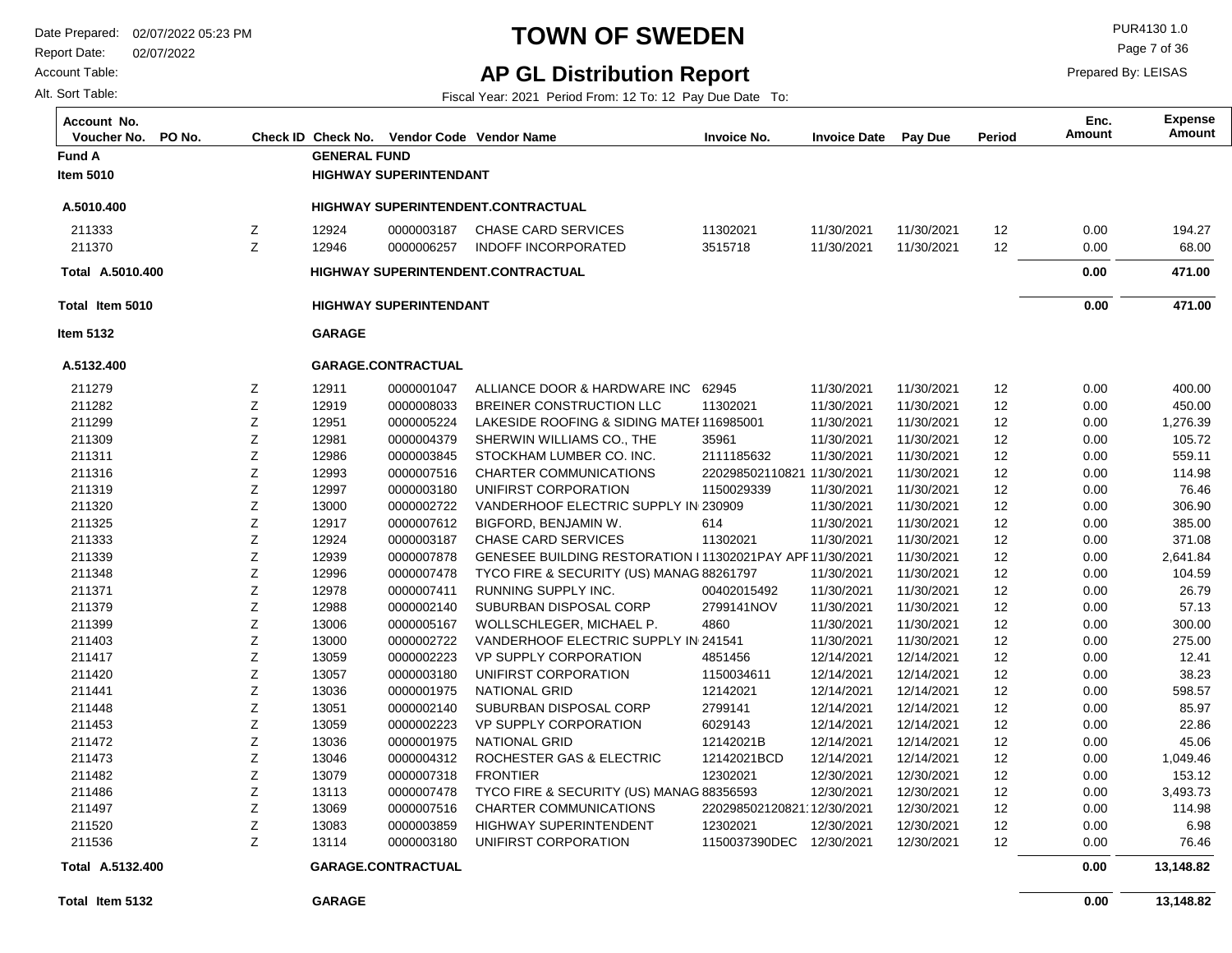Report Date: 02/07/2022

#### Account Table:

Alt. Sort Table:

# **TOWN OF SWEDEN** PURA130 1.0

**AP GL Distribution Report**

Fiscal Year: 2021 Period From: 12 To: 12 Pay Due Date To:

Page 8 of 36

Prepared By: LEISAS

| Account No.<br>PO No.<br>Voucher No. |   | Check ID Check No.     |                                       | Vendor Code Vendor Name                  | <b>Invoice No.</b> | <b>Invoice Date</b> | <b>Pay Due</b> | Period | Enc.<br><b>Amount</b> | <b>Expense</b><br>Amount |
|--------------------------------------|---|------------------------|---------------------------------------|------------------------------------------|--------------------|---------------------|----------------|--------|-----------------------|--------------------------|
| <b>Fund A</b>                        |   | <b>GENERAL FUND</b>    |                                       |                                          |                    |                     |                |        |                       |                          |
| <b>Item 5132</b>                     |   | <b>GARAGE</b>          |                                       |                                          |                    |                     |                |        |                       |                          |
| <b>Item 5182</b>                     |   | <b>STREET LIGHTING</b> |                                       |                                          |                    |                     |                |        |                       |                          |
| A.5182.400                           |   |                        | <b>STREET LIGHTING.CONTRACTUAL</b>    |                                          |                    |                     |                |        |                       |                          |
| 211410                               | Ζ | 13008                  |                                       | 0000001975 NATIONAL GRID                 | 1221A              | 12/06/2021          | 12/06/2021     | 12     | 0.00                  | 1,204.26                 |
| Total A.5182.400                     |   |                        | STREET LIGHTING.CONTRACTUAL           |                                          |                    |                     |                |        | 0.00                  | 1,204.26                 |
| Total Item 5182                      |   | <b>STREET LIGHTING</b> |                                       |                                          |                    |                     |                |        | 0.00                  | 1,204.26                 |
| <b>Item 7020</b>                     |   |                        | <b>COMMUNITY CENTER DIR</b>           |                                          |                    |                     |                |        |                       |                          |
| A.7020.400                           |   |                        | <b>COMMUNITY CENTER DIR.ADMIN EXP</b> |                                          |                    |                     |                |        |                       |                          |
| 211336                               | Ζ | 12934                  | 0000006981                            | ECONOMY PRODUCTS & SOLUTIONS 43227       |                    | 11/30/2021          | 11/30/2021     | 12     | 0.00                  | 1,128.47                 |
| 211370                               | Z | 12946                  | 0000006257                            | <b>INDOFF INCORPORATED</b>               | 3515718            | 11/30/2021          | 11/30/2021     | 12     | 0.00                  | 136.00                   |
| 211383                               | Ζ | 12999                  | 0000006740                            | USHERWOOD BUSINESS EQUIPMEN 1041234      |                    | 11/30/2021          | 11/30/2021     | 12     | 0.00                  | 231.14                   |
| 211384                               | Ζ | 12999                  | 0000006740                            | USHERWOOD BUSINESS EQUIPMEN 1048465      |                    | 11/30/2021          | 11/30/2021     | 12     | 0.00                  | 231.14                   |
| 211404                               | Ζ | 13002                  | 0000005524                            | <b>VERIZON WIRELESS</b>                  | 9893188406         | 11/30/2021          | 11/30/2021     | 12     | 0.00                  | 14.40                    |
| 211435                               | Z | 13033                  | 0000003792                            | MONROE COUNTY DEPT. OF PUBLIC FS20220687 |                    | 12/14/2021          | 12/14/2021     | 12     | 0.00                  | 185.00                   |
| 211456                               | Z | 13061                  | 0000002245                            | <b>WESTSIDE NEWS INC</b>                 | 121918             | 12/14/2021          | 12/14/2021     | 12     | 0.00                  | 607.50                   |
| 211457                               | Z | 13029                  | 0000006257                            | <b>INDOFF INCORPORATED</b>               | 3523968            | 12/14/2021          | 12/14/2021     | 12     | 0.00                  | 499.99                   |
| 211514                               | Z | 13067                  | 0000002372                            | <b>BROCKPORT CENTRAL SCHOOL</b>          | 193722A            | 12/30/2021          | 12/30/2021     | 12     | 0.00                  | 828.00                   |
| Total A.7020.400                     |   |                        | <b>COMMUNITY CENTER DIR.ADMIN EXP</b> |                                          |                    |                     |                |        | 0.00                  | 3,861.64                 |
| Total Item 7020                      |   |                        | <b>COMMUNITY CENTER DIR</b>           |                                          |                    |                     |                |        | 0.00                  | 3,861.64                 |
| <b>Item 7110</b>                     |   | <b>PARKS</b>           |                                       |                                          |                    |                     |                |        |                       |                          |
| A.7110.400                           |   |                        | PARK.CONTRACTUAL                      |                                          |                    |                     |                |        |                       |                          |
| 211333                               | Ζ | 12924                  | 0000003187                            | <b>CHASE CARD SERVICES</b>               | 11302021           | 11/30/2021          | 11/30/2021     | 12     | 0.00                  | 2,036.39                 |
| 211343                               | Ζ | 12944                  | 0000005397                            | HOMETOWNE ENERGY COMPANY, IN 543578      |                    | 11/30/2021          | 11/30/2021     | 12     | 0.00                  | 132.02                   |
| 211366                               | Ζ | 12974                  | 0000004613                            | REGIONAL DISTRIBUTORS, INC.              | 51865561           | 11/30/2021          | 11/30/2021     | 12     | 0.00                  | 113.05                   |
| 211373                               | Ζ | 12982                  | 0000008032                            | <b>SKYWORKS, LLC</b>                     | 13931070001        | 11/30/2021          | 11/30/2021     | 12     | 0.00                  | 419.18                   |
| 211379                               | Z | 12988                  | 0000002140                            | SUBURBAN DISPOSAL CORP                   | 2799141NOV         | 11/30/2021          | 11/30/2021     | 12     | 0.00                  | 116.57                   |
| 211389                               | Ζ | 13003                  | 0000002245                            | <b>WESTSIDE NEWS INC</b>                 | 121141             | 11/30/2021          | 11/30/2021     | 12     | 0.00                  | 348.00                   |
| 211425                               | Z | 13016                  | 0000004617                            | <b>BSN SPORTS</b>                        | 1499975            | 12/14/2021          | 12/14/2021     | 12     | 0.00                  | 2,004.14                 |
| 211434                               | Ζ | 13028                  | 0000005397                            | HOMETOWNE ENERGY COMPANY, IN 543643      |                    | 12/14/2021          | 12/14/2021     | 12     | 0.00                  | 187.26                   |
| 211441                               | Z | 13036                  | 0000001975                            | <b>NATIONAL GRID</b>                     | 12142021           | 12/14/2021          | 12/14/2021     | 12     | 0.00                  | 304.95                   |
| 211448                               | Ζ | 13051                  | 0000002140                            | SUBURBAN DISPOSAL CORP                   | 2799141            | 12/14/2021          | 12/14/2021     | 12     | 0.00                  | 21.00                    |
| 211485                               | Z | 13084                  | 0000005397                            | HOMETOWNE ENERGY COMPANY, IN 14371       |                    | 12/30/2021          | 12/30/2021     | 12     | 0.00                  | 641.39                   |
| 211485                               | Z | 13084                  | 0000005397                            | HOMETOWNE ENERGY COMPANY, IN 14371       |                    | 12/30/2021          | 12/30/2021     | 12     | 0.00                  | 274.79                   |
| 211485                               | Ζ | 13084                  | 0000005397                            | HOMETOWNE ENERGY COMPANY, IN 14371       |                    | 12/30/2021          | 12/30/2021     | 12     | 0.00                  | 227.27                   |
| 211508                               | Ζ | 13122                  | 0000007335                            | WOLF MECHANICAL SERVICE LLC              | 6415               | 12/30/2021          | 12/30/2021     | 12     | 0.00                  | 375.00                   |
| 211515                               | Z | 13070                  | 0000003187                            | <b>CHASE CARD SERVICES</b>               | 12302021           | 12/30/2021          | 12/30/2021     | 12     | 0.00                  | 113.77                   |

0000003187 CHASE CARD SERVICES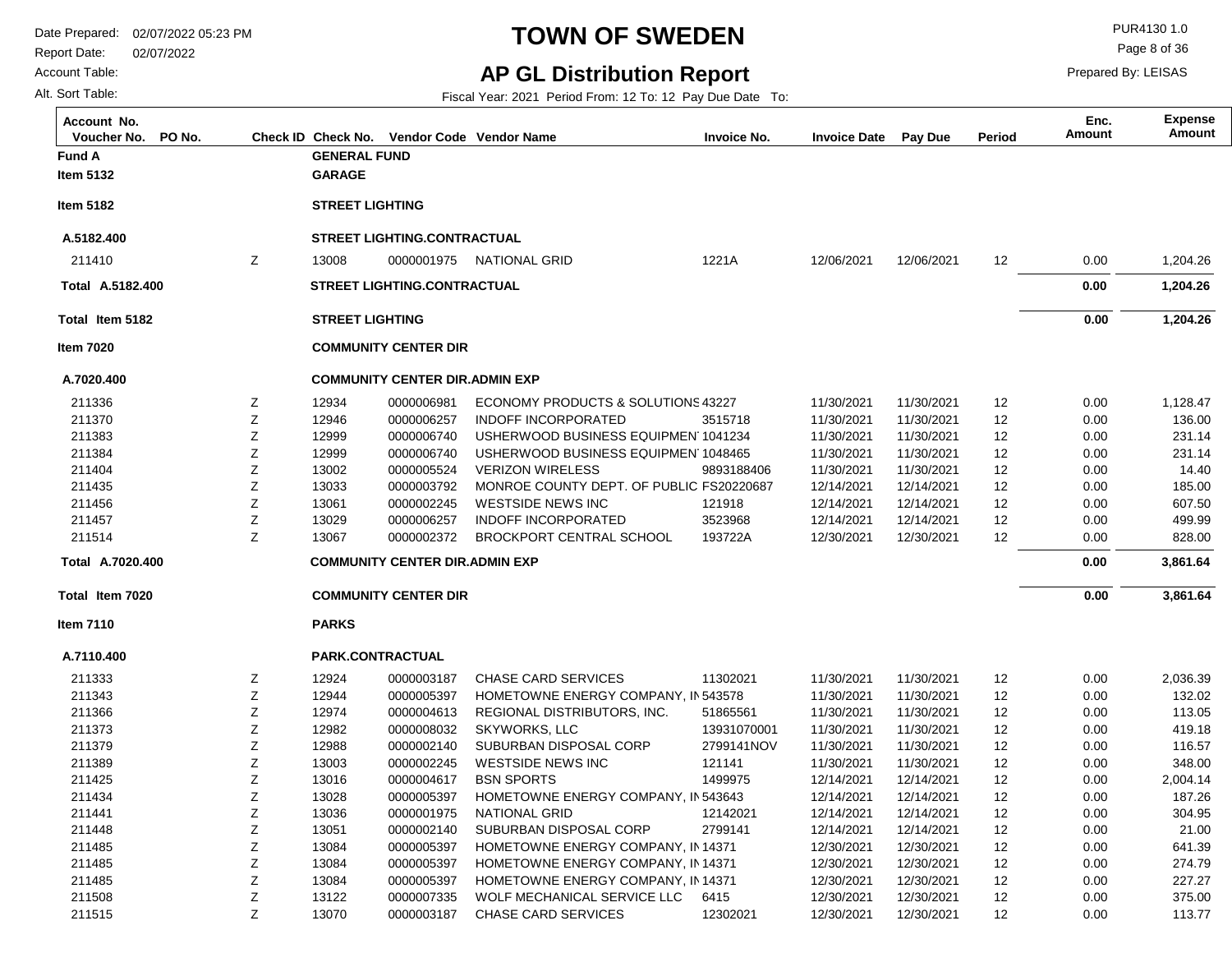Report Date: 02/07/2022

#### Account Table:

Alt. Sort Table:

# **TOWN OF SWEDEN** PURA130 1.0

**AP GL Distribution Report**

Fiscal Year: 2021 Period From: 12 To: 12 Pay Due Date To:

Page 9 of 36

| Account No.<br>Voucher No.<br>PO No. |   |                     | Check ID Check No. Vendor Code Vendor Name |                                                     | <b>Invoice No.</b> | <b>Invoice Date Pay Due</b> |            | Period            | Enc.<br>Amount | <b>Expense</b><br><b>Amount</b> |
|--------------------------------------|---|---------------------|--------------------------------------------|-----------------------------------------------------|--------------------|-----------------------------|------------|-------------------|----------------|---------------------------------|
| <b>Fund A</b>                        |   | <b>GENERAL FUND</b> |                                            |                                                     |                    |                             |            |                   |                |                                 |
| Item 7110                            |   | <b>PARKS</b>        |                                            |                                                     |                    |                             |            |                   |                |                                 |
|                                      |   |                     |                                            |                                                     |                    |                             |            |                   |                |                                 |
| A.7110.400                           |   |                     | PARK.CONTRACTUAL                           |                                                     |                    |                             |            |                   |                |                                 |
| Total A.7110.400                     |   | PARK.CONTRACTUAL    |                                            |                                                     |                    |                             |            |                   | 0.00           | 7,314.78                        |
| A.7110.401                           |   |                     | <b>PARK.EQUIPMENT REPAIRS</b>              |                                                     |                    |                             |            |                   |                |                                 |
| 211341                               | Ζ | 12940               | 0000007974                                 | <b>GENUINE PARTS COMPANY</b>                        | 011322             | 11/30/2021                  | 11/30/2021 | 12                | 0.00           | 79.99                           |
| Total A.7110.401                     |   |                     | <b>PARK.EQUIPMENT REPAIRS</b>              |                                                     |                    |                             |            |                   | 0.00           | 79.99                           |
| Total Item 7110                      |   | <b>PARKS</b>        |                                            |                                                     |                    |                             |            |                   | 0.00           | 7,394.77                        |
| <b>Item 7140</b>                     |   |                     | <b>RECREATION/COMMUNITY CENTER</b>         |                                                     |                    |                             |            |                   |                |                                 |
| A.7140.400                           |   |                     | <b>RECREATION/COMMUNITY CENTER</b>         |                                                     |                    |                             |            |                   |                |                                 |
| 211332                               | Ζ | 12923               | 0000007969                                 | <b>CAPITAL ONE</b>                                  | 1638297598         | 11/30/2021                  | 11/30/2021 | $12 \overline{ }$ | 0.00           | 328.81                          |
| 211337                               | Ζ | 12936               | 0000006364                                 | FIRST CHOICE TRAVEL & CRUISE CE 11302021            |                    | 11/30/2021                  | 11/30/2021 | 12                | 0.00           | 3,479.00                        |
| 211361                               | Ζ | 12968               | 0000003900                                 | ORIENTAL TRADING COMPANY INC 71251709401            |                    | 11/30/2021                  | 11/30/2021 | 12                | 0.00           | 285.28                          |
| 211380                               | Ζ | 12989               | 0000007778                                 | SUDS PIZZA, INC.                                    | 10312121           | 11/30/2021                  | 11/30/2021 | 12                | 0.00           | 83.08                           |
| 211428                               | Ζ | 13018               | 0000007969                                 | <b>CAPITAL ONE</b>                                  | 1638826361         | 12/14/2021                  | 12/14/2021 | 12                | 0.00           | 426.80                          |
| 211471                               | Ζ | 13062               | 0000003943                                 | WISNOWSKI, JILL A                                   | 12142021           | 12/14/2021                  | 12/14/2021 | 12                | 0.00           | 47.79                           |
| 211535                               | Z | 13110               | 0000007778                                 | SUDS PIZZA, INC.                                    | 12302021           | 12/30/2021                  | 12/30/2021 | 12                | 0.00           | 34.21                           |
| Total A.7140.400                     |   |                     | <b>RECREATION/COMMUNITY CENTER</b>         |                                                     |                    |                             |            |                   | 0.00           | 4,684.97                        |
| Total Item 7140                      |   |                     | <b>RECREATION/COMMUNITY CENTER</b>         |                                                     |                    |                             |            |                   | 0.00           | 4,684.97                        |
| <b>Item 7310</b>                     |   |                     |                                            | <b>COMMUNITY CENTER, YOUTH SERVICES</b>             |                    |                             |            |                   |                |                                 |
| A.7310.400                           |   |                     |                                            | <b>COMMUNITY CENTER, YOUTH SERVICES.CONTRACTUAL</b> |                    |                             |            |                   |                |                                 |
| 211332                               | Ζ | 12923               | 0000007969                                 | <b>CAPITAL ONE</b>                                  | 1638297598         | 11/30/2021                  | 11/30/2021 | 12                | 0.00           | 72.73                           |
| 211349                               | Z | 12952               | 0000003657                                 | LAMONT TROPHIES & SPORTING GO 16007                 |                    | 11/30/2021                  | 11/30/2021 | 12                | 0.00           | 67.20                           |
| 211350                               | Ζ | 12955               | 0000005783                                 | MILLER, JENNIFER A.                                 | 11302021           | 11/30/2021                  | 11/30/2021 | 12                | 0.00           | 204.40                          |
| 211360                               | Ζ | 12968               | 0000003900                                 | ORIENTAL TRADING COMPANY INC 71300090401            |                    | 11/30/2021                  | 11/30/2021 | 12                | 0.00           | 81.23                           |
| 211365                               | Ζ | 12973               | 0000007426                                 | PROMOUNDS, INC.                                     | <b>INV154697</b>   | 11/30/2021                  | 11/30/2021 | 12                | 0.00           | 224.99                          |
| 211372                               | Ζ | 12979               | 0000004849                                 | S&S WORLDWIDE, INC                                  | 100870408          | 11/30/2021                  | 11/30/2021 | 12                | 0.00           | 184.75                          |
| 211388                               | Ζ | 13003               | 0000002245                                 | <b>WESTSIDE NEWS INC</b>                            | 121150             | 11/30/2021                  | 11/30/2021 | 12                | 0.00           | 225.00                          |
| 211428                               | Ζ | 13018               | 0000007969                                 | <b>CAPITAL ONE</b>                                  | 1638826361         | 12/14/2021                  | 12/14/2021 | $12 \overline{ }$ | 0.00           | 68.12                           |
| 211447                               | Z | 13045               | 0000004558                                 | RIDDELL, WILLIAM I.                                 | 4523               | 12/14/2021                  | 12/14/2021 | 12                | 0.00           | 126.00                          |
| 211477                               | Ζ | 13064               | 0000004022                                 | AMERICAN SOCCER COMPANY INC                         | 6703772            | 12/30/2021                  | 12/30/2021 | 12                | 0.00           | 1,660.50                        |
| 211511                               | Z | 13064               | 0000004022                                 | AMERICAN SOCCER COMPANY INC                         | 6704694            | 12/30/2021                  | 12/30/2021 | 12                | 0.00           | 47.15                           |
| 211517                               | Ζ | 13073               | 0000008038                                 | <b>CUMMINGS, OWEN</b>                               | 12302021           | 12/30/2021                  | 12/30/2021 | 12                | 0.00           | 140.00                          |
| 211521                               | Ζ | 13077               | 0000008039                                 | DEMONTE, NICHOLAS                                   | 12302021           | 12/30/2021                  | 12/30/2021 | 12                | 0.00           | 80.00                           |
| 211522                               | Z | 13089               | 0000008046                                 | LAUREANO, KAEDEN                                    | 12302021           | 12/30/2021                  | 12/30/2021 | 12                | 0.00           | 80.00                           |
| 211524                               | Z | 13094               | 0000008041                                 | NWOKONKO, FRANCIS                                   | 12302021           | 12/30/2021                  | 12/30/2021 | 12                | 0.00           | 140.00                          |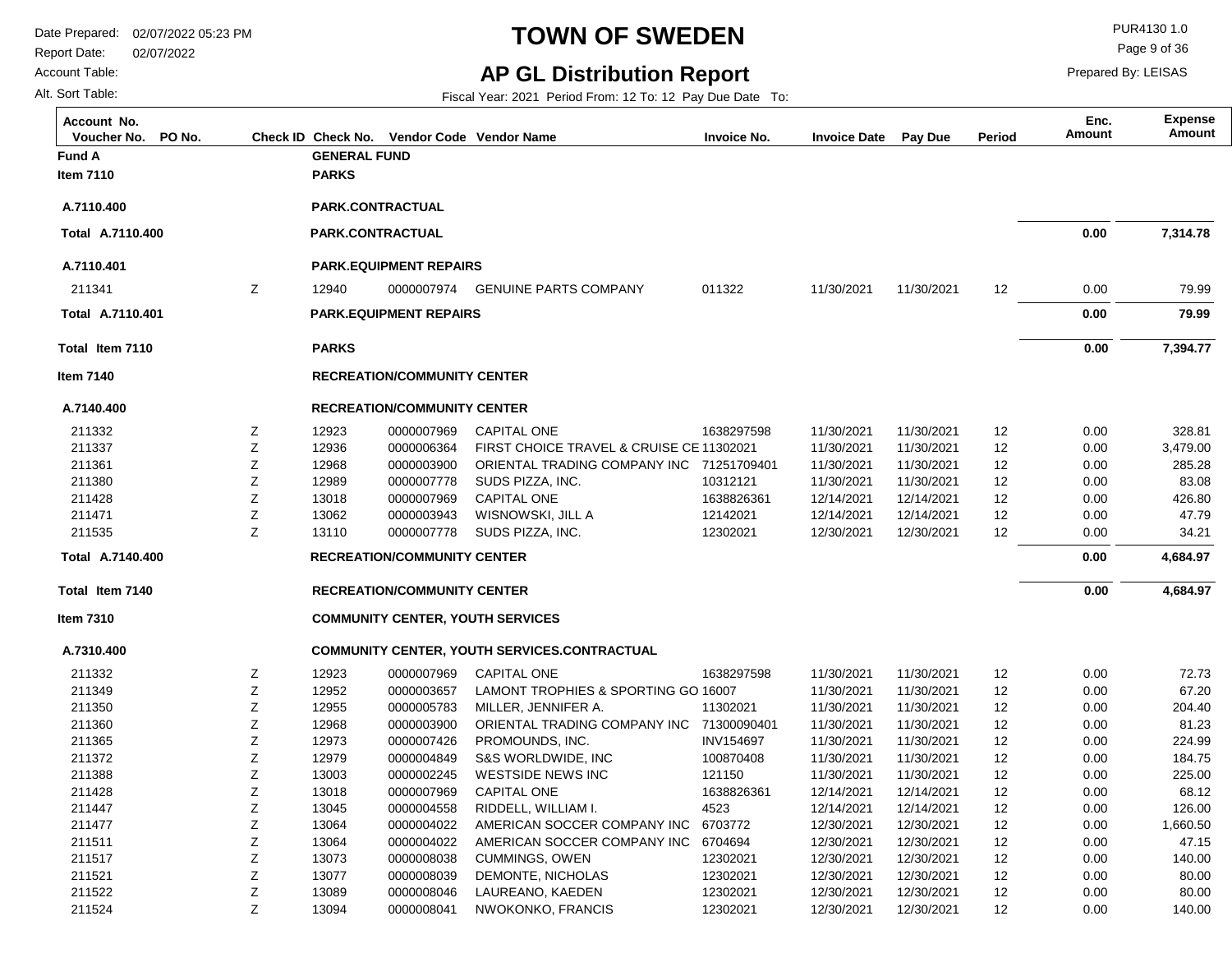**Fund A GENERAL FUND**

Z Z  $\overline{\phantom{a}}$ 

13096 13101

Report Date: 02/07/2022

Account Table:

Alt. Sort Table:

**Item 7310**

**A.7310.400**

211526 211529

### **TOWN OF SWEDEN** PUR4130 1.0

### **AP GL Distribution Report**

**COMMUNITY CENTER, YOUTH SERVICES**

0000008040 0000004849 0000008042

PELL, ELEANOR S&S WORLDWIDE, INC SCHERAM, MASONIA

**COMMUNITY CENTER, YOUTH SERVICES.CONTRACTUAL**

**COMMUNITY CENTER ADULT PROGRAMS**

**COMMUNITY CENTER SENIOR PROGRAMS**

0000007778 0000005774 SUDS PIZZA, INC. YAEGER, CHRISTINE

Fiscal Year: 2021 Period From: 12 To: 12 Pay Due Date To:

**Voucher No. PO No. Check ID Check No. Vendor Code Invoice No. Invoice Date Pay Due Period Amount Vendor NameAccount No. Expense**

> 12302021 12302021 12302021

12/30/2021 12/30/2021 12/30/2021

12/30/2021 12/30/2021

12302021 12302021

Page 10 of 36

Prepared By: LEISAS

**Amount Enc.**

> 0.00 0.00

12 12 12

12/30/2021 12/30/2021 12/30/2021

> 12 12

12/30/2021 12/30/2021

 140.00 78.20 220.00

| 211530           | Ζ | 13103 | 0000008042                              | <b>SCHRAM, MASON</b>                                | 12302021   | 12/30/2021 | 12/30/2021 | 12 | 0.00 | 220.00   |
|------------------|---|-------|-----------------------------------------|-----------------------------------------------------|------------|------------|------------|----|------|----------|
| 211532           | Ζ | 13106 | 0000008043                              | SMITH, TREY                                         | 12302021   | 12/30/2021 | 12/30/2021 | 12 | 0.00 | 140.00   |
| 211533           | Ζ | 13107 | 0000008044                              | STEWART, ANTHONY                                    | 12302021   | 12/30/2021 | 12/30/2021 | 12 | 0.00 | 40.00    |
| 211537           | Ζ | 13116 | 0000006884                              | VANDETTA, MATTHEW                                   | 12302021   | 12/30/2021 | 12/30/2021 | 12 | 0.00 | 80.00    |
| 211538           | Z | 13117 | 0000008045                              | VANDETTA, MICHAEL                                   | 12302021   | 12/30/2021 | 12/30/2021 | 12 | 0.00 | 60.00    |
| Total A.7310.400 |   |       |                                         | <b>COMMUNITY CENTER, YOUTH SERVICES.CONTRACTUAL</b> |            |            |            |    | 0.00 | 4,160.27 |
| Total Item 7310  |   |       | <b>COMMUNITY CENTER, YOUTH SERVICES</b> |                                                     |            |            |            |    | 0.00 | 4,160.27 |
| <b>Item 7620</b> |   |       |                                         | <b>COMMUNITY CENTER ADULT PROGRAMS</b>              |            |            |            |    |      |          |
| A.7620.400       |   |       |                                         | <b>COMMUNITY CENTER ADULT PROGRAMS</b>              |            |            |            |    |      |          |
| 211335           | Ζ | 12931 | 0000007706                              | DAVY, KARLA                                         | 11302021   | 11/30/2021 | 11/30/2021 | 12 | 0.00 | 420.00   |
| 211350           | Ζ | 12955 | 0000005783                              | MILLER, JENNIFER A.                                 | 11302021   | 11/30/2021 | 11/30/2021 | 12 | 0.00 | 108.50   |
| 211367           | Ζ | 12975 | 0000007984                              | RIGHTMYER, RACHEL                                   | 11302021   | 11/30/2021 | 11/30/2021 | 12 | 0.00 | 280.00   |
| 211374           | Ζ | 12984 | 0000007243                              | STEIGELMAN-JOHNSON, TERRI                           | 11302021   | 11/30/2021 | 11/30/2021 | 12 | 0.00 | 144.00   |
| 211392           | Ζ | 13004 | 0000004767                              | WHITED, BARB                                        | 11302021   | 11/30/2021 | 11/30/2021 | 12 | 0.00 | 506.10   |
| 211424           | Ζ | 13015 | 0000004583                              | <b>BRUNNING, BRIAN</b>                              | 12142021   | 12/14/2021 | 12/14/2021 | 12 | 0.00 | 360.50   |
| 211463           | Ζ | 13039 | 0000007363                              | OLLA, INC.                                          | 535693     | 12/14/2021 | 12/14/2021 | 12 | 0.00 | 337.06   |
| Total A.7620.400 |   |       |                                         | <b>COMMUNITY CENTER ADULT PROGRAMS</b>              |            |            |            |    | 0.00 | 2,156.16 |
| A.7620.401       |   |       |                                         | <b>COMMUNITY CENTER SENIOR PROGRAMS</b>             |            |            |            |    |      |          |
| 211327           | Ζ | 12921 | 0000002372                              | <b>BROCKPORT CENTRAL SCHOOL</b>                     | 1389       | 11/30/2021 | 11/30/2021 | 12 | 0.00 | 380.32   |
| 211332           | Ζ | 12923 | 0000007969                              | <b>CAPITAL ONE</b>                                  | 1638297598 | 11/30/2021 | 11/30/2021 | 12 | 0.00 | 155.38   |
| 211380           | Ζ | 12989 | 0000007778                              | SUDS PIZZA, INC.                                    | 10312121   | 11/30/2021 | 11/30/2021 | 12 | 0.00 | 64.97    |
| 211393           | Ζ | 13007 | 0000005774                              | YAEGER, CHRISTINE                                   | 11302021   | 11/30/2021 | 11/30/2021 | 12 | 0.00 | 345.00   |
| 211428           | Ζ | 13018 | 0000007969                              | <b>CAPITAL ONE</b>                                  | 1638826361 | 12/14/2021 | 12/14/2021 | 12 | 0.00 | 177.60   |
| 211449           | Ζ | 13052 | 0000007778                              | SUDS PIZZA, INC.                                    | 113021     | 12/14/2021 | 12/14/2021 | 12 | 0.00 | 64.97    |
| 211507           | Z | 13121 | 0000003943                              | WISNOWSKI, JILL A                                   | 12302021   | 12/30/2021 | 12/30/2021 | 12 | 0.00 | 96.10    |
| 211518           | Z | 13076 | 0000002368                              | DEBAUN, RICKI                                       | 12302021   | 12/30/2021 | 12/30/2021 | 12 | 0.00 | 15.00    |

 **1,769.31 0.00** 

 0.00 0.00

 **0.00** 

 64.97 405.00

**Total Item 7620**

**Item 8090**

211535 211545

**A.7620.401 Total** 

**ENVIRONMENTAL CONTROL**

Z Z 13110 13123

 **3,925.47**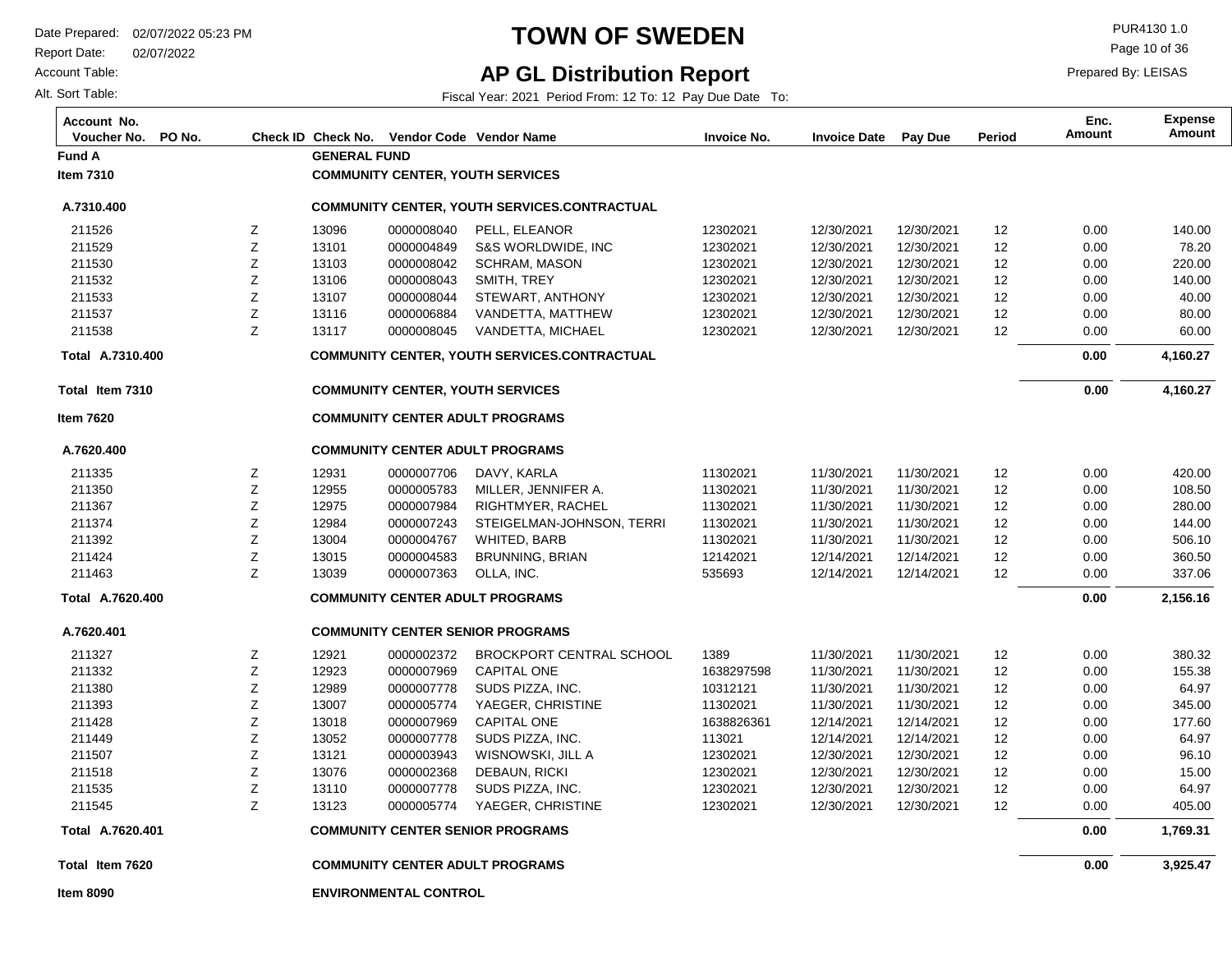Report Date: 02/07/2022

Account Table:

Alt. Sort Table:

## **TOWN OF SWEDEN** PURA130 1.0

Prepared By: LEISAS Page 11 of 36

**Amount Enc.**

### **AP GL Distribution Report**

Fiscal Year: 2021 Period From: 12 To: 12 Pay Due Date To:

**Voucher No. PO No. Check ID Check No. Vendor Code Invoice No. Invoice Date Pay Due Period Amount Vendor NameAccount No. Expense**

| Fund A              |   | <b>GENERAL FUND</b> |                              |                                        |             |            |            |    |      |            |
|---------------------|---|---------------------|------------------------------|----------------------------------------|-------------|------------|------------|----|------|------------|
| <b>Item 8090</b>    |   |                     | <b>ENVIRONMENTAL CONTROL</b> |                                        |             |            |            |    |      |            |
| A.8090.400          |   |                     |                              | ENVIRONMENTAL CONTROL.CONTRACTUAL      |             |            |            |    |      |            |
| 211483              | Z | 13082               | 0000007317                   | HARTER, JOHN                           | 12302021    | 12/30/2021 | 12/30/2021 | 12 | 0.00 | 420.00     |
| 211484              | Ζ | 13081               | 0000002383                   | HARTER, KATHLEEN A                     | 12302021    | 12/30/2021 | 12/30/2021 | 12 | 0.00 | 480.00     |
| 211489              | Z | 13086               | 0000006437                   | JOHNSON, WILLIAM A.                    | 12302021    | 12/30/2021 | 12/30/2021 | 12 | 0.00 | 420.00     |
| 211490              | Z | 13090               | 0000005080                   | LLOYD, GEORGE                          | 12302021    | 12/30/2021 | 12/30/2021 | 12 | 0.00 | 245.00     |
| 211491              | Z | 13098               | 0000006066                   | POPEN, RICHARD                         | 12302021    | 12/30/2021 | 12/30/2021 | 12 | 0.00 | 280.00     |
| 211493              | Ζ | 13102               | 0000007406                   | <b>SARGIS, GREGORY</b>                 | 12302021    | 12/30/2021 | 12/30/2021 | 12 | 0.00 | 385.00     |
| 211498              | Z | 13112               | 0000007650                   | TURBEVILLE, MICHAEL                    | 12302021    | 12/30/2021 | 12/30/2021 | 12 | 0.00 | 105.00     |
| Total A.8090.400    |   |                     |                              | ENVIRONMENTAL CONTROL.CONTRACTUAL      |             |            |            |    | 0.00 | 2,335.00   |
| Total Item 8090     |   |                     | <b>ENVIRONMENTAL CONTROL</b> |                                        |             |            |            |    | 0.00 | 2,335.00   |
| Item 8810           |   | <b>CEMETERY</b>     |                              |                                        |             |            |            |    |      |            |
| A.8810.400          |   |                     | <b>CEMETERY.CONTRACTUAL</b>  |                                        |             |            |            |    |      |            |
| 211302              | Ζ | 12940               | 0000007974                   | <b>GENUINE PARTS COMPANY</b>           | 10708       | 11/30/2021 | 11/30/2021 | 12 | 0.00 | 81.09      |
| 211308              | Z | 12935               | 0000007436                   | FENSTERMAKER, BARRY                    | 1852        | 11/30/2021 | 11/30/2021 | 12 | 0.00 | 100.00     |
| 211333              | Ζ | 12924               | 0000003187                   | <b>CHASE CARD SERVICES</b>             | 11302021    | 11/30/2021 | 11/30/2021 | 12 | 0.00 | 32.98      |
| 211379              | Ζ | 12988               | 0000002140                   | SUBURBAN DISPOSAL CORP                 | 2799141NOV  | 11/30/2021 | 11/30/2021 | 12 | 0.00 | 83.60      |
| 211441              | Z | 13036               | 0000001975                   | <b>NATIONAL GRID</b>                   | 12142021    | 12/14/2021 | 12/14/2021 | 12 | 0.00 | 96.81      |
| 211448              | Ζ | 13051               | 0000002140                   | SUBURBAN DISPOSAL CORP                 | 2799141     | 12/14/2021 | 12/14/2021 | 12 | 0.00 | 16.51      |
| 211473              | Z | 13046               | 0000004312                   | ROCHESTER GAS & ELECTRIC               | 12142021BCD | 12/14/2021 | 12/14/2021 | 12 | 0.00 | 130.74     |
| Total A.8810.400    |   |                     | <b>CEMETERY.CONTRACTUAL</b>  |                                        |             |            |            |    | 0.00 | 541.73     |
| Total Item 8810     |   | <b>CEMETERY</b>     |                              |                                        |             |            |            |    | 0.00 | 541.73     |
| ltem 9010           |   |                     | <b>STATE RETIREMENT</b>      |                                        |             |            |            |    |      |            |
| A.9010.800          |   |                     | <b>STATE RETIREMENT</b>      |                                        |             |            |            |    |      |            |
| 211356              | z | 12965               | 0000003161                   | NYS EMPLOYEES' RETIREMENT SYS 11302021 |             | 11/30/2021 | 11/30/2021 | 12 | 0.00 | 134,413.00 |
| Total A.9010.800    |   |                     | <b>STATE RETIREMENT</b>      |                                        |             |            |            |    | 0.00 | 134,413.00 |
| Total Item 9010     |   |                     | <b>STATE RETIREMENT</b>      |                                        |             |            |            |    | 0.00 | 134,413.00 |
| <b>Total Fund A</b> |   | <b>GENERAL FUND</b> |                              |                                        |             |            |            |    | 0.00 | 271,291.64 |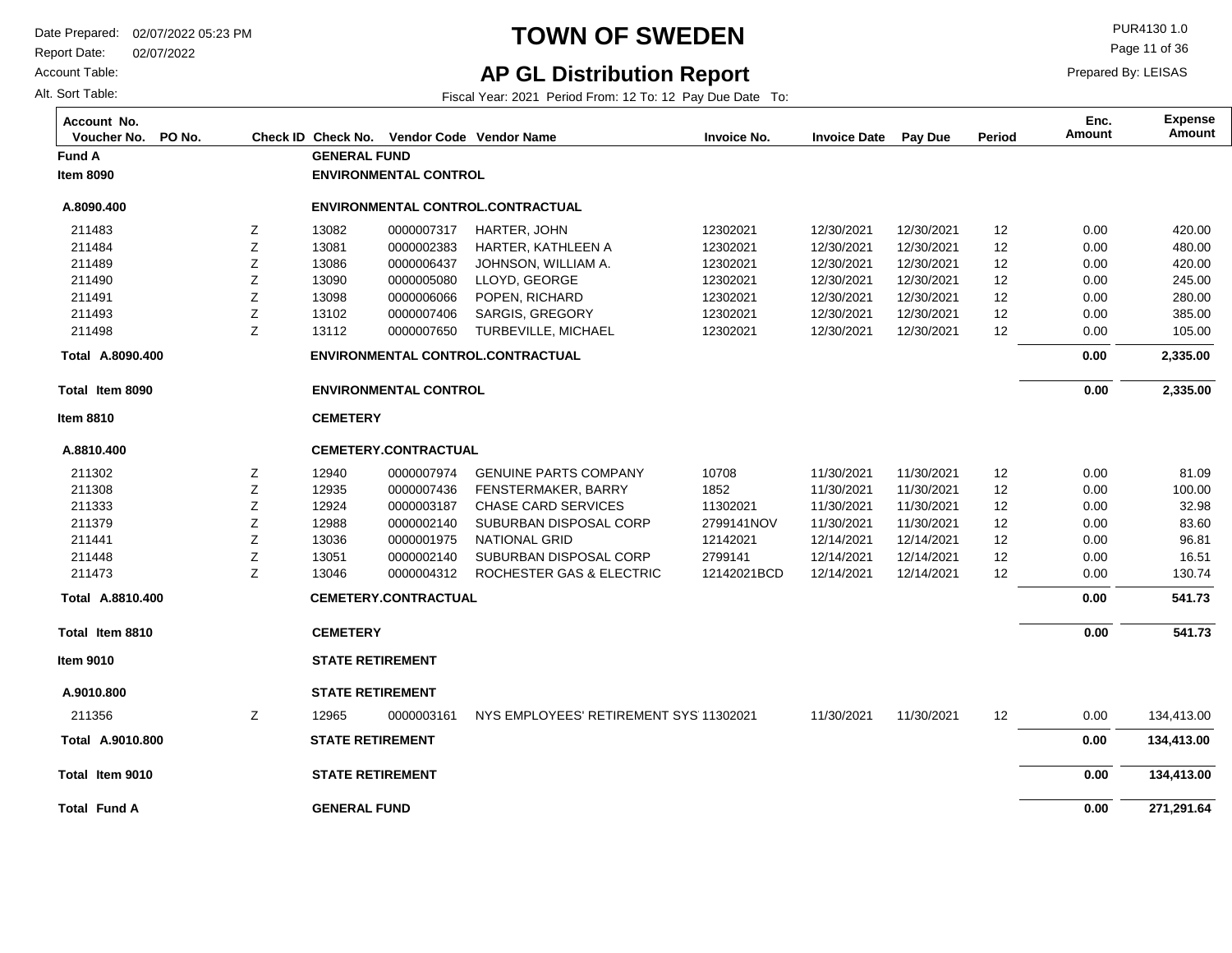**Fund B GENERAL PART TOWN**

**ENGINEER**

Report Date: 02/07/2022

**Total Item 1440**

**B.1440.400 Total** 

**Item 3310**

**B.3310.400**

211303

**Total Item 3310**

**B.3310.400 Total** 

**Item 3620**

**B.3620.400**

Account Table:

Alt. Sort Table:

**Item 1440**

**B.1440.400**

## **TOWN OF SWEDEN** PURA130 1.0

Page 12 of 36

Prepared By: LEISAS

**Amount Enc.**

### **AP GL Distribution Report**

Fiscal Year: 2021 Period From: 12 To: 12 Pay Due Date To:

**Voucher No. PO No. Check ID Check No. Vendor Code Invoice No. Invoice Date Pay Due Period Amount Vendor NameAccount No. Expense**

|   |                        | <b>ENGINEER.CONTRACTUAL</b>          |                                     |                     |            |            |    |      |           |
|---|------------------------|--------------------------------------|-------------------------------------|---------------------|------------|------------|----|------|-----------|
| Ζ | 12958                  | 0000001953                           | <b>MRB GROUP INC</b>                | 41289               | 11/30/2021 | 11/30/2021 | 12 | 0.00 | 6,425.00  |
| Z | 12958                  | 0000001953                           | <b>MRB GROUP INC</b>                | 41288               | 11/30/2021 | 11/30/2021 | 12 | 0.00 | 980.00    |
| Ζ | 13034                  | 0000001953                           | <b>MRB GROUP INC</b>                | 41700               | 12/14/2021 | 12/14/2021 | 12 | 0.00 | 980.00    |
| Z | 13034                  | 0000001953                           | <b>MRB GROUP INC</b>                | 41702               | 12/14/2021 | 12/14/2021 | 12 | 0.00 | 7,125.00  |
|   |                        | <b>ENGINEER.CONTRACTUAL</b>          |                                     |                     |            |            |    | 0.00 | 15,510.00 |
|   | <b>ENGINEER</b>        |                                      |                                     |                     |            |            |    | 0.00 | 15,510.00 |
|   | <b>TRAFFIC CONTROL</b> |                                      |                                     |                     |            |            |    |      |           |
|   |                        | TRAFFIC CONTROL.CONTRACTUAL          |                                     |                     |            |            |    |      |           |
| Z | 12961                  |                                      | 0000006232 NEWMAN SIGNS, INC.       | <b>TRFINV034957</b> | 11/30/2021 | 11/30/2021 | 12 | 0.00 | 765.12    |
|   |                        | <b>TRAFFIC CONTROL.CONTRACTUAL</b>   |                                     |                     |            |            |    | 0.00 | 765.12    |
|   | <b>TRAFFIC CONTROL</b> |                                      |                                     |                     |            |            |    | 0.00 | 765.12    |
|   |                        | <b>SAFETY INSPECTION</b>             |                                     |                     |            |            |    |      |           |
|   |                        | SAFETY INSPECTION.CONTRACTUAL        |                                     |                     |            |            |    |      |           |
| Z | 12985                  | 0000007498                           | STIRK, LYLE                         | 11302021            | 11/30/2021 | 11/30/2021 | 12 | 0.00 | 78.68     |
| Z | 12987                  | 0000001387                           | STRABEL, DAVID                      | 11302021INP         | 11/30/2021 | 11/30/2021 | 12 | 0.00 | 312.00    |
| Ζ | 13049                  | 0000007498                           | STIRK, LYLE                         | 12142021            | 12/14/2021 | 12/14/2021 | 12 | 0.00 | 39.48     |
| Z | 13050                  | 0000001387                           | STRABEL, DAVID                      | 12142021INSP        | 12/14/2021 | 12/14/2021 | 12 | 0.00 | 384.00    |
| Z | 13108                  | 0000007498                           | STIRK, LYLE                         | 12302021            | 12/30/2021 | 12/30/2021 | 12 | 0.00 | 46.76     |
| Z | 13109                  | 0000001387                           | STRABEL, DAVID                      | 12302021B           | 12/30/2021 | 12/30/2021 | 12 | 0.00 | 144.00    |
|   |                        | <b>SAFETY INSPECTION.CONTRACTUAL</b> |                                     |                     |            |            |    | 0.00 | 1,004.92  |
|   |                        | FIRE MARSHALL.CONTRACTUAL            |                                     |                     |            |            |    |      |           |
| Ζ | 12946                  | 0000006257                           | <b>INDOFF INCORPORATED</b>          | 3515718             | 11/30/2021 | 11/30/2021 | 12 | 0.00 | 46.99     |
| Ζ | 12998                  | 0000007240                           | UNIFORM EXPRESS OF ROCHESTER 47759  |                     | 11/30/2021 | 11/30/2021 | 12 | 0.00 | 54.95     |
| Ζ | 13001                  | 0000007067                           | <b>VERGARI, MICHAEL</b>             | 11302021            | 11/30/2021 | 11/30/2021 | 12 | 0.00 | 30.80     |
| Ζ | 13115                  | 0000007240                           | UNIFORM EXPRESS OF ROCHESTER B47759 |                     | 12/30/2021 | 12/30/2021 | 12 | 0.00 | 54.95     |
| Z | 13118                  | 0000007067                           | <b>VERGARI, MICHAEL</b>             | 12302021            | 12/30/2021 | 12/30/2021 | 12 | 0.00 | 44.80     |
|   |                        | <b>FIRE MARSHALL.CONTRACTUAL</b>     |                                     |                     |            |            |    | 0.00 | 232.49    |
|   |                        | <b>SAFETY INSPECTION</b>             |                                     |                     |            |            |    | 0.00 | 1,237.41  |

**Item 4010**

**Total Item 3620**

**B.3620.401 Total** 

**B.3620.400 Total** 

**B.3620.401**

**PUBLIC HEALTH**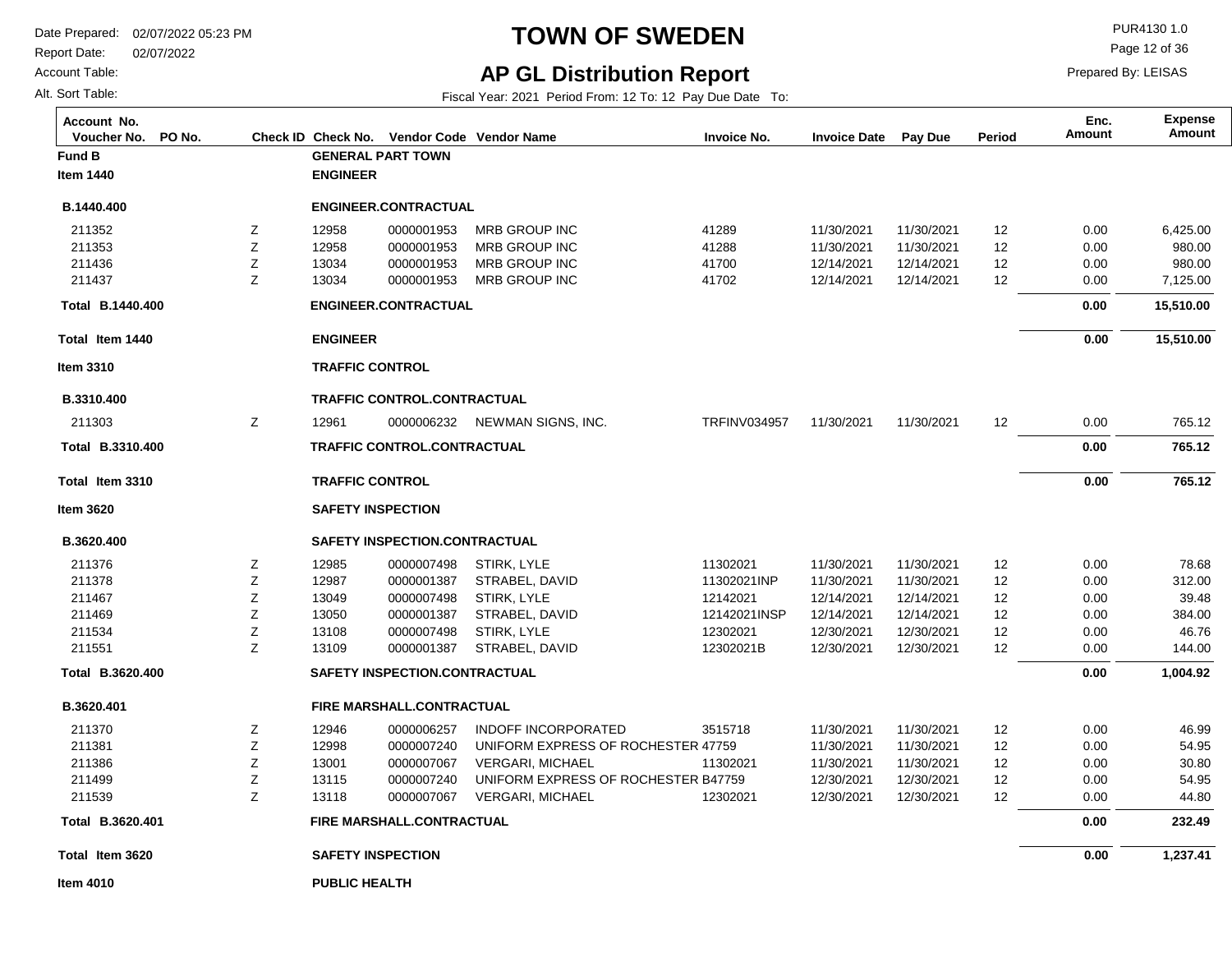**Fund B GENERAL PART TOWN**

**PUBLIC HEALTH**

**HISTORIAN**

**HISTORIAN.CONTRACTUAL**

Report Date: 02/07/2022

**Item 5411**

**Item 6510**

**Item 7410**

**Item 7510**

**Total Item 7510**

**B.7510.400 Total** 

Account Table:

Alt. Sort Table:

**Item 4010**

**B.4010.400**

## **TOWN OF SWEDEN** PUR4130 1.0

Page 13 of 36

### **AP GL Distribution Report**

Fiscal Year: 2021 Period From: 12 To: 12 Pay Due Date To:

**Voucher No. PO No. Check ID Check No. Vendor Code Invoice No. Invoice Date Pay Due Period Amount Vendor NameAccount No. Expense**

| B.4010.400             |   |                      | <b>PUBLIC HEALTH.CONTRACTUAL</b>     |                                                                      |           |            |            |                   |      |           |
|------------------------|---|----------------------|--------------------------------------|----------------------------------------------------------------------|-----------|------------|------------|-------------------|------|-----------|
| 211418                 | Ζ | 13047                | 0000007637                           | SAFE DRIVER SOLUTIONS                                                | 2636 2658 | 12/14/2021 | 12/14/2021 | 12                | 0.00 | 223.00    |
| 211515                 | Z | 13070                | 0000003187                           | <b>CHASE CARD SERVICES</b>                                           | 12302021  | 12/30/2021 | 12/30/2021 | 12                | 0.00 | 62.50     |
| Total B.4010.400       |   |                      | <b>PUBLIC HEALTH.CONTRACTUAL</b>     |                                                                      |           |            |            |                   | 0.00 | 285.50    |
| Total Item 4010        |   | <b>PUBLIC HEALTH</b> |                                      |                                                                      |           |            |            |                   | 0.00 | 285.50    |
| tem 5411               |   |                      | <b>SIDEWALK CONSTRUCTION</b>         |                                                                      |           |            |            |                   |      |           |
| B.5411.400             |   |                      |                                      | SIDEWALK CONSTRUCTION.CONTRACTUAL                                    |           |            |            |                   |      |           |
| 211339                 | Z | 12939                |                                      | 0000007878 GENESEE BUILDING RESTORATION I 11302021PAY APF 11/30/2021 |           |            | 11/30/2021 | $12 \overline{ }$ | 0.00 | 23,521.18 |
| Total B.5411.400       |   |                      |                                      | SIDEWALK CONSTRUCTION.CONTRACTUAL                                    |           |            |            |                   | 0.00 | 23,521.18 |
| <b>Fotal Item 5411</b> |   |                      | SIDEWALK CONSTRUCTION                |                                                                      |           |            |            |                   | 0.00 | 23,521.18 |
| tem 6510               |   |                      | <b>VETERANS SERVICES</b>             |                                                                      |           |            |            |                   |      |           |
| B.6510.400             |   |                      | <b>VETERANS SERVICES.CONTRACTUAL</b> |                                                                      |           |            |            |                   |      |           |
| 211423                 | Z | 13014                | 0000004003                           | <b>BROCKPORT AREA VETS CLUB</b>                                      | 12142021  | 12/14/2021 | 12/14/2021 | 12                | 0.00 | 200.00    |
| 211433                 | z | 13027                | 0000001642                           | HARSCH-CRISP-SEAMAN POST #379 12142021                               |           | 12/14/2021 | 12/14/2021 | 12                | 0.00 | 200.00    |
| 211442                 | Z | 13037                | 0000003925                           | NAVY CLUB OF LAKE ONTARIO                                            | 12142021  | 12/14/2021 | 12/14/2021 | 12                | 0.00 | 200.00    |
| Total B.6510.400       |   |                      | <b>VETERANS SERVICES.CONTRACTUAL</b> |                                                                      |           |            |            |                   | 0.00 | 600.00    |
| <b>Fotal Item 6510</b> |   |                      | <b>VETERANS SERVICES</b>             |                                                                      |           |            |            |                   | 0.00 | 600.00    |
| tem 7410               |   | <b>LIBRARY</b>       |                                      |                                                                      |           |            |            |                   |      |           |
| B.7410.400             |   |                      | <b>LIBRARY.CONTRACTUAL</b>           |                                                                      |           |            |            |                   |      |           |
| 211329                 | Ζ | 12994                | 0000002364                           | <b>TOWN OF CLARKSON</b>                                              | 11302021  | 11/30/2021 | 11/30/2021 | $12 \overline{ }$ | 0.00 | 3,831.33  |
| Total B.7410.400       |   |                      | <b>LIBRARY.CONTRACTUAL</b>           |                                                                      |           |            |            |                   | 0.00 | 3,831.33  |
| <b>Fotal Item 7410</b> |   | <b>LIBRARY</b>       |                                      |                                                                      |           |            |            |                   | 0.00 | 3,831.33  |
| tem 7510               |   | <b>HISTORIAN</b>     |                                      |                                                                      |           |            |            |                   |      |           |
| B.7510.400             |   |                      | <b>HISTORIAN.CONTRACTUAL</b>         |                                                                      |           |            |            |                   |      |           |
| 211432                 | Ζ | 13025                |                                      | 0000003442 GOETZ, KATHLEEN C                                         | 12142021  | 12/14/2021 | 12/14/2021 | 12                | 0.00 | 500.00    |
|                        |   |                      |                                      |                                                                      |           |            |            |                   |      |           |

 **0.00** 

 **0.00** 

 **500.00** 

Prepared By: LEISAS

**Amount Enc.**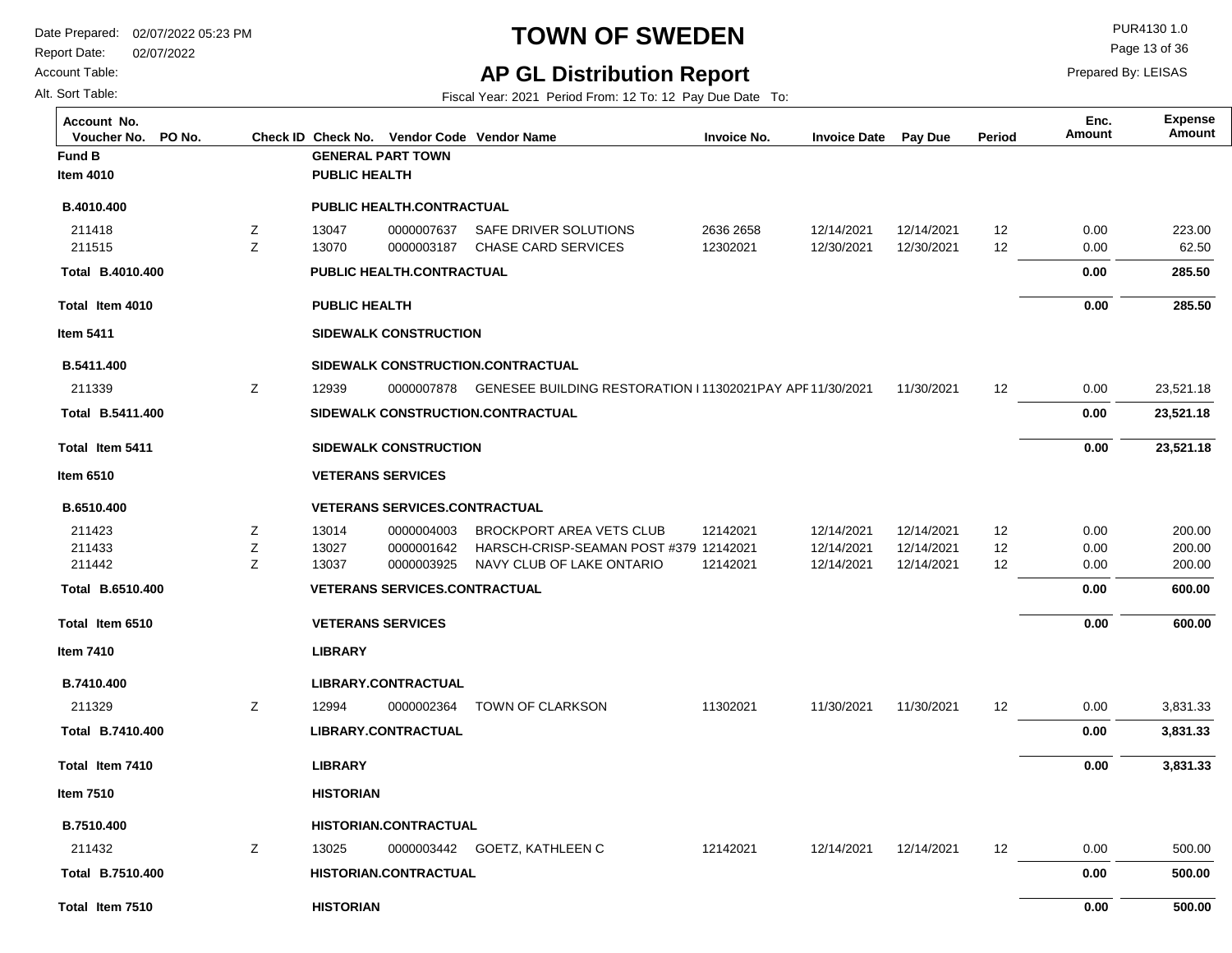Report Date: 02/07/2022

#### Account Table:

Alt. Sort Table:

# **TOWN OF SWEDEN** PURA130 1.0

**AP GL Distribution Report**

Fiscal Year: 2021 Period From: 12 To: 12 Pay Due Date To:

Page 14 of 36

| Account No.<br>PO No.<br>Voucher No. |             |                  | Check ID Check No. Vendor Code Vendor Name |                             | <b>Invoice No.</b> | <b>Invoice Date</b> | Pay Due    | Period | Enc.<br><b>Amount</b> | <b>Expense</b><br>Amount |
|--------------------------------------|-------------|------------------|--------------------------------------------|-----------------------------|--------------------|---------------------|------------|--------|-----------------------|--------------------------|
| <b>Fund B</b>                        |             |                  | <b>GENERAL PART TOWN</b>                   |                             |                    |                     |            |        |                       |                          |
| Item 7510                            |             | <b>HISTORIAN</b> |                                            |                             |                    |                     |            |        |                       |                          |
| <b>Item 8010</b>                     |             | <b>ZONING</b>    |                                            |                             |                    |                     |            |        |                       |                          |
| B.8010.400                           |             |                  | ZONING.CONTRACTUAL                         |                             |                    |                     |            |        |                       |                          |
| 211487                               | Ζ           | 13087            | 0000006775                                 | JOHNSON, KEVIN              | 12302021           | 12/30/2021          | 12/30/2021 | 12     | 0.00                  | 50.00                    |
| 211488                               | $\mathsf Z$ | 13085            | 0000002660                                 | JOHNSON, PAULINE            | 12302021           | 12/30/2021          | 12/30/2021 | 12     | 0.00                  | 50.00                    |
| 211494                               | $\mathsf Z$ | 13104            | 0000007633                                 | SEALY, MARK                 | 1230201            | 12/30/2021          | 12/30/2021 | 12     | 0.00                  | 50.00                    |
| 211496                               | Ζ           | 13111            | 0000005081                                 | THORPE, MARY ANN            | 12302021           | 12/30/2021          | 12/30/2021 | 12     | 0.00                  | 55.00                    |
| 211502                               | Ζ           | 13120            | 0000002245                                 | <b>WESTSIDE NEWS INC</b>    | 122105             | 12/30/2021          | 12/30/2021 | 12     | 0.00                  | 31.38                    |
| 211541                               | Z           | 13120            | 0000002245                                 | <b>WESTSIDE NEWS INC</b>    | 122404             | 12/30/2021          | 12/30/2021 | 12     | 0.00                  | 28.65                    |
| Total B.8010.400                     |             |                  | ZONING.CONTRACTUAL                         |                             |                    |                     |            |        | 0.00                  | 265.03                   |
| Total Item 8010                      |             | <b>ZONING</b>    |                                            |                             |                    |                     |            |        | 0.00                  | 265.03                   |
| <b>Item 8020</b>                     |             | <b>PLANNING</b>  |                                            |                             |                    |                     |            |        |                       |                          |
| B.8020.400                           |             |                  | PLANNING.CONTRACTUAL                       |                             |                    |                     |            |        |                       |                          |
| 211351                               | Z           | 12958            | 0000001953                                 | MRB GROUP INC               | 41286              | 11/30/2021          | 11/30/2021 | 12     | 0.00                  | 549.00                   |
| 211370                               | Z           | 12946            | 0000006257                                 | <b>INDOFF INCORPORATED</b>  | 3515718            | 11/30/2021          | 11/30/2021 | 12     | 0.00                  | 387.96                   |
| 211390                               | Ζ           | 13003            | 0000002245                                 | <b>WESTSIDE NEWS INC</b>    | 121479             | 11/30/2021          | 11/30/2021 | 12     | 0.00                  | 53.66                    |
| 211438                               | Z           | 13034            | 0000001953                                 | MRB GROUP INC               | 41698              | 12/14/2021          | 12/14/2021 | 12     | 0.00                  | 635.00                   |
| 211459                               | $\mathsf Z$ | 13022            | 0000005176                                 | DOLLARD, RICHARD            | 12142021           | 12/14/2021          | 12/14/2021 | 12     | 0.00                  | 350.00                   |
| 211460                               | Ζ           | 13026            | 0000001384                                 | HALE, DAVID                 | 12142021           | 12/14/2021          | 12/14/2021 | 12     | 0.00                  | 300.00                   |
| 211461                               | $\mathsf Z$ | 13030            | 0000001326                                 | <b>MCALLISTER, CRAIG</b>    | 12142021           | 12/14/2021          | 12/14/2021 | 12     | 0.00                  | 385.00                   |
| 211462                               | Ζ           | 13032            | 0000003279                                 | MINOR, MATTHEW              | 12142021           | 12/14/2021          | 12/14/2021 | 12     | 0.00                  | 350.00                   |
| 211464                               | Ζ           | 13044            | 0000006934                                 | RICKMAN, WAYNE              | 12142021           | 12/14/2021          | 12/14/2021 | 12     | 0.00                  | 250.00                   |
| 211465                               | $\mathsf Z$ | 13048            | 0000004590                                 | SHARPE, PETER               | 12142021           | 12/14/2021          | 12/14/2021 | 12     | 0.00                  | 300.00                   |
| 211468                               | Ζ           | 13050            | 0000001387                                 | STRABEL, DAVID              | 12142021           | 12/14/2021          | 12/14/2021 | 12     | 0.00                  | 350.00                   |
| 211541                               | Z           | 13120            | 0000002245                                 | <b>WESTSIDE NEWS INC</b>    | 122404             | 12/30/2021          | 12/30/2021 | 12     | 0.00                  | 64.58                    |
| Total B.8020.400                     |             |                  | PLANNING.CONTRACTUAL                       |                             |                    |                     |            |        | 0.00                  | 3,975.20                 |
| Total Item 8020                      |             | <b>PLANNING</b>  |                                            |                             |                    |                     |            |        | 0.00                  | 3,975.20                 |
| <b>Item 8160</b>                     |             |                  | <b>REFUSE AND GARBAGE</b>                  |                             |                    |                     |            |        |                       |                          |
| B.8160.400                           |             |                  | REFUSE AND GARBAGE.CONTRACTUAL             |                             |                    |                     |            |        |                       |                          |
| 211317                               | Z           | 12992            | 0000002160                                 | TERRY TREE SERVICE, LLC     | 4305580            | 11/30/2021          | 11/30/2021 | 12     | 0.00                  | 3,300.00                 |
| 211387                               | Z           | 13003            | 0000002245                                 | <b>WESTSIDE NEWS INC</b>    | 120927             | 11/30/2021          | 11/30/2021 | 12     | 0.00                  | 315.00                   |
| 211414                               | Z           | 13021            | 0000007922                                 | <b>CROOKER TRUCKING LLC</b> | 002                | 12/14/2021          | 12/14/2021 | 12     | 0.00                  | 3,000.00                 |
| Total B.8160.400                     |             |                  | <b>REFUSE AND GARBAGE.CONTRACTUAL</b>      |                             |                    |                     |            |        | 0.00                  | 6,615.00                 |
| Total Item 8160                      |             |                  | <b>REFUSE AND GARBAGE</b>                  |                             |                    |                     |            |        | 0.00                  | 6,615.00                 |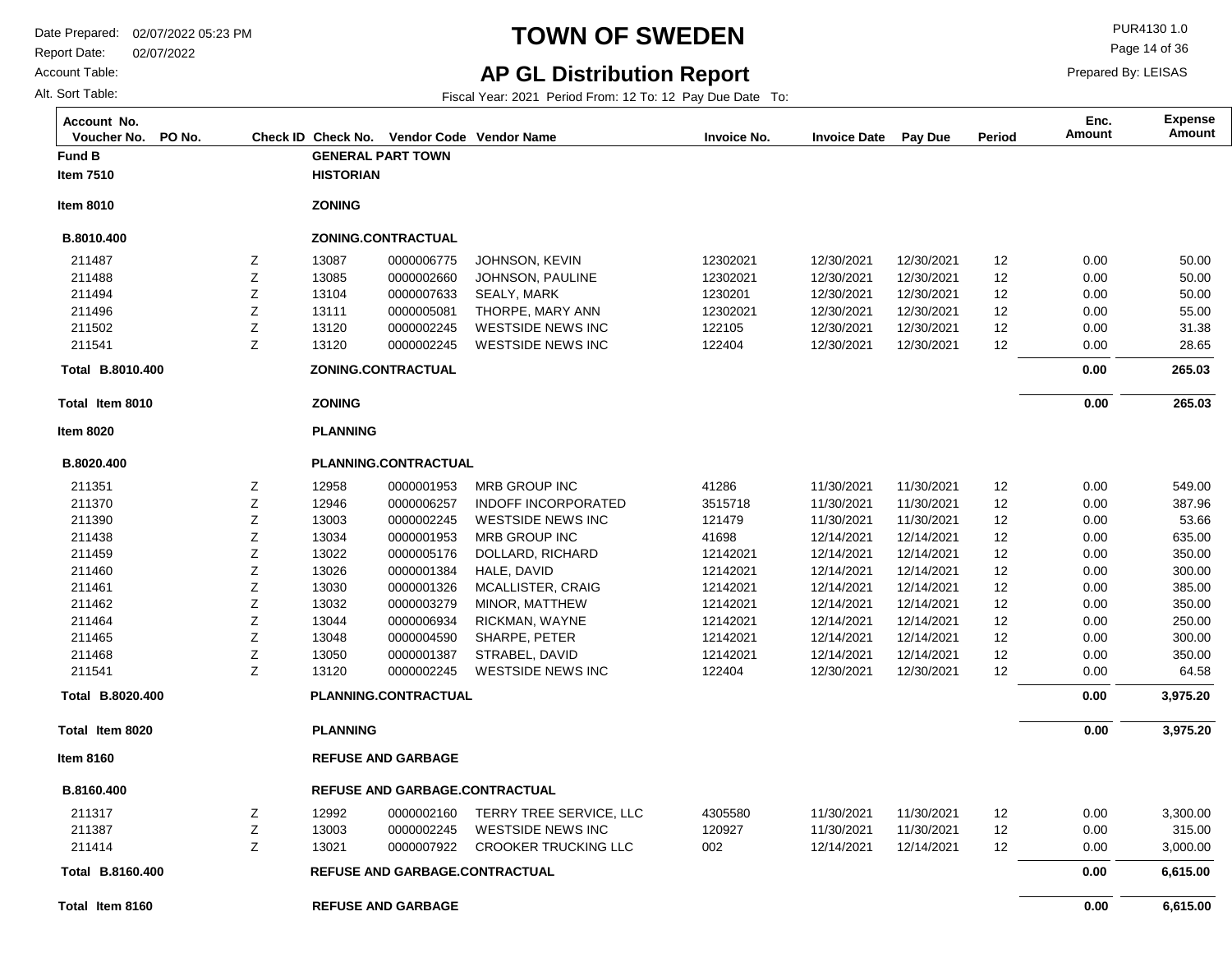Report Date: 02/07/2022

#### Account Table:

Alt. Sort Table:

# **TOWN OF SWEDEN** PUR4130 1.0

## **AP GL Distribution Report**

Fiscal Year: 2021 Period From: 12 To: 12 Pay Due Date To:

Page 15 of 36

| Account No.<br>Voucher No.<br>PO No. |    |                          |                           | Check ID Check No. Vendor Code Vendor Name | <b>Invoice No.</b> | <b>Invoice Date</b> | <b>Pay Due</b> | Period | Enc.<br>Amount | Expense<br>Amount |
|--------------------------------------|----|--------------------------|---------------------------|--------------------------------------------|--------------------|---------------------|----------------|--------|----------------|-------------------|
| <b>Fund B</b>                        |    |                          | <b>GENERAL PART TOWN</b>  |                                            |                    |                     |                |        |                |                   |
| <b>Item 8160</b>                     |    |                          | <b>REFUSE AND GARBAGE</b> |                                            |                    |                     |                |        |                |                   |
| <b>Item 9010</b>                     |    | <b>STATE RETIREMENT</b>  |                           |                                            |                    |                     |                |        |                |                   |
| B.9010.800                           |    | <b>STATE RETIREMENT</b>  |                           |                                            |                    |                     |                |        |                |                   |
| 211356                               | Z. | 12965                    | 0000003161                | NYS EMPLOYEES' RETIREMENT SYS 11302021     |                    | 11/30/2021          | 11/30/2021     | 12     | 0.00           | 14,698.00         |
| Total B.9010.800                     |    | <b>STATE RETIREMENT</b>  |                           |                                            |                    |                     |                |        | 0.00           | 14,698.00         |
| Total Item 9010                      |    | <b>STATE RETIREMENT</b>  |                           |                                            |                    |                     |                |        | 0.00           | 14,698.00         |
| <b>Total Fund B</b>                  |    | <b>GENERAL PART TOWN</b> |                           |                                            |                    |                     |                |        | 0.00           | 71,803.77         |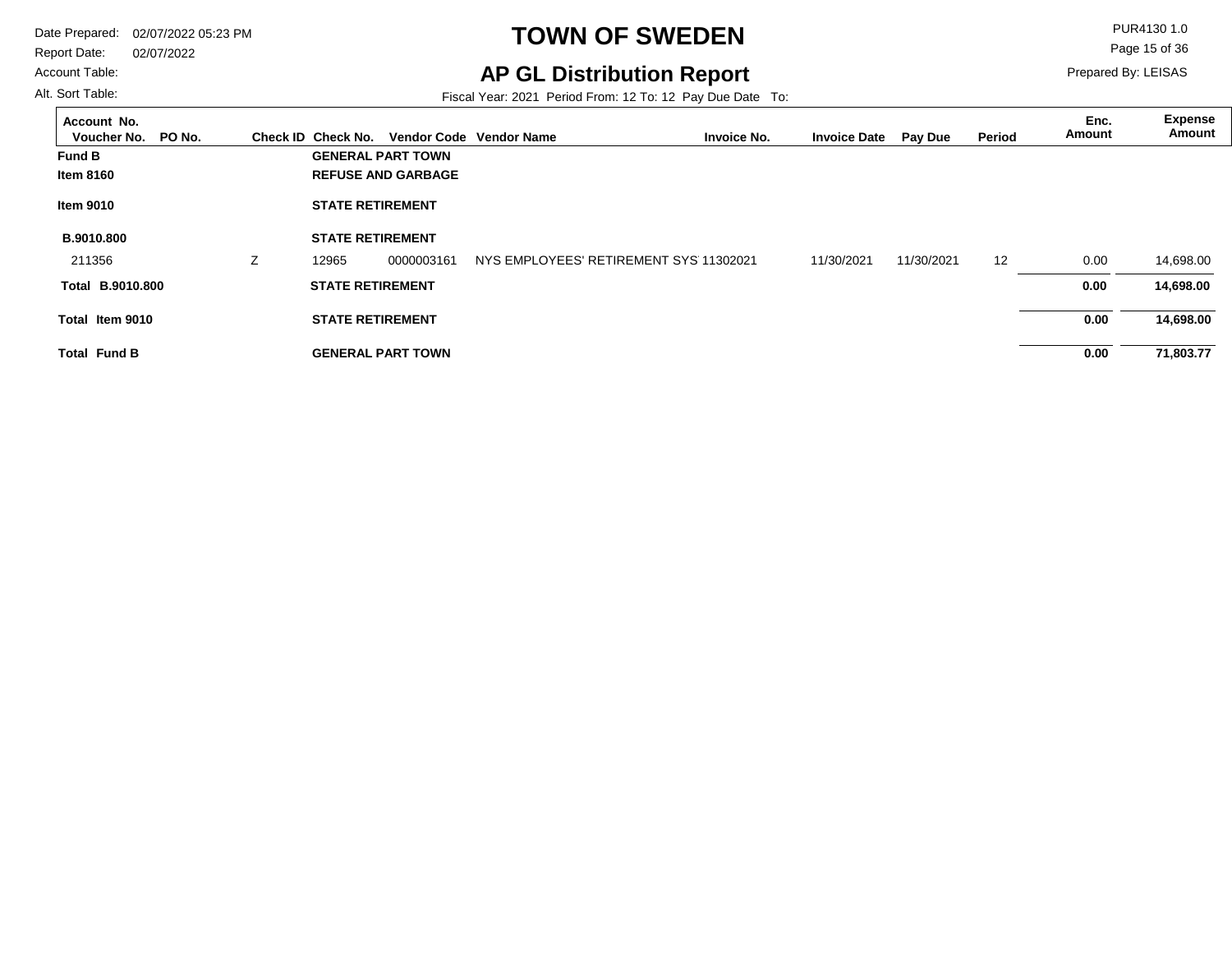Report Date: 02/07/2022

#### Account Table:

Alt. Sort Table:

 $\overline{a}$ 

# **TOWN OF SWEDEN** PUR4130 1.0

**AP GL Distribution Report**

Prepared By: LEISAS

Page 16 of 36

Fiscal Year: 2021 Period From: 12 To: 12 Pay Due Date To:

| Account No.<br>PO No.<br>Voucher No. |    | Check ID Check No.      |                         | Vendor Code Vendor Name | <b>Invoice No.</b>                     | <b>Invoice Date</b> | <b>Pay Due</b> | Period | Enc.<br>Amount | <b>Expense</b><br>Amount |
|--------------------------------------|----|-------------------------|-------------------------|-------------------------|----------------------------------------|---------------------|----------------|--------|----------------|--------------------------|
| <b>Fund DA</b>                       |    |                         | <b>HIGHWAY TOWNWIDE</b> |                         |                                        |                     |                |        |                |                          |
| Item 9010                            |    | <b>STATE RETIREMENT</b> |                         |                         |                                        |                     |                |        |                |                          |
| DA.9010.800                          |    | <b>STATE RETIREMENT</b> |                         |                         |                                        |                     |                |        |                |                          |
| 211356                               | Z. | 12965                   | 0000003161              |                         | NYS EMPLOYEES' RETIREMENT SYS 11302021 | 11/30/2021          | 11/30/2021     | 12     | 0.00           | 6,455.00                 |
| <b>Total DA.9010.800</b>             |    | <b>STATE RETIREMENT</b> |                         |                         |                                        |                     |                |        | 0.00           | 6,455.00                 |
| Total Item 9010                      |    | <b>STATE RETIREMENT</b> |                         |                         |                                        |                     |                |        | 0.00           | 6,455.00                 |
| <b>Total Fund DA</b>                 |    |                         | <b>HIGHWAY TOWNWIDE</b> |                         |                                        |                     |                |        | 0.00           | 6,455.00                 |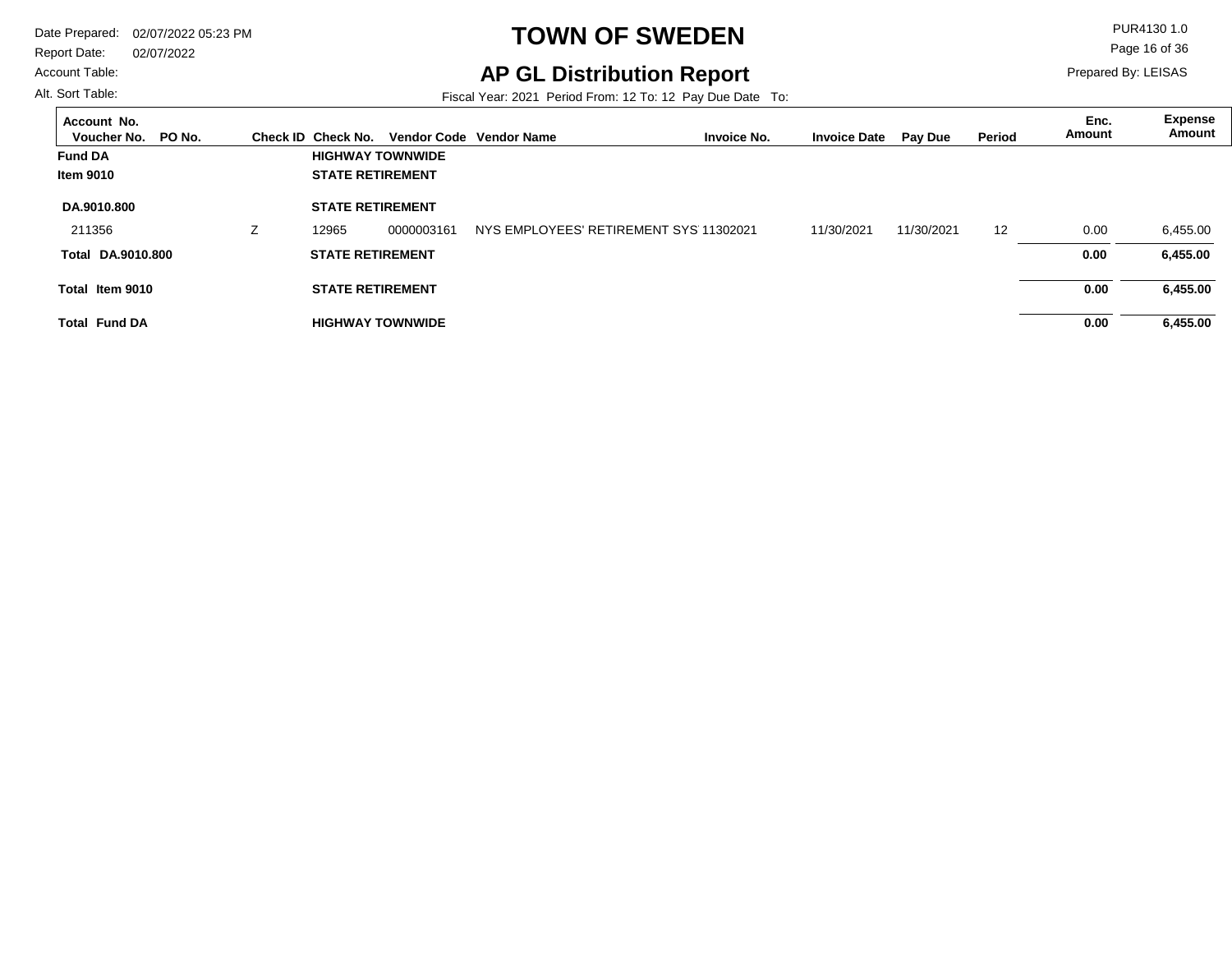Report Date: 02/07/2022

**Total Item 5110**

**Total** 

**DB.5130.400**

13031 13056 13075

MILTON CAT

0000004272 0000003443 0000002459

TRACEY ROAD EQUIPMENT DANNY'S EQUIPMENT, INC.

Z Z Z

**Item 5130**

Account Table:

Alt. Sort Table:

**Item 5110**

**DB.5110.400**

### **TOWN OF SWEDEN** PUR4130 1.0

### **AP GL Distribution Report**

Fiscal Year: 2021 Period From: 12 To: 12 Pay Due Date To:

**Fund DB HIGHWAY PART TOWN GENERAL REPAIRS MACHINERY GENERAL REPAIRS 37,568.98 Voucher No. PO No. Check ID Check No. Vendor Code Invoice No. Invoice Date Pay Due Period Amount Vendor NameAccount No. Expense Amount Enc. DB.5110.400 37,568.98 GENERAL REPAIRS.CONTRACTUAL** 11/30/2021 11/30/2021 11/30/2021 11/30/2021 11/30/2021 11/30/2021 11/30/2021 11/30/2021 11/30/2021 11/30/2021 12/14/2021 11/30/2021 11/30/2021 11/30/2021 11/30/2021 11/30/2021 11/30/2021 11/30/2021 11/30/2021 11/30/2021 11/30/2021 11/30/2021 11/30/2021 11/30/2021 11/30/2021 11/30/2021 11/30/2021 11/30/2021 11/30/2021 12/14/2021 12/14/2021 2966 650359 HANSON AGGREGATES NEW YORK L HANSON AGGREGATES NEW YORK L4037771 2189935 1034000 1034924 MONROE COUNT DEPT OF TRANSPO 1800128809 1038175 1582560 1038861 COLONY HARDWARE CORPORATION 611922 COLONY HARDWARE CORPORATION CI1165 W240294 01158609 84095252 129442 30885 KENWORTH NORTHEAST GROUP, IN R1256035 6976011775 10708 56160 4295528 704638 TALLMADGE TIRE SERVICE OF GENE1174956 105073902 11302021 56536 4301937 SC50V595869 87029499 10116789101 12 12 12 12 12 12 12 12 12 12 12 12 12 12 12 12 12 12 12 12 12 12 12 12 12 12 12 12 12 12 12 11/30/2021 11/30/2021 11/30/2021 11/30/2021 11/30/2021 11/30/2021 11/30/2021 11/30/2021 11/30/2021 11/30/2021 12/14/2021 11/30/2021 11/30/2021 11/30/2021 11/30/2021 11/30/2021 11/30/2021 11/30/2021 11/30/2021 11/30/2021 11/30/2021 11/30/2021 11/30/2021 11/30/2021 11/30/2021 11/30/2021 11/30/2021 11/30/2021 11/30/2021 12/14/2021 12/14/2021 12930 12941 12941 12947 12947 12947 12957 12947 12948 12947 13019 12925 12928 12932 12937 12942 12949 12950 12940 12940 12962 12971 12953 12991 12995 12924 12962 12971 12956 13023 13056 Z Z Z Z Z Z Z Z Z Z Z Z Z Z Z Z Z Z Z Z Z Z Z Z Z Z Z Z Z Z Z D. CLARK DISTRIBUTORS, LLC IROQUOIS ROCK PRODUCTS INC IROQUOIS ROCK PRODUCTS INC IROQUOIS ROCK PRODUCTS INC IROQUOIS ROCK PRODUCTS INC JC SMITH INC. IROQUOIS ROCK PRODUCTS INC CUMMINS NORTHEAST, LLC DJM EQUIPMENT INC. FLEETPRIDE, INC. HEMLOCK REGAL SALES, LLC JIM'S SERVICE GENUINE PARTS COMPANY GENUINE PARTS COMPANY NICHOLS SERVICE PENN POWER GROUP LEE SHUKNECHT & SONS, INC. TRACEY ROAD EQUIPMENT CHASE CARD SERVICES NICHOLS SERVICE PENN POWER GROUP MILTON CAT FLEETPRIDE, INC. TRACEY ROAD EQUIPMENT 0000007475 0000003945 0000003945 0000001694 0000001694 0000001694 0000004332 0000001694 0000004735 0000001694 0000007455 0000007455 0000006234 0000004921 0000003380 0000006803 0000003239 0000006997 0000007974 0000007974 0000001984 0000003155 0000004595 0000006842 0000003443 0000003187 0000001984 0000003155 0000004272 0000003380 0000003443 825.94 1,400.00 4,335.65 2,215.00 2,462.54 4,011.23 9,283.34 7,256.43 2,682.56 2,979.89 116.40 106.90 629.14 800.25 381.77 185.65 234.24 31.80 7.83 11.05 47.00 1,158.10 3,115.43 271.00 3,778.82 56.07 99.00 5.23 468.70 394.86 395.85 **GENERAL REPAIRS.CONTRACTUAL MACHINERY.CONTRACTUAL** 0.00 0.00 0.00 0.00 0.00 0.00 0.00 0.00 0.00 0.00 0.00 0.00 0.00 0.00 0.00 0.00 0.00 0.00 0.00 0.00 0.00 0.00 0.00 0.00 0.00 0.00 0.00 0.00 0.00 0.00 0.00  **0.00 0.00** 

> 12142021 10507467602 90994

12/14/2021 12/14/2021 12/30/2021

12 12 12

 0.00 0.00 0.00

 775.40 42.08 8.99

12/14/2021 12/14/2021 12/30/2021

Page 17 of 36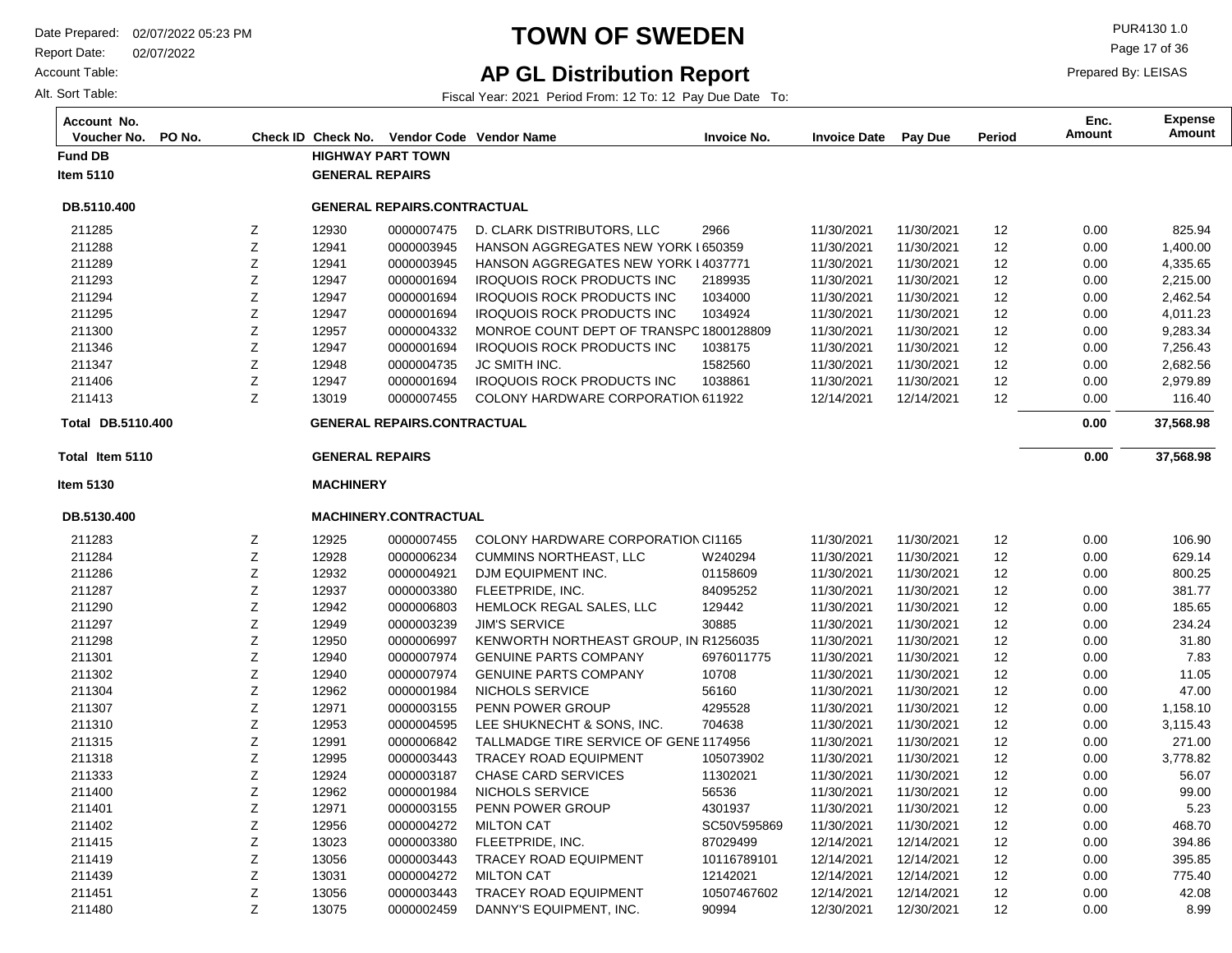Report Date: 02/07/2022

Account Table:

Alt. Sort Table:

# **TOWN OF SWEDEN** PUR4130 1.0

Page 18 of 36

## **AP GL Distribution Report**

Fiscal Year: 2021 Period From: 12 To: 12 Pay Due Date To:

| Account No.<br>PO No.<br>Voucher No. |   |                     | Check ID Check No. Vendor Code Vendor Name |                                             | <b>Invoice No.</b> | <b>Invoice Date</b> | <b>Pay Due</b> | Period | Enc.<br><b>Amount</b> | <b>Expense</b><br>Amount |
|--------------------------------------|---|---------------------|--------------------------------------------|---------------------------------------------|--------------------|---------------------|----------------|--------|-----------------------|--------------------------|
| <b>Fund DB</b>                       |   |                     | <b>HIGHWAY PART TOWN</b>                   |                                             |                    |                     |                |        |                       |                          |
| <b>Item 5130</b>                     |   | <b>MACHINERY</b>    |                                            |                                             |                    |                     |                |        |                       |                          |
| DB.5130.400                          |   |                     | MACHINERY.CONTRACTUAL                      |                                             |                    |                     |                |        |                       |                          |
| 211481                               | Z | 13078               | 0000003380                                 | FLEETPRIDE, INC.                            | 87636111           | 12/30/2021          | 12/30/2021     | 12     | 0.00                  | 19.06                    |
| 211516                               | Z | 13072               | 0000003230                                 | CORFU MACHINE CO INC                        | 147242             | 11/30/2021          | 12/30/2021     | 12     | 0.00                  | 1,178.00                 |
| 211519                               | Z | 13078               | 0000003380                                 | FLEETPRIDE. INC.                            | 88169169           | 12/30/2021          | 12/30/2021     | 12     | 0.00                  | 465.97                   |
| 211548                               | Z | 13080               | 0000007974                                 | <b>GENUINE PARTS COMPANY</b>                | 6976014397         | 12/30/2021          | 12/30/2021     | 12     | 0.00                  | 7.40                     |
| Total DB.5130.400                    |   |                     | MACHINERY.CONTRACTUAL                      |                                             |                    |                     |                |        | 0.00                  | 14,675.59                |
| DB.5130.401                          |   |                     | MACHINERY.CONTRACTUAL                      |                                             |                    |                     |                |        |                       |                          |
| 211305                               | Z | 12963               | 0000004233                                 | NOCO ENERGY CORP.                           | SP12192927         | 11/30/2021          | 11/30/2021     | 12     | 0.00                  | 1,802.90                 |
| 211313                               | Z | 12990               | 0000007551                                 | SUNOCO LP                                   | 10964160           | 11/30/2021          | 11/30/2021     | 12     | 0.00                  | 880.97                   |
| 211314                               | Ζ | 12990               | 0000007551                                 | SUNOCO LP                                   | 10914407           | 11/30/2021          | 11/30/2021     | 12     | 0.00                  | 1,057.82                 |
| 211416                               | Z | 13038               | 0000004233                                 | NOCO ENERGY CORP.                           | SP12216095         | 12/14/2021          | 12/14/2021     | 12     | 0.00                  | 2,301.89                 |
| 211470                               | Ζ | 13053               | 0000007551                                 | SUNOCO LP                                   | 11047419           | 12/14/2021          | 12/14/2021     | 12     | 0.00                  | 1,093.91                 |
| 211549                               | Z | 13093               | 0000004233                                 | NOCO ENERGY CORP.                           | SP12238238         | 12/30/2021          | 12/30/2021     | 12     | 0.00                  | 1,731.49                 |
| Total DB.5130.401                    |   |                     | MACHINERY.CONTRACTUAL                      |                                             |                    |                     |                |        | 0.00                  | 8,868.98                 |
| DB.5130.402                          |   |                     | <b>MACHINERY.CONTRACTUAL</b>               |                                             |                    |                     |                |        |                       |                          |
| 211371                               | Z | 12978               | 0000007411                                 | RUNNING SUPPLY INC.                         | 00402015492        | 11/30/2021          | 11/30/2021     | 12     | 0.00                  | 54.99                    |
| Total DB.5130.402                    |   |                     | <b>MACHINERY.CONTRACTUAL</b>               |                                             |                    |                     |                |        | 0.00                  | 54.99                    |
| Total Item 5130                      |   | <b>MACHINERY</b>    |                                            |                                             |                    |                     |                |        | 0.00                  | 23,599.56                |
| Item 5140                            |   |                     | <b>MISC (BRUSH &amp; WEEDS)</b>            |                                             |                    |                     |                |        |                       |                          |
| DB.5140.400                          |   |                     |                                            | <b>MISC (BRUSH &amp; WEEDS).CONTRACTUAL</b> |                    |                     |                |        |                       |                          |
| 211321                               | Z | 13005               | 0000008034                                 | WILLIS, COLIN                               | 11302021           | 11/30/2021          | 11/30/2021     | 12     | 0.00                  | 313.54                   |
| 211371                               | Z | 12978               | 0000007411                                 | RUNNING SUPPLY INC.                         | 00402015492        | 11/30/2021          | 11/30/2021     | 12     | 0.00                  | 29.99                    |
| Total DB.5140.400                    |   |                     |                                            | <b>MISC (BRUSH &amp; WEEDS).CONTRACTUAL</b> |                    |                     |                |        | 0.00                  | 343.53                   |
| Total Item 5140                      |   |                     | <b>MISC (BRUSH &amp; WEEDS)</b>            |                                             |                    |                     |                |        | 0.00                  | 343.53                   |
| <b>Item 5142</b>                     |   | <b>SNOW REMOVAL</b> |                                            |                                             |                    |                     |                |        |                       |                          |
| DB.5142.400                          |   |                     | <b>SNOW REMOVAL.CONTRACTUAL</b>            |                                             |                    |                     |                |        |                       |                          |
| 211280                               | Z | 12912               | 0000003399                                 | AMERICAN ROCK SALT HOLDINGS LL 681284       |                    | 11/30/2021          | 11/30/2021     | 12     | 0.00                  | 5,577.52                 |
| 211296                               | Ζ | 12948               | 0000004735                                 | JC SMITH INC.                               | 1580083            | 11/30/2021          | 11/30/2021     | 12     | 0.00                  | 45.00                    |
| 211412                               | Ζ | 13011               | 0000003399                                 | AMERICAN ROCK SALT HOLDINGS LL 683749       |                    | 12/14/2021          | 12/14/2021     | 12     | 0.00                  | 1,234.24                 |
| 211509                               | Z | 13063               | 0000003399                                 | AMERICAN ROCK SALT HOLDINGS LL 686212       |                    | 12/30/2021          | 12/30/2021     | 12     | 0.00                  | 1,886.86                 |
| 211510                               | Z | 13063               | 0000003399                                 | AMERICAN ROCK SALT HOLDINGS LL686213        |                    | 12/30/2021          | 12/30/2021     | 12     | 0.00                  | 1,285.31                 |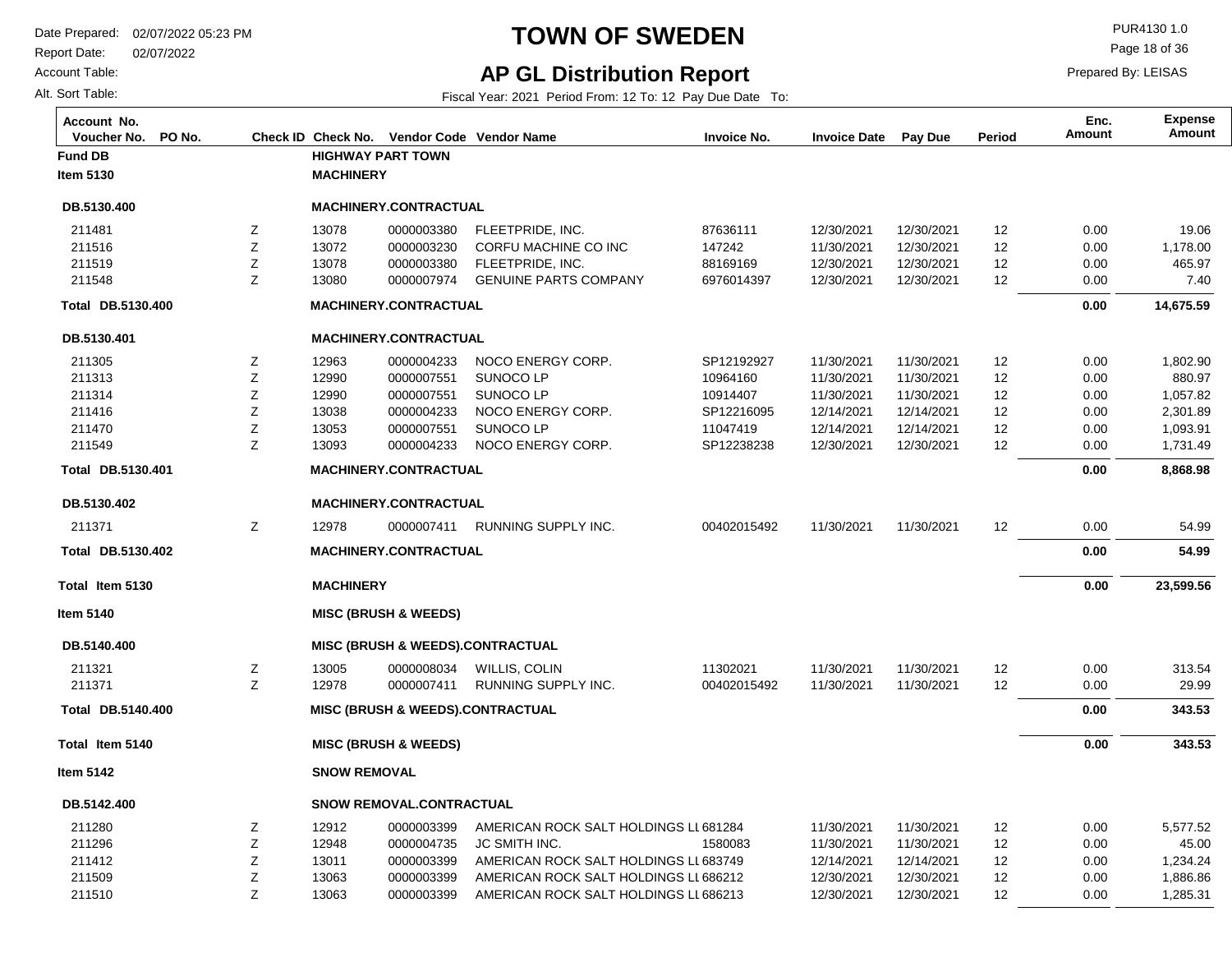**Fund DB HIGHWAY PART TOWN**

Z Z Z Z

Z Z Z Z Z

**SNOW REMOVAL**

**SNOW REMOVAL**

**SNOW REMOVAL STATE HWY**

**SNOW REMOVAL.CONTRACTUAL**

**SNOW REMOVAL.CONTRACTUAL**

0000003399 0000003399 0000003399 0000003399

**SNOW REMOVAL STATE HWY.CONTRACTUAL**

**SNOW REMOVAL STATE HWY.CONTRACTUAL**

**SNOW REMOVAL CTY HWY**

**SNOW REMOVAL STATE HWY**

**SNOW REMOVAL CTY HWY.CONTRACTUAL**

**SNOW REMOVAL CTY HWY.CONTRACTUAL**

JC SMITH INC.

**STATE RETIREMENT**

**SNOW REMOVAL CTY HWY**

Report Date: 02/07/2022

**Total Item 5142**

**DB.5142.400 Total** 

**Total Item 5144**

**DB.5144.400 Total** 

**Item 5146**

**DB.5146.400**

**Total Item 5146**

**DB.5146.400 Total** 

**Item 9010**

#### Account Table:

Alt. Sort Table:

**Item 5142**

**DB.5142.400**

**Item 5144**

**DB.5144.400**

### **TOWN OF SWEDEN** PUR4130 1.0

#### **AP GL Distribution Report**

Fiscal Year: 2021 Period From: 12 To: 12 Pay Due Date To:

**Voucher No. PO No. Check ID Check No. Vendor Code Invoice No. Invoice Date Pay Due Period Amount Vendor NameAccount No. Expense**

Page 19 of 36

Prepared By: LEISAS

**Amount Enc.**

 **10,028.93 14,395.13 16,794.84 10,028.93 14,395.13 16,794.84**  11/30/2021 12/14/2021 12/30/2021 12/30/2021 11/30/2021 11/30/2021 12/14/2021 12/30/2021 12/30/2021 11/30/2021 AMERICAN ROCK SALT HOLDINGS LL681284 AMERICAN ROCK SALT HOLDINGS LL683749 AMERICAN ROCK SALT HOLDINGS LL 686212 AMERICAN ROCK SALT HOLDINGS LL 686213 AMERICAN ROCK SALT HOLDINGS LL 681284 1580083 AMERICAN ROCK SALT HOLDINGS LL 683749 AMERICAN ROCK SALT HOLDINGS LL686212 AMERICAN ROCK SALT HOLDINGS LL 686213 11302021 12 12 12 12 12 12 12 12 12 12 11/30/2021 12/14/2021 12/30/2021 12/30/2021 11/30/2021 11/30/2021 12/14/2021 12/30/2021 12/30/2021 11/30/2021 7,808.54 2,159.92 3,302.02 1,124.65 8,924.04 45.00 2,777.04 4,245.44 803.32 84,723.00 0.00 0.00 0.00 0.00 0.00 0.00 0.00 0.00 0.00 0.00  **0.00 0.00 0.00 0.00 0.00 0.00** 

| DB.9010.800       | <b>STATE RETIREMENT</b> |                                         |                                              |                  |                          |                          |          |              |                |
|-------------------|-------------------------|-----------------------------------------|----------------------------------------------|------------------|--------------------------|--------------------------|----------|--------------|----------------|
| 211356            | 12965                   | 0000003161                              | NYS EMPLOYEES' RETIREMENT SYS 11302021       |                  | 11/30/2021               | 11/30/2021               | 12       | 0.00         | 84,723.00      |
| Total DB.9010.800 | <b>STATE RETIREMENT</b> |                                         |                                              |                  |                          |                          |          | 0.00         | 84,723.00      |
| Total Item 9010   | <b>STATE RETIREMENT</b> |                                         |                                              |                  |                          |                          |          | 0.00         | 84,723.00      |
| <b>Item 9060</b>  |                         | <b>HOSPITAL &amp; MEDICAL INSURANCE</b> |                                              |                  |                          |                          |          |              |                |
| DB.9060.800       |                         | <b>HOSPITAL &amp; MEDICAL INSURANCE</b> |                                              |                  |                          |                          |          |              |                |
| 211354<br>211440  | 12959<br>13035          | 0000007939<br>0000007939                | MVP SELECT CARE INC.<br>MVP SELECT CARE INC. | 202110<br>202111 | 11/30/2021<br>12/14/2021 | 11/30/2021<br>12/14/2021 | 12<br>12 | 0.00<br>0.00 | 48.00<br>48.00 |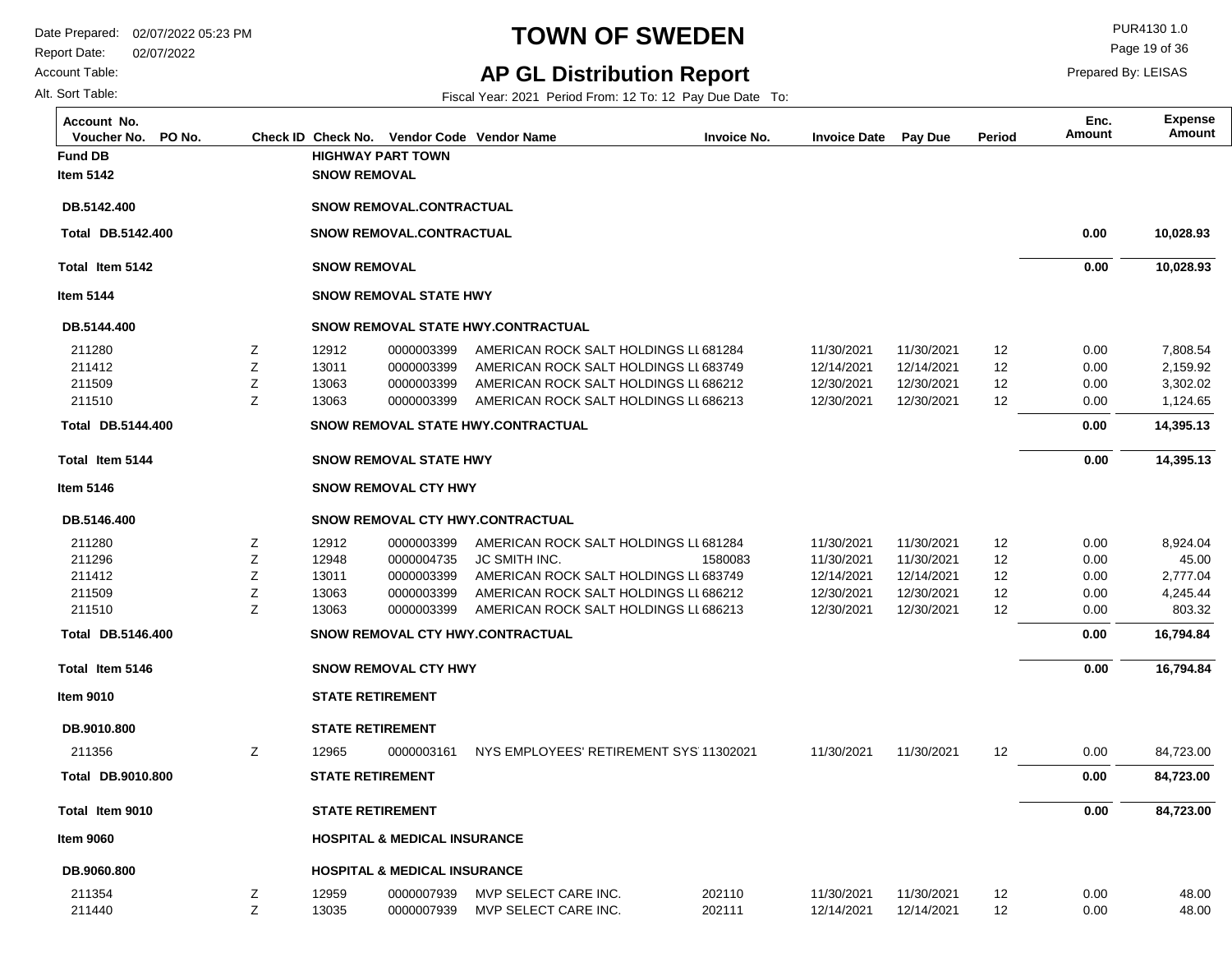Report Date: 02/07/2022

#### Account Table:

# **TOWN OF SWEDEN** PUR4130 1.0

**AP GL Distribution Report**

Prepared By: LEISAS

Page 20 of 36

Fiscal Year: 2021 Period From: 12 To: 12 Pay Due Date To:

| Account No.<br>PO No.<br>Voucher No. | Check ID Check No.<br>Vendor Code Vendor Name | Invoice No. | <b>Invoice Date</b> | <b>Pay Due</b> | Period | Enc.<br>Amount | <b>Expense</b><br>Amount |
|--------------------------------------|-----------------------------------------------|-------------|---------------------|----------------|--------|----------------|--------------------------|
| <b>Fund DB</b>                       | <b>HIGHWAY PART TOWN</b>                      |             |                     |                |        |                |                          |
| <b>Item 9060</b>                     | <b>HOSPITAL &amp; MEDICAL INSURANCE</b>       |             |                     |                |        |                |                          |
| <b>DB.9060.800</b>                   | <b>HOSPITAL &amp; MEDICAL INSURANCE</b>       |             |                     |                |        |                |                          |
| <b>Total DB.9060.800</b>             | <b>HOSPITAL &amp; MEDICAL INSURANCE</b>       |             |                     |                |        | 0.00           | 96.00                    |
| Total Item 9060                      | <b>HOSPITAL &amp; MEDICAL INSURANCE</b>       |             |                     |                |        | 0.00           | 96.00                    |
| <b>Total Fund DB</b>                 | <b>HIGHWAY PART TOWN</b>                      |             |                     |                |        | 0.00           | 187,549.97               |

Alt. Sort Table:

 $\overline{a}$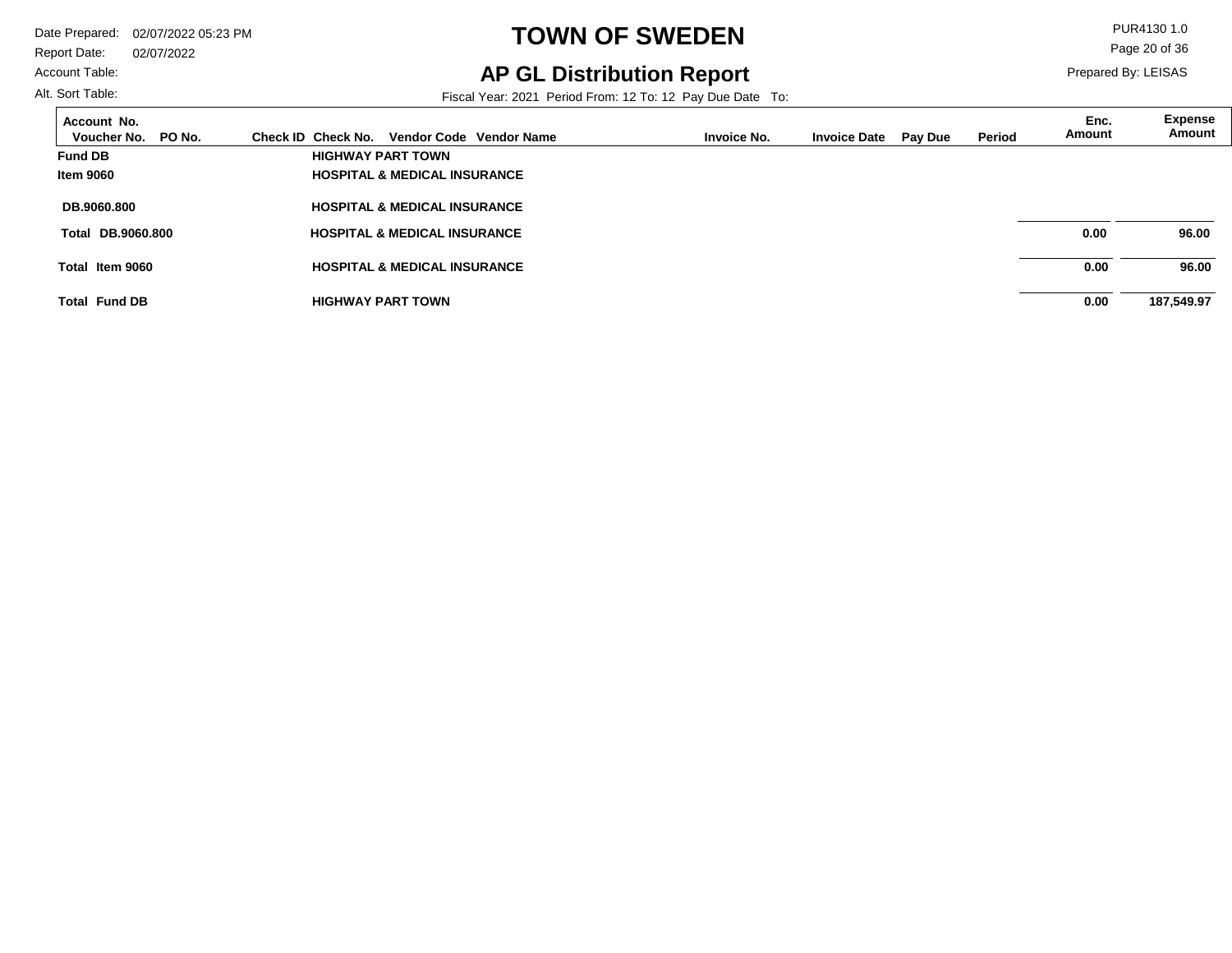Report Date: 02/07/2022

#### Account Table:

Alt. Sort Table:

 $\Box$ 

# **TOWN OF SWEDEN** PUR4130 1.0

**AP GL Distribution Report**

Page 21 of 36

Prepared By: LEISAS

Fiscal Year: 2021 Period From: 12 To: 12 Pay Due Date To:

| Account No.<br>PO No.<br>Voucher No. |           | Check ID Check No. |                                 | Vendor Code Vendor Name | <b>Invoice No.</b> | <b>Invoice Date</b> | Pay Due    | Period | Enc.<br>Amount | <b>Expense</b><br>Amount |
|--------------------------------------|-----------|--------------------|---------------------------------|-------------------------|--------------------|---------------------|------------|--------|----------------|--------------------------|
| <b>Fund HA</b>                       |           |                    | <b>CAPITAL WATER PROJECT</b>    |                         |                    |                     |            |        |                |                          |
| Item 1310                            |           |                    | <b>DIRECTOR OF FINANCE</b>      |                         |                    |                     |            |        |                |                          |
| HA.1310.400                          |           |                    | DIRECTOR OF FINANCE.CONTRACTUAL |                         |                    |                     |            |        |                |                          |
| 211475                               | <b>HA</b> | 1031               | 0000001131                      | DONEGAN INC, BERNARD P. | WAT 12202021       | 12/20/2021          | 12/20/2021 | 12     | 0.00           | 1,221.75                 |
| Total HA.1310.400                    |           |                    | DIRECTOR OF FINANCE.CONTRACTUAL |                         |                    |                     |            |        | 0.00           | 1,221.75                 |
| Total Item 1310                      |           |                    | <b>DIRECTOR OF FINANCE</b>      |                         |                    |                     |            |        | 0.00           | 1,221.75                 |
| Item 1440                            |           | <b>ENGINEER</b>    |                                 |                         |                    |                     |            |        |                |                          |
| HA.1440.400                          |           |                    | <b>ENGINEER.CONTRACTUAL</b>     |                         |                    |                     |            |        |                |                          |
| 211476                               | <b>HA</b> | 1032               | 0000001953                      | <b>MRB GROUP INC</b>    | 41699              | 12/20/2021          | 12/20/2021 | 12     | 0.00           | 11,559.30                |
| Total HA.1440.400                    |           |                    | <b>ENGINEER.CONTRACTUAL</b>     |                         |                    |                     |            |        | 0.00           | 11,559.30                |
| Total Item 1440                      |           | <b>ENGINEER</b>    |                                 |                         |                    |                     |            |        | 0.00           | 11,559.30                |
| <b>Total Fund HA</b>                 |           |                    | <b>CAPITAL WATER PROJECT</b>    |                         |                    |                     |            |        | 0.00           | 12,781.05                |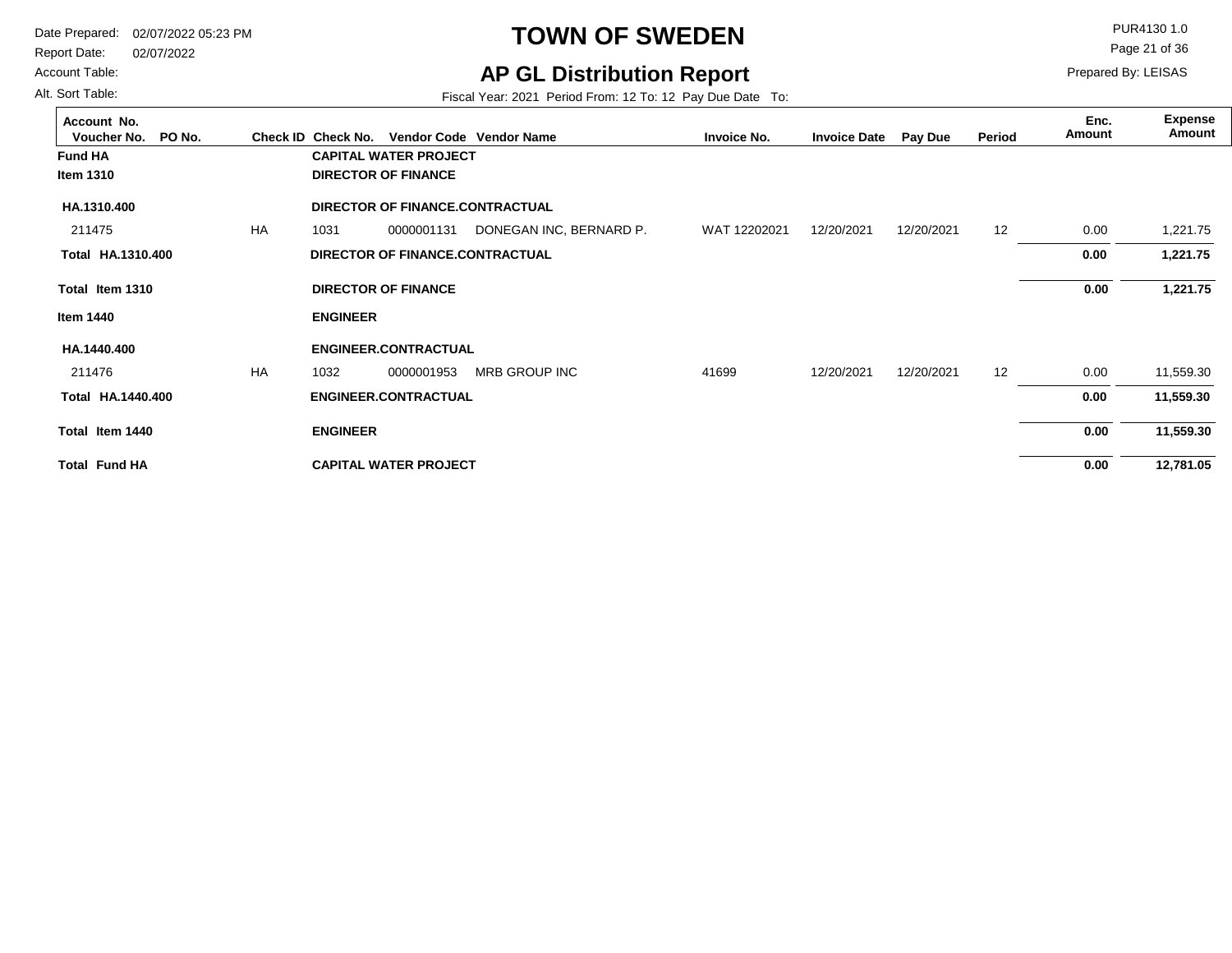Report Date: 02/07/2022

#### Account Table:

Alt. Sort Table:

 $\overline{a}$ 

# **TOWN OF SWEDEN** PUR4130 1.0

**AP GL Distribution Report**

Prepared By: LEISAS Page 22 of 36

Fiscal Year: 2021 Period From: 12 To: 12 Pay Due Date To:

| Account No.<br>PO No.<br>Voucher No. |   | Check ID Check No.      |            | Vendor Code Vendor Name                 |                                                | <b>Invoice No.</b> | <b>Invoice Date</b> | <b>Pay Due</b> | Period            | Enc.<br>Amount | Expense<br>Amount |
|--------------------------------------|---|-------------------------|------------|-----------------------------------------|------------------------------------------------|--------------------|---------------------|----------------|-------------------|----------------|-------------------|
| <b>Fund HD</b>                       |   |                         |            | <b>RESERVE FOR PARKS AND RECREATION</b> |                                                |                    |                     |                |                   |                |                   |
| Item 7110                            |   | <b>PARKS</b>            |            |                                         |                                                |                    |                     |                |                   |                |                   |
| HD.7110.400                          |   | <b>PARK.CONTRACTUAL</b> |            |                                         |                                                |                    |                     |                |                   |                |                   |
| 211409                               | в | 1648                    | 0000007878 |                                         | <b>GENESEE BUILDING RESTORATION I 12032021</b> |                    | 12/03/2021          | 12/03/2021     | $12 \overline{ }$ | 0.00           | 7.202.67          |
| Total HD.7110.400                    |   | <b>PARK.CONTRACTUAL</b> |            |                                         |                                                |                    |                     |                |                   | 0.00           | 7,202.67          |
| Total Item 7110                      |   | <b>PARKS</b>            |            |                                         |                                                |                    |                     |                |                   | 0.00           | 7,202.67          |
| <b>Total Fund HD</b>                 |   |                         |            | <b>RESERVE FOR PARKS AND RECREATION</b> |                                                |                    |                     |                |                   | 0.00           | 7.202.67          |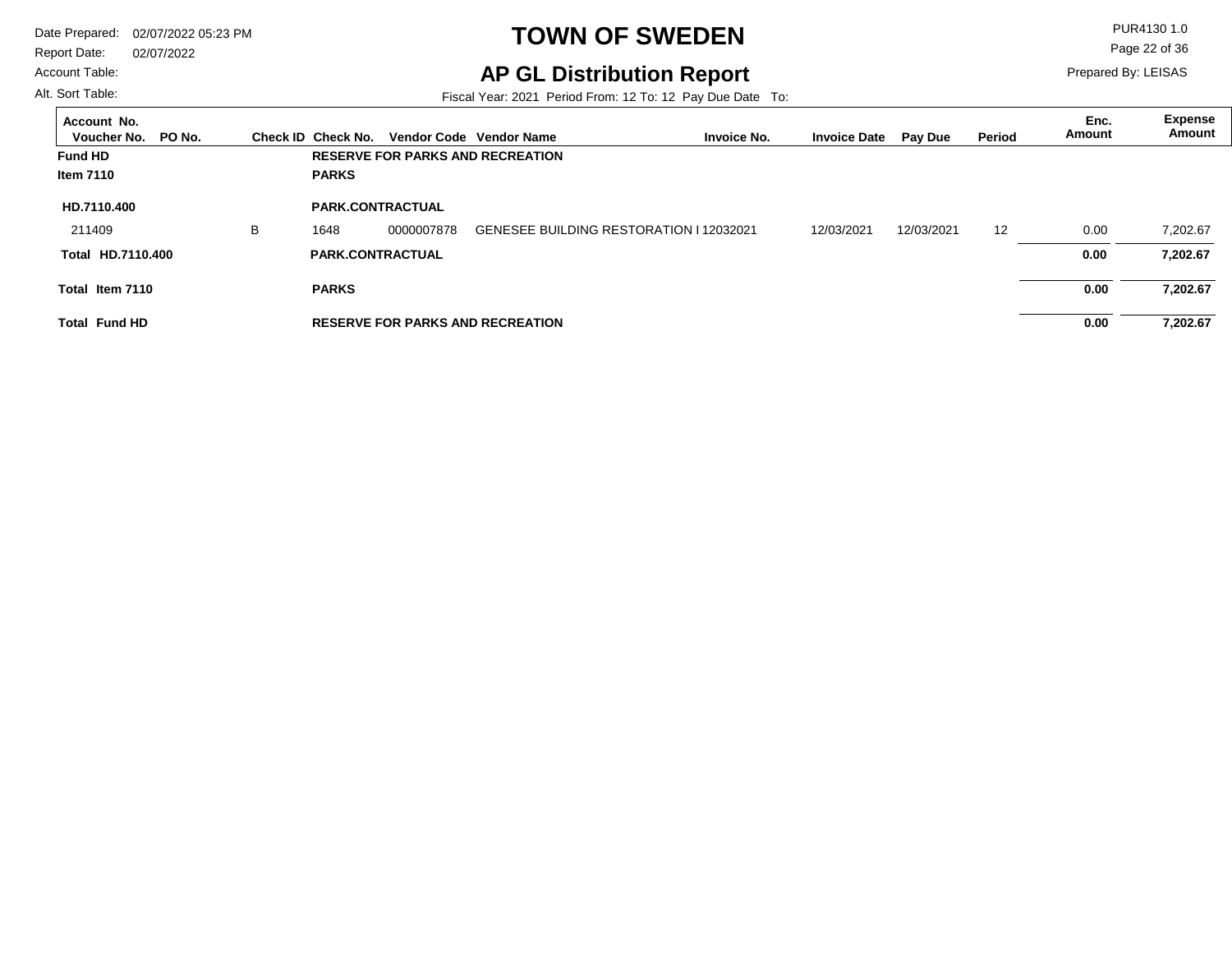Report Date: 02/07/2022

#### Account Table:

# **TOWN OF SWEDEN** PUR4130 1.0

**AP GL Distribution Report**

Fiscal Year: 2021 Period From: 12 To: 12 Pay Due Date To:

Page 23 of 36

Prepared By: LEISAS

| Account No.<br>PO No.<br>Voucher No. |   | Check ID Check No.     |                                       | Vendor Code Vendor Name | <b>Invoice No.</b> | <b>Invoice Date</b> | <b>Pay Due</b> | Period | Enc.<br>Amount | <b>Expense</b><br>Amount |
|--------------------------------------|---|------------------------|---------------------------------------|-------------------------|--------------------|---------------------|----------------|--------|----------------|--------------------------|
| <b>Fund HI</b>                       |   |                        | <b>RESERVE FOR INFORMATION TECHNO</b> |                         |                    |                     |                |        |                |                          |
| <b>Item 1680</b>                     |   |                        | <b>CENTRAL DATA PROCESSING</b>        |                         |                    |                     |                |        |                |                          |
| HI.1680.200                          |   | <b>DATA PROCESSING</b> |                                       |                         |                    |                     |                |        |                |                          |
| 211474                               | B | 1649                   | 0000008012                            | <b>VASPIAN LLC</b>      | B100771            | 12/17/2021          | 12/17/2021     | 12     | 0.00           | 2,405.00                 |
| HI.1680.200<br>Total                 |   | <b>DATA PROCESSING</b> |                                       |                         |                    |                     |                |        | 0.00           | 2,405.00                 |
| Total Item 1680                      |   |                        | <b>CENTRAL DATA PROCESSING</b>        |                         |                    |                     |                |        | 0.00           | 2,405.00                 |
| <b>Total Fund HI</b>                 |   |                        | <b>RESERVE FOR INFORMATION TECHNO</b> |                         |                    |                     |                |        | 0.00           | 2,405.00                 |

Alt. Sort Table: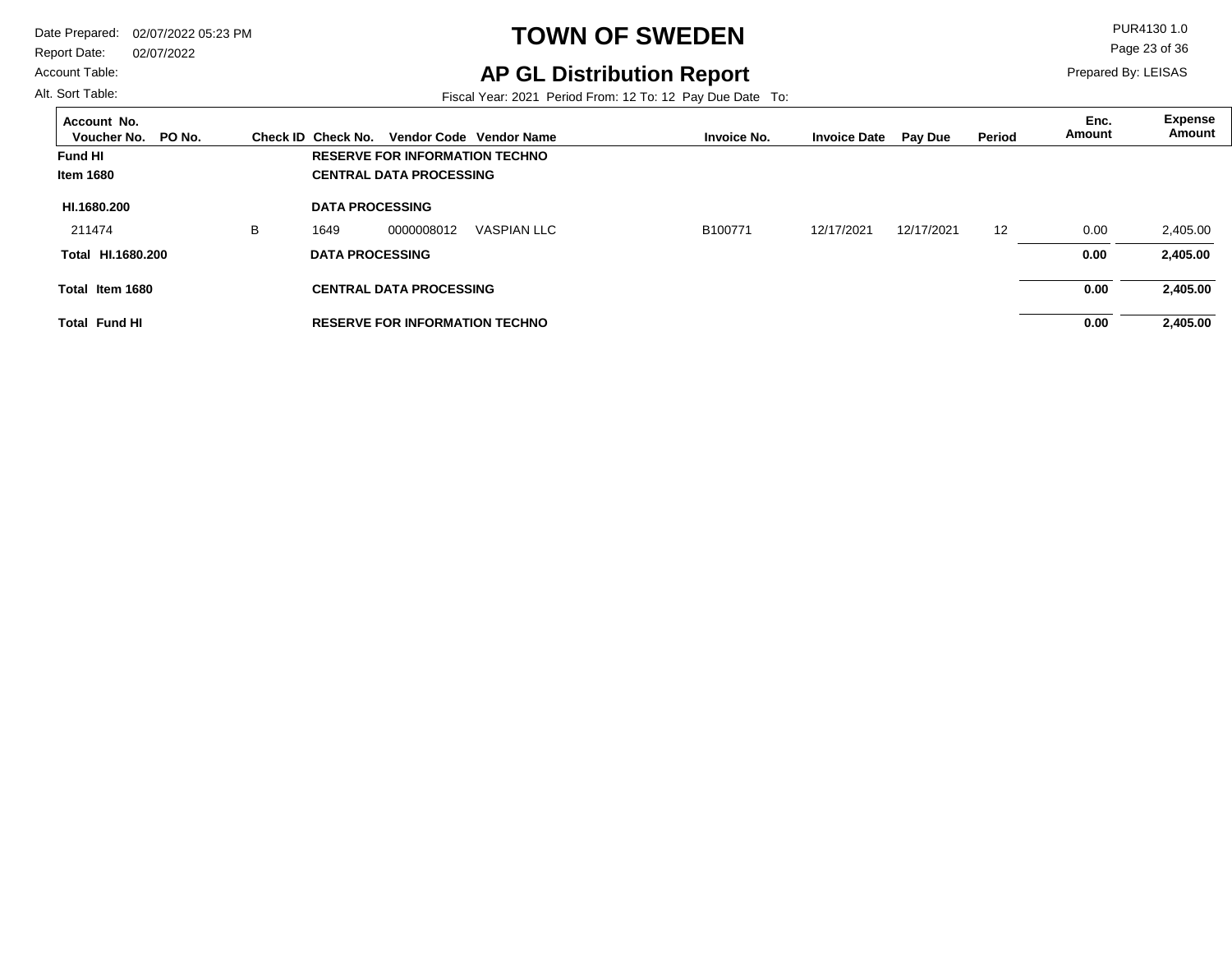Report Date: 02/07/2022

#### Account Table:

Alt. Sort Table:

# **TOWN OF SWEDEN** PUR4130 1.0

## **AP GL Distribution Report**

Fiscal Year: 2021 Period From: 12 To: 12 Pay Due Date To:

Page 24 of 36

| Account No.<br>PO No.<br>Voucher No. |   | Check ID Check No.     |                                    | Vendor Code Vendor Name | <b>Invoice No.</b> | <b>Invoice Date</b> | <b>Pay Due</b> | Period | Enc.<br>Amount | <b>Expense</b><br>Amount |
|--------------------------------------|---|------------------------|------------------------------------|-------------------------|--------------------|---------------------|----------------|--------|----------------|--------------------------|
| <b>Fund SL1</b>                      |   |                        | <b>SWEDEN HILLS LIGHTING</b>       |                         |                    |                     |                |        |                |                          |
| <b>Item 5182</b>                     |   | <b>STREET LIGHTING</b> |                                    |                         |                    |                     |                |        |                |                          |
| SL1.5182.400                         |   |                        | <b>STREET LIGHTING.CONTRACTUAL</b> |                         |                    |                     |                |        |                |                          |
| 211410                               | z | 13008                  | 0000001975                         | NATIONAL GRID           | 1221A              | 12/06/2021          | 12/06/2021     | 12     | 0.00           | 1,645.93                 |
| Total SL1.5182.400                   |   |                        | <b>STREET LIGHTING.CONTRACTUAL</b> |                         |                    |                     |                |        | 0.00           | 1,645.93                 |
| Total Item 5182                      |   | <b>STREET LIGHTING</b> |                                    |                         |                    |                     |                |        | 0.00           | 1,645.93                 |
| <b>Total Fund SL1</b>                |   |                        | <b>SWEDEN HILLS LIGHTING</b>       |                         |                    |                     |                |        | 0.00           | 1,645.93                 |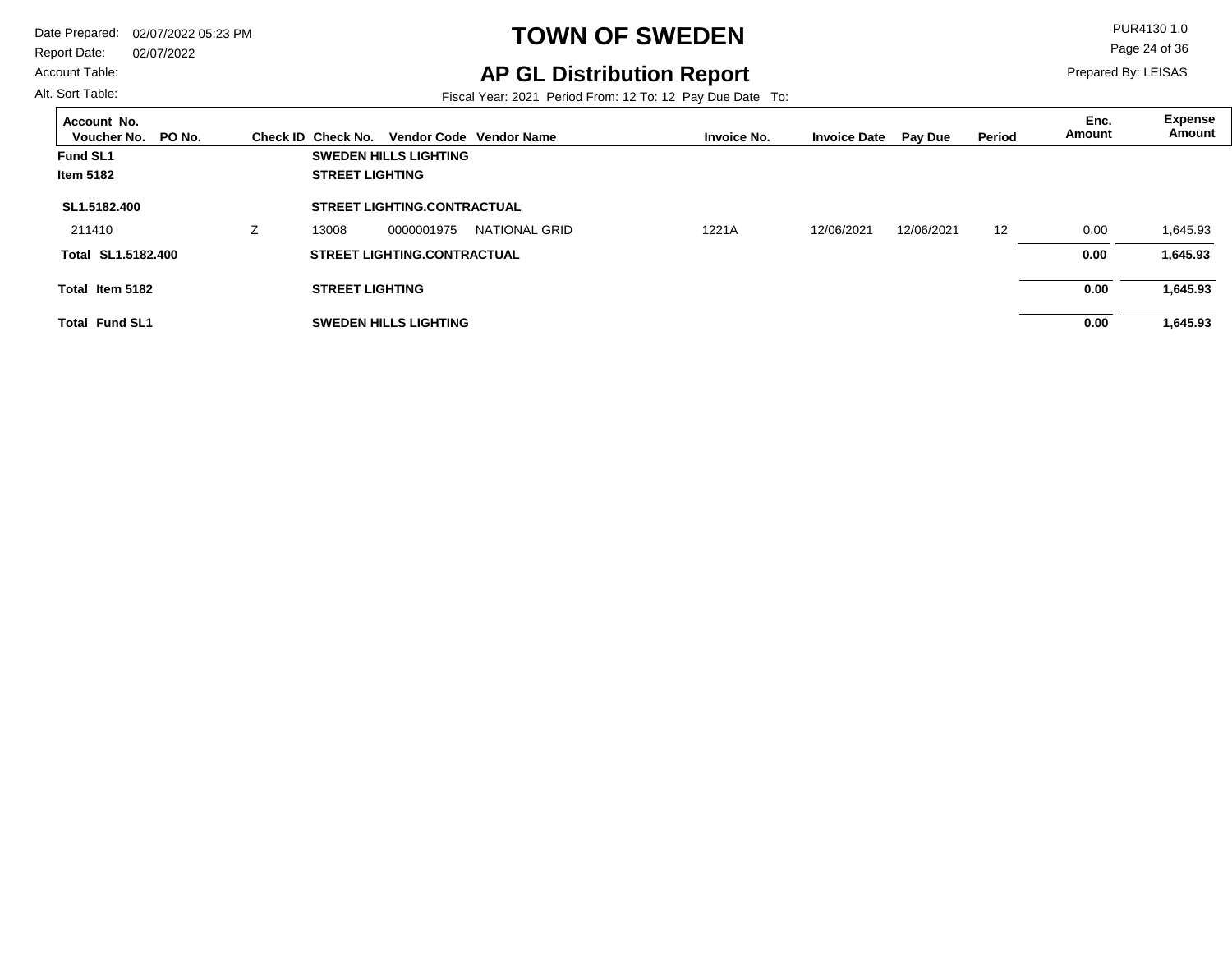Report Date: 02/07/2022

#### Account Table:

Alt. Sort Table:

# **TOWN OF SWEDEN** PUR4130 1.0

## **AP GL Distribution Report**

Fiscal Year: 2021 Period From: 12 To: 12 Pay Due Date To:

Page 25 of 36

| Account No.<br>PO No.<br>Voucher No. |   | Check ID Check No.     |                                    | Vendor Code Vendor Name | <b>Invoice No.</b> | <b>Invoice Date</b> | Pay Due    | <b>Period</b> | Enc.<br>Amount | <b>Expense</b><br>Amount |
|--------------------------------------|---|------------------------|------------------------------------|-------------------------|--------------------|---------------------|------------|---------------|----------------|--------------------------|
| Fund SL10                            |   |                        | <b>HERITAGE SQUARE LIGHTING</b>    |                         |                    |                     |            |               |                |                          |
| <b>Item 5182</b>                     |   | <b>STREET LIGHTING</b> |                                    |                         |                    |                     |            |               |                |                          |
| SL10.5182.400                        |   |                        | <b>STREET LIGHTING.CONTRACTUAL</b> |                         |                    |                     |            |               |                |                          |
| 211410                               | L | 13008                  | 0000001975                         | NATIONAL GRID           | 1221A              | 12/06/2021          | 12/06/2021 | 12            | 0.00           | 219.54                   |
| Total SL10.5182.400                  |   |                        | <b>STREET LIGHTING.CONTRACTUAL</b> |                         |                    |                     |            |               | 0.00           | 219.54                   |
| Total Item 5182                      |   | <b>STREET LIGHTING</b> |                                    |                         |                    |                     |            |               | 0.00           | 219.54                   |
| <b>Total Fund SL10</b>               |   |                        | <b>HERITAGE SQUARE LIGHTING</b>    |                         |                    |                     |            |               | 0.00           | 219.54                   |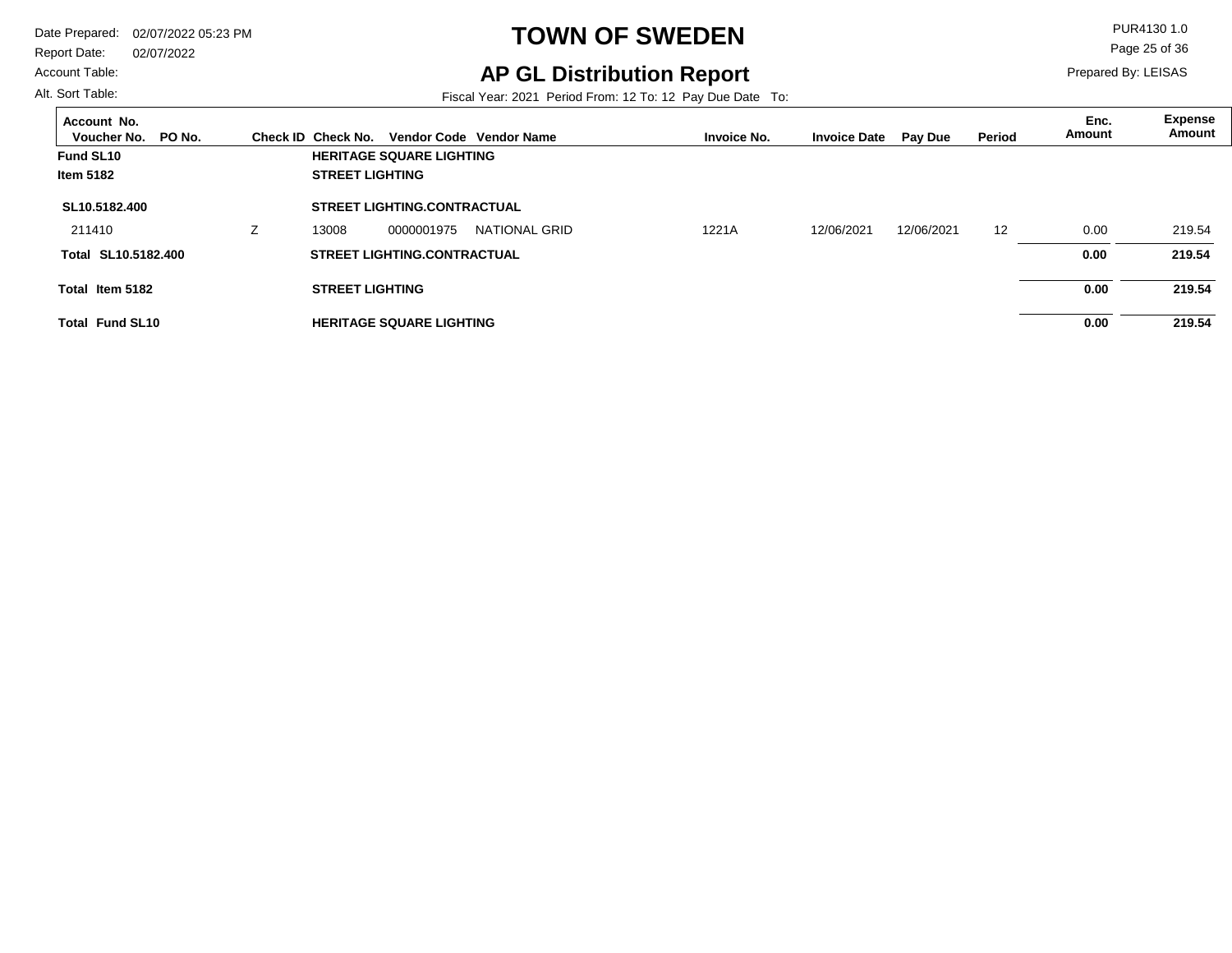Report Date: 02/07/2022

#### Account Table:

Alt. Sort Table:

# **TOWN OF SWEDEN** PUR4130 1.0

## **AP GL Distribution Report**

Fiscal Year: 2021 Period From: 12 To: 12 Pay Due Date To:

Page 26 of 36

| Account No.<br>PO No.<br>Voucher No. |   | Check ID Check No.     |                                    | Vendor Code Vendor Name | <b>Invoice No.</b> | <b>Invoice Date</b> | <b>Pay Due</b> | Period | Enc.<br>Amount | <b>Expense</b><br>Amount |
|--------------------------------------|---|------------------------|------------------------------------|-------------------------|--------------------|---------------------|----------------|--------|----------------|--------------------------|
| <b>Fund SL2</b>                      |   |                        | <b>CRESTVIEW ESTATES LIGHTING</b>  |                         |                    |                     |                |        |                |                          |
| <b>Item 5182</b>                     |   | <b>STREET LIGHTING</b> |                                    |                         |                    |                     |                |        |                |                          |
| SL2.5182.400                         |   |                        | <b>STREET LIGHTING.CONTRACTUAL</b> |                         |                    |                     |                |        |                |                          |
| 211410                               | Ζ | 13008                  | 0000001975                         | NATIONAL GRID           | 1221A              | 12/06/2021          | 12/06/2021     | 12     | 0.00           | 188.00                   |
| SL2.5182.400<br>Total                |   |                        | <b>STREET LIGHTING.CONTRACTUAL</b> |                         |                    |                     |                |        | 0.00           | 188.00                   |
| Total Item 5182                      |   | <b>STREET LIGHTING</b> |                                    |                         |                    |                     |                |        | 0.00           | 188.00                   |
| <b>Total Fund SL2</b>                |   |                        | <b>CRESTVIEW ESTATES LIGHTING</b>  |                         |                    |                     |                |        | 0.00           | 188.00                   |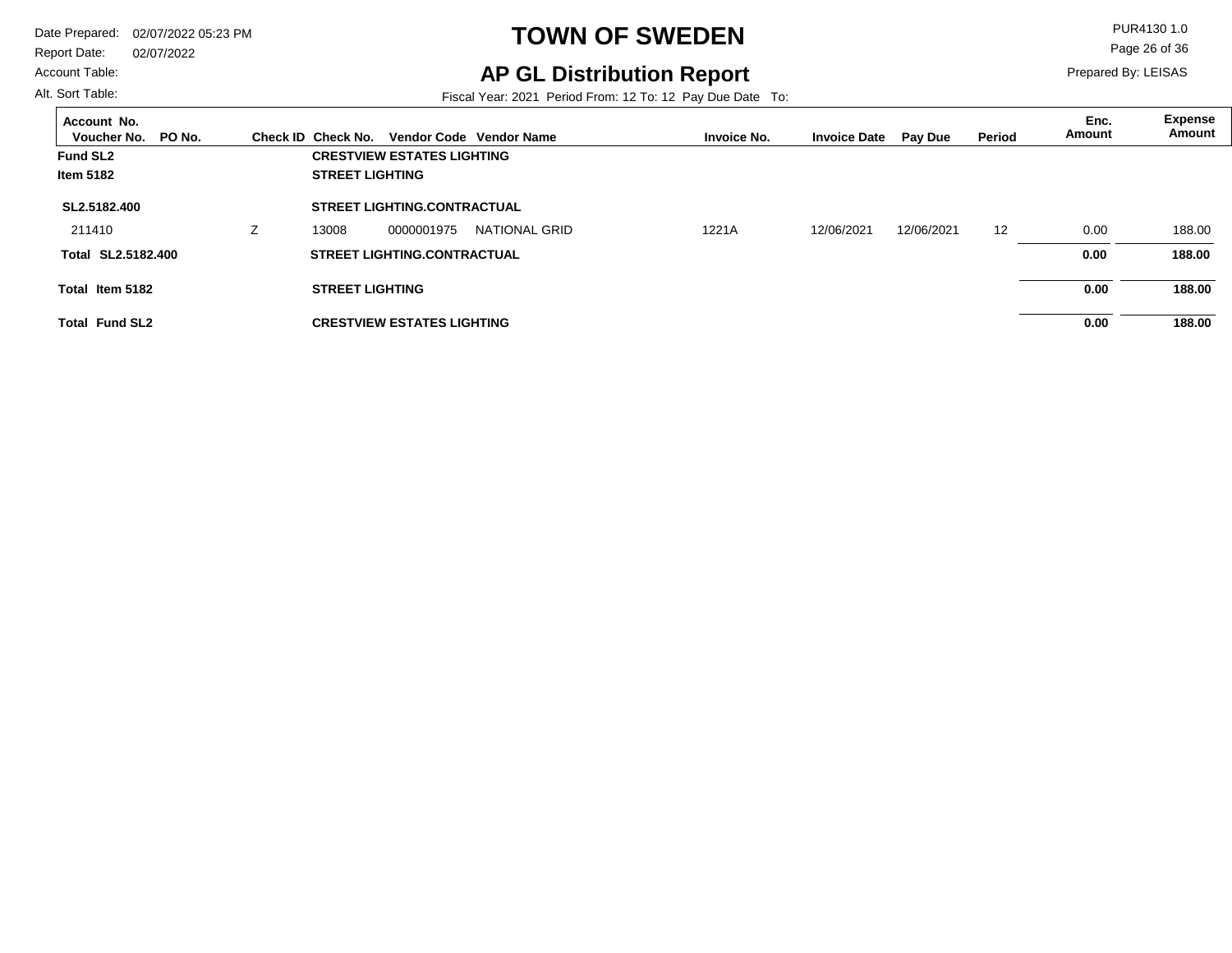Report Date: 02/07/2022

#### Account Table:

Alt. Sort Table:

# **TOWN OF SWEDEN** PUR4130 1.0

**AP GL Distribution Report**

Fiscal Year: 2021 Period From: 12 To: 12 Pay Due Date To:

Page 27 of 36

| Account No.<br>PO No.<br>Voucher No. | Check ID Check No.     |                                    | Vendor Code Vendor Name | <b>Invoice No.</b> | <b>Invoice Date</b> | <b>Pay Due</b> | <b>Period</b> | Enc.<br>Amount | <b>Expense</b><br>Amount |
|--------------------------------------|------------------------|------------------------------------|-------------------------|--------------------|---------------------|----------------|---------------|----------------|--------------------------|
| <b>Fund SL3</b>                      |                        | HILLTOP ESTATES LIGHTING           |                         |                    |                     |                |               |                |                          |
| <b>Item 5182</b>                     | <b>STREET LIGHTING</b> |                                    |                         |                    |                     |                |               |                |                          |
| SL3.5182.400                         |                        | <b>STREET LIGHTING.CONTRACTUAL</b> |                         |                    |                     |                |               |                |                          |
| 211410                               | 13008                  | 0000001975                         | NATIONAL GRID           | 1221A              | 12/06/2021          | 12/06/2021     | 12            | 0.00           | 1.473.77                 |
| Total SL3.5182.400                   |                        | <b>STREET LIGHTING.CONTRACTUAL</b> |                         |                    |                     |                |               | 0.00           | 1,473.77                 |
| Total Item 5182                      | <b>STREET LIGHTING</b> |                                    |                         |                    |                     |                |               | 0.00           | 1,473.77                 |
| <b>Total Fund SL3</b>                |                        | HILLTOP ESTATES LIGHTING           |                         |                    |                     |                |               | 0.00           | 1,473.77                 |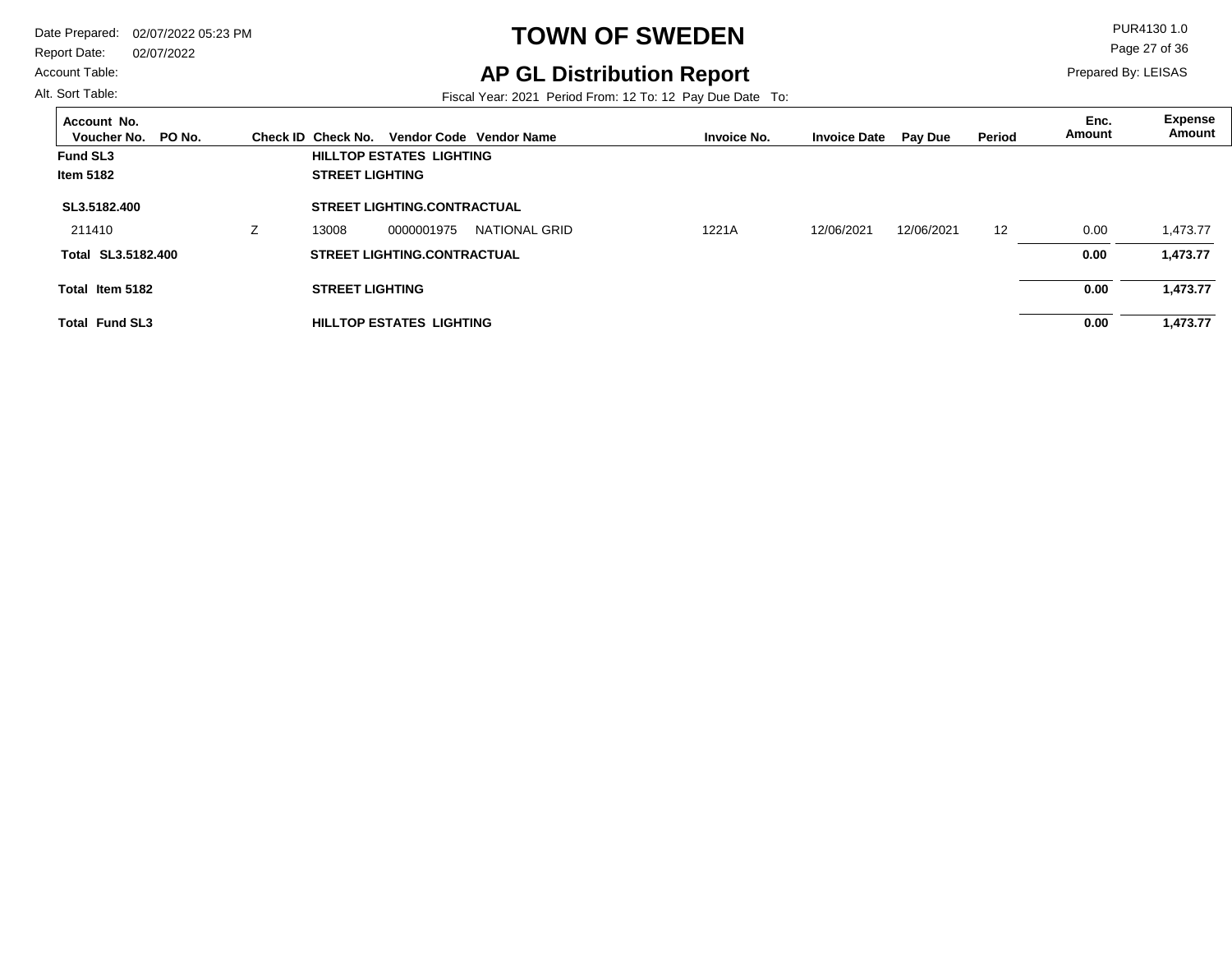Report Date: 02/07/2022

#### Account Table:

Alt. Sort Table:

# **TOWN OF SWEDEN** PUR4130 1.0

## **AP GL Distribution Report**

Fiscal Year: 2021 Period From: 12 To: 12 Pay Due Date To:

Page 28 of 36

| Account No.<br>PO No.<br>Voucher No. |    | Check ID Check No.     |                                    | Vendor Code Vendor Name | <b>Invoice No.</b> | <b>Invoice Date</b> | <b>Pay Due</b> | <b>Period</b> | Enc.<br>Amount | Expense<br>Amount |
|--------------------------------------|----|------------------------|------------------------------------|-------------------------|--------------------|---------------------|----------------|---------------|----------------|-------------------|
| <b>Fund SL4</b>                      |    |                        | <b>TALAMORA TRAIL LIGHTING</b>     |                         |                    |                     |                |               |                |                   |
| Item 5182                            |    | <b>STREET LIGHTING</b> |                                    |                         |                    |                     |                |               |                |                   |
| SL4.5182.400                         |    |                        | <b>STREET LIGHTING.CONTRACTUAL</b> |                         |                    |                     |                |               |                |                   |
| 211410                               | Z. | 13008                  | 0000001975                         | <b>NATIONAL GRID</b>    | 1221A              | 12/06/2021          | 12/06/2021     | 12            | 0.00           | 867.65            |
| Total SL4.5182.400                   |    |                        | <b>STREET LIGHTING.CONTRACTUAL</b> |                         |                    |                     |                |               | 0.00           | 867.65            |
| Total Item 5182                      |    | <b>STREET LIGHTING</b> |                                    |                         |                    |                     |                |               | 0.00           | 867.65            |
| <b>Total Fund SL4</b>                |    |                        | <b>TALAMORA TRAIL LIGHTING</b>     |                         |                    |                     |                |               | 0.00           | 867.65            |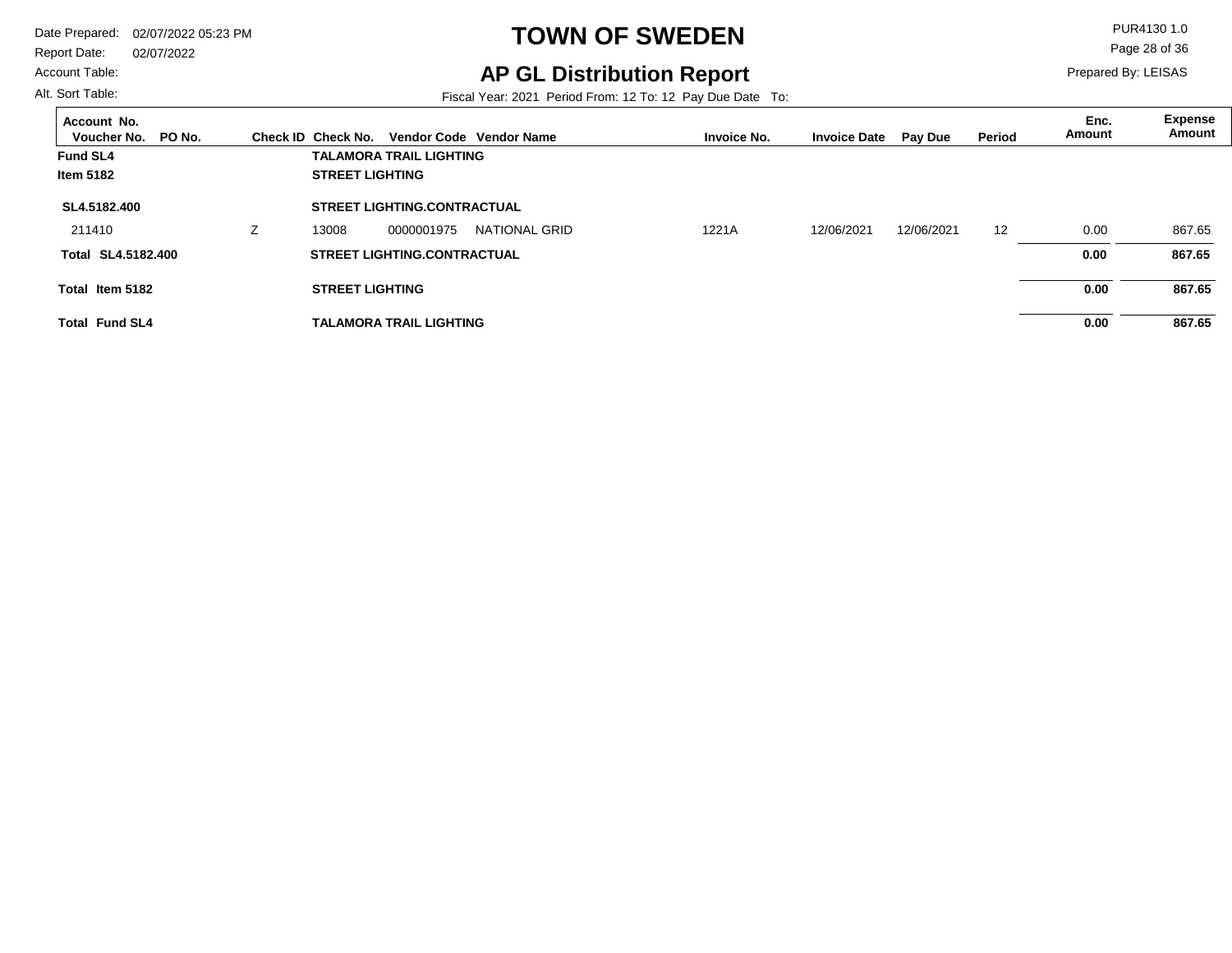Report Date: 02/07/2022

#### Account Table:

Alt. Sort Table:

# **TOWN OF SWEDEN** PUR4130 1.0

## **AP GL Distribution Report**

Fiscal Year: 2021 Period From: 12 To: 12 Pay Due Date To:

Page 29 of 36

| Account No.<br>Voucher No.<br>PO No. | Check ID Check No.     |                                    | Vendor Code Vendor Name | <b>Invoice No.</b> | <b>Invoice Date</b> | <b>Pay Due</b> | Period | Enc.<br>Amount | <b>Expense</b><br>Amount |
|--------------------------------------|------------------------|------------------------------------|-------------------------|--------------------|---------------------|----------------|--------|----------------|--------------------------|
| <b>Fund SL5</b>                      |                        | <b>FIELDSTONE ACRES</b>            |                         |                    |                     |                |        |                |                          |
| <b>Item 5182</b>                     | <b>STREET LIGHTING</b> |                                    |                         |                    |                     |                |        |                |                          |
| SL5.5182.400                         |                        | <b>STREET LIGHTING.CONTRACTUAL</b> |                         |                    |                     |                |        |                |                          |
| 211410                               | 13008                  | 0000001975                         | NATIONAL GRID           | 1221A              | 12/06/2021          | 12/06/2021     | 12     | 0.00           | 188.36                   |
| Total SL5.5182.400                   |                        | <b>STREET LIGHTING.CONTRACTUAL</b> |                         |                    |                     |                |        | 0.00           | 188.36                   |
| Total Item 5182                      | <b>STREET LIGHTING</b> |                                    |                         |                    |                     |                |        | 0.00           | 188.36                   |
| <b>Total Fund SL5</b>                |                        | <b>FIELDSTONE ACRES</b>            |                         |                    |                     |                |        | 0.00           | 188.36                   |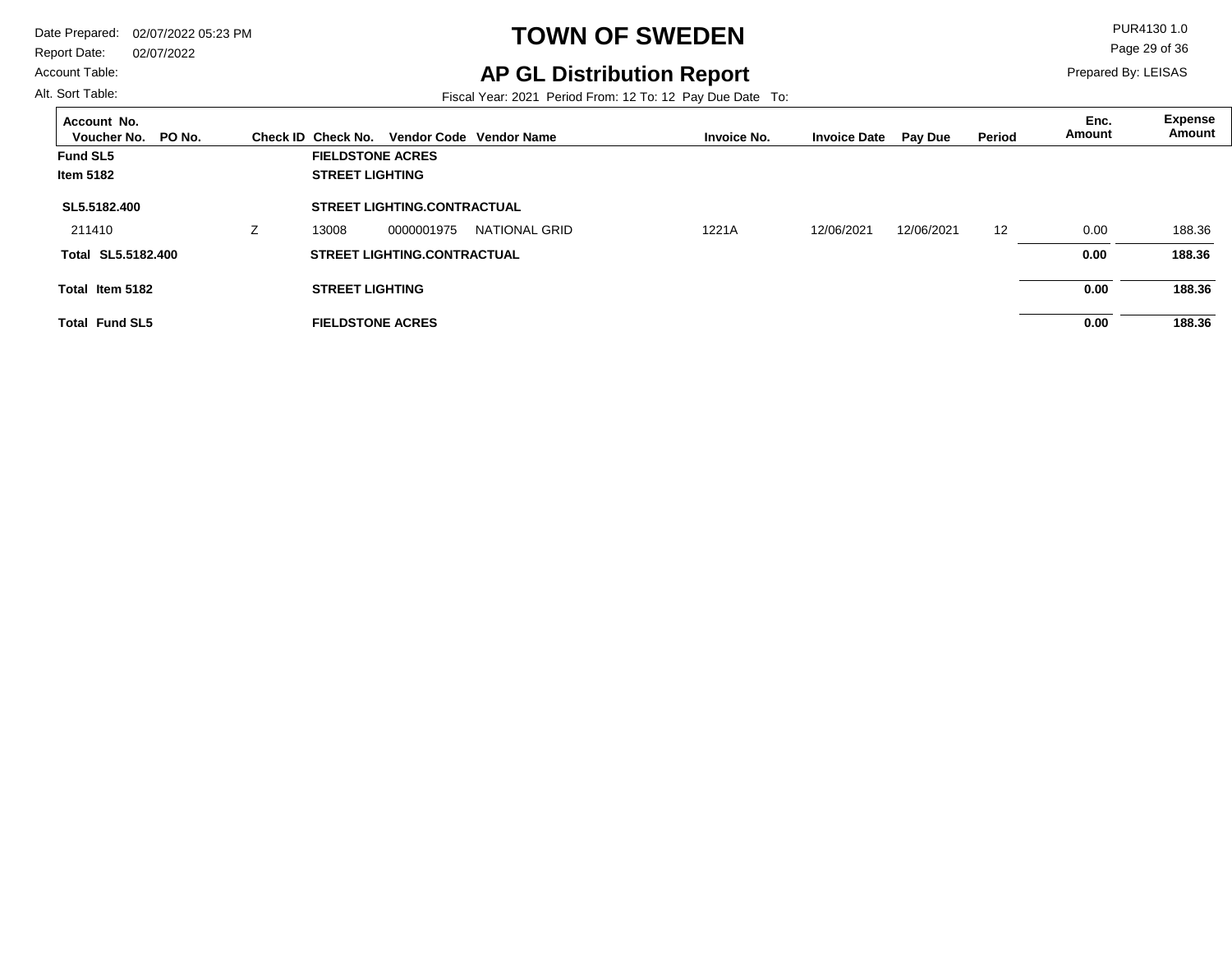Report Date: 02/07/2022

#### Account Table:

Alt. Sort Table:

 $\overline{a}$ 

# **TOWN OF SWEDEN** PUR4130 1.0

**AP GL Distribution Report**

Prepared By: LEISAS

Page 30 of 36

Fiscal Year: 2021 Period From: 12 To: 12 Pay Due Date To:

| Account No.<br>PO No.<br>Voucher No. | Check ID Check No.     |                                    | Vendor Code Vendor Name | <b>Invoice No.</b> | <b>Invoice Date</b> | <b>Pay Due</b> | Period | Enc.<br>Amount | <b>Expense</b><br>Amount |
|--------------------------------------|------------------------|------------------------------------|-------------------------|--------------------|---------------------|----------------|--------|----------------|--------------------------|
| <b>Fund SL6</b>                      | <b>NORTHVIEW</b>       |                                    |                         |                    |                     |                |        |                |                          |
| <b>Item 5182</b>                     | <b>STREET LIGHTING</b> |                                    |                         |                    |                     |                |        |                |                          |
| SL6.5182.400                         |                        | <b>STREET LIGHTING.CONTRACTUAL</b> |                         |                    |                     |                |        |                |                          |
| 211410                               | 13008                  | 0000001975                         | NATIONAL GRID           | 1221A              | 12/06/2021          | 12/06/2021     | 12     | 0.00           | 173.71                   |
| Total SL6.5182.400                   |                        | <b>STREET LIGHTING.CONTRACTUAL</b> |                         |                    |                     |                |        | 0.00           | 173.71                   |
| Total Item 5182                      | <b>STREET LIGHTING</b> |                                    |                         |                    |                     |                |        | 0.00           | 173.71                   |
| <b>Total Fund SL6</b>                | <b>NORTHVIEW</b>       |                                    |                         |                    |                     |                |        | 0.00           | 173.71                   |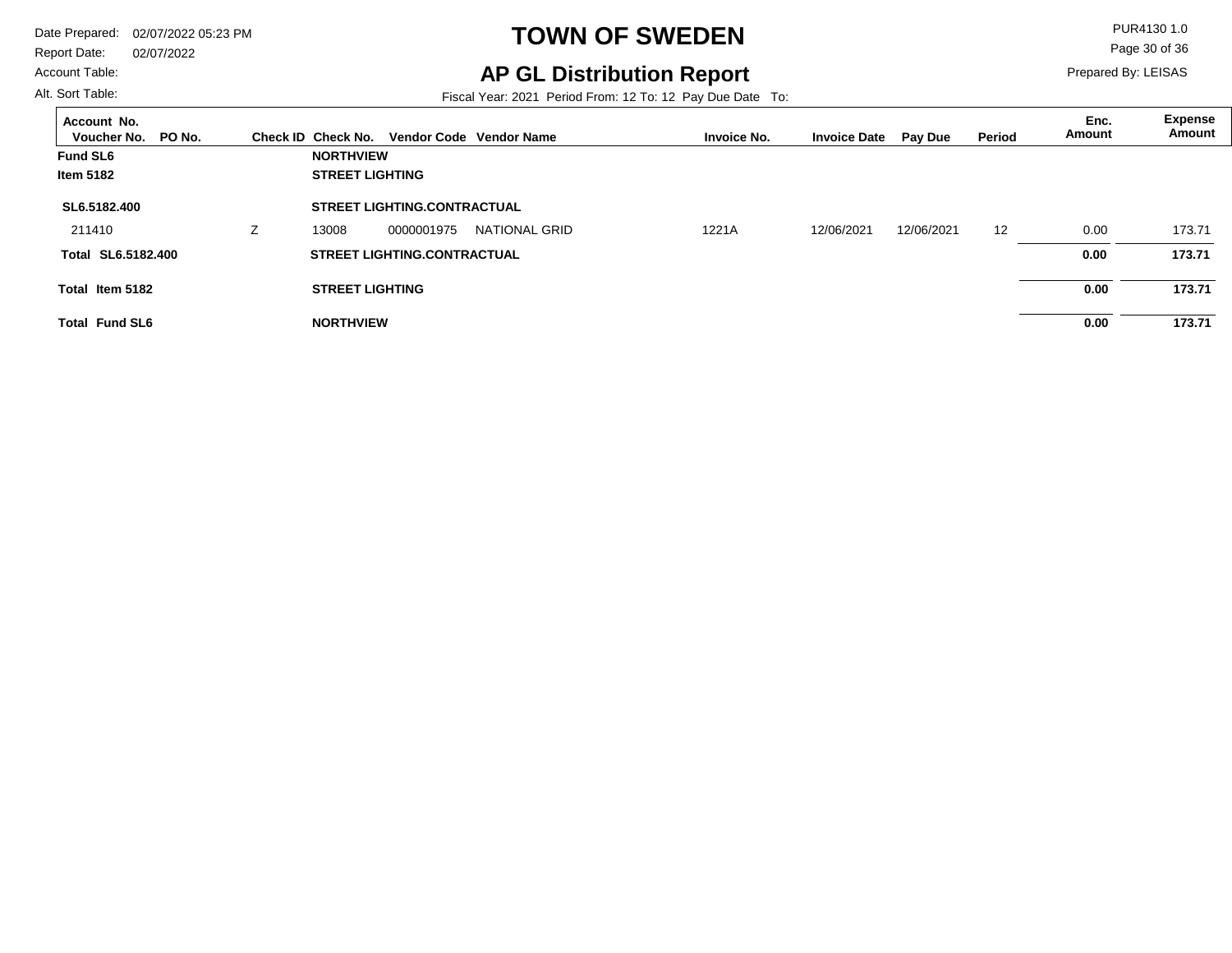Report Date: 02/07/2022

Account Table:

Alt. Sort Table:

# **TOWN OF SWEDEN** PUR4130 1.0

## **AP GL Distribution Report**

Fiscal Year: 2021 Period From: 12 To: 12 Pay Due Date To:

Page 31 of 36

| Account No.<br>PO No.<br>Voucher No. | Check ID Check No.     |                                    | Vendor Code Vendor Name | <b>Invoice No.</b> | <b>Invoice Date</b> | <b>Pay Due</b> | Period | Enc.<br>Amount | <b>Expense</b><br>Amount |
|--------------------------------------|------------------------|------------------------------------|-------------------------|--------------------|---------------------|----------------|--------|----------------|--------------------------|
| <b>Fund SL8</b>                      |                        | <b>WALMART LIGHTING DISTRICT</b>   |                         |                    |                     |                |        |                |                          |
| <b>Item 5182</b>                     | <b>STREET LIGHTING</b> |                                    |                         |                    |                     |                |        |                |                          |
| SL8.5182.400                         |                        | <b>STREET LIGHTING.CONTRACTUAL</b> |                         |                    |                     |                |        |                |                          |
| 211355                               | 12960                  | 0000001975                         | NATIONAL GRID           | 11302021           | 11/30/2021          | 11/30/2021     | 12     | 0.00           | 61.99                    |
| 211525                               | 13092                  | 0000001975                         | NATIONAL GRID           | 12302021FIN        | 12/30/2021          | 12/30/2021     | 12     | 0.00           | 87.79                    |
| SL8.5182.400<br>Total                |                        | <b>STREET LIGHTING.CONTRACTUAL</b> |                         |                    |                     |                |        | 0.00           | 149.78                   |
| Total Item 5182                      | <b>STREET LIGHTING</b> |                                    |                         |                    |                     |                |        | 0.00           | 149.78                   |
| <b>Total Fund SL8</b>                |                        | <b>WALMART LIGHTING DISTRICT</b>   |                         |                    |                     |                |        | 0.00           | 149.78                   |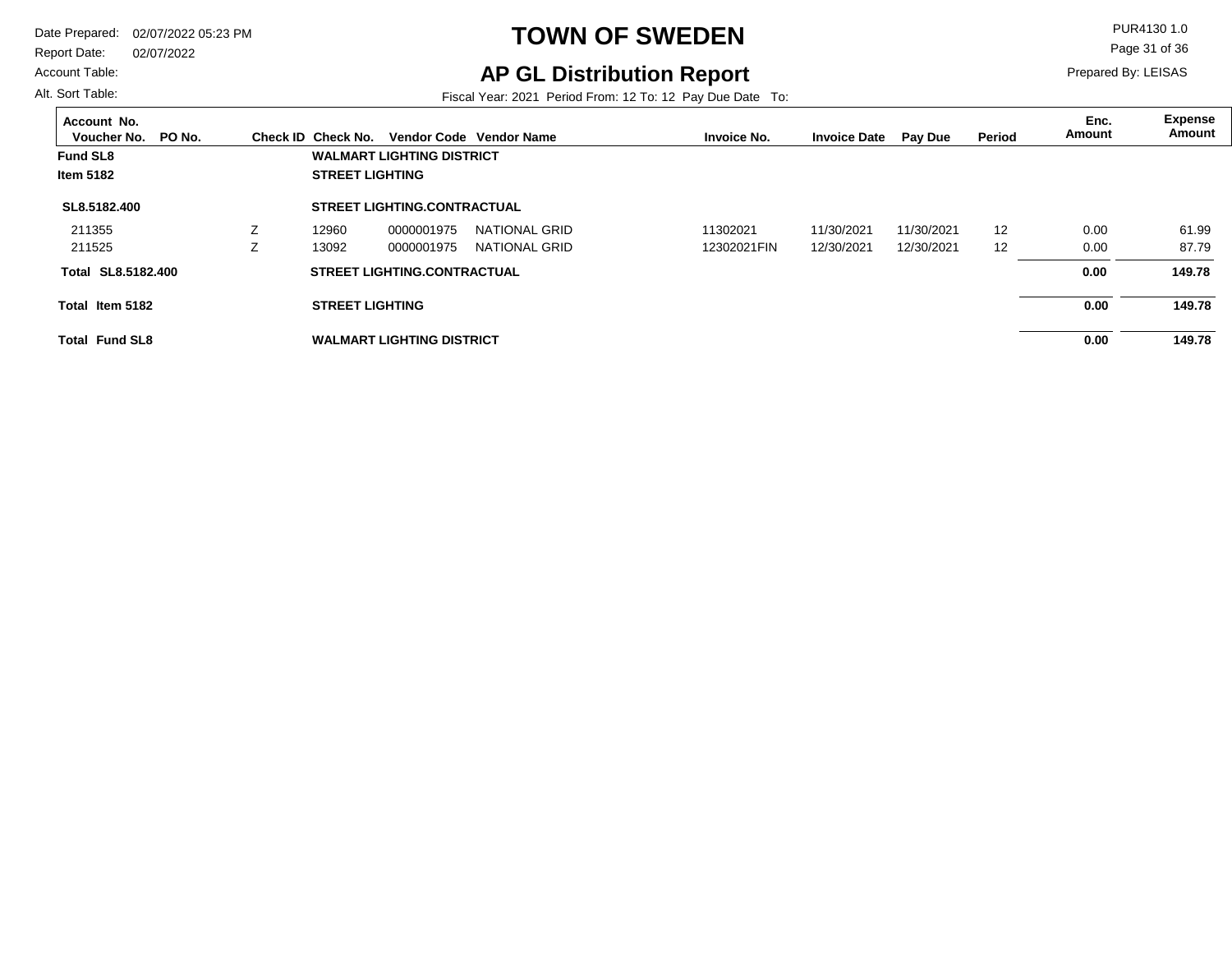Report Date: 02/07/2022

#### Account Table:

Alt. Sort Table:

# **TOWN OF SWEDEN** PUR4130 1.0

## **AP GL Distribution Report**

Fiscal Year: 2021 Period From: 12 To: 12 Pay Due Date To:

Page 32 of 36

| Account No.<br>PO No.<br>Voucher No. | Check ID Check No.     |                                    | Vendor Code Vendor Name | <b>Invoice No.</b> | <b>Invoice Date</b> | <b>Pay Due</b> | Period | Enc.<br>Amount | <b>Expense</b><br>Amount |
|--------------------------------------|------------------------|------------------------------------|-------------------------|--------------------|---------------------|----------------|--------|----------------|--------------------------|
| <b>Fund SL9</b>                      |                        | NATHANIEL POOLE TRAIL LIGHTING     |                         |                    |                     |                |        |                |                          |
| <b>Item 5182</b>                     | <b>STREET LIGHTING</b> |                                    |                         |                    |                     |                |        |                |                          |
| SL9.5182.400                         |                        | <b>STREET LIGHTING.CONTRACTUAL</b> |                         |                    |                     |                |        |                |                          |
| 211410                               | 13008                  | 0000001975                         | NATIONAL GRID           | 1221A              | 12/06/2021          | 12/06/2021     | 12     | 0.00           | 173.71                   |
| Total SL9.5182.400                   |                        | <b>STREET LIGHTING.CONTRACTUAL</b> |                         |                    |                     |                |        | 0.00           | 173.71                   |
| Total Item 5182                      | <b>STREET LIGHTING</b> |                                    |                         |                    |                     |                |        | 0.00           | 173.71                   |
| <b>Total Fund SL9</b>                |                        | NATHANIEL POOLE TRAIL LIGHTING     |                         |                    |                     |                |        | 0.00           | 173.71                   |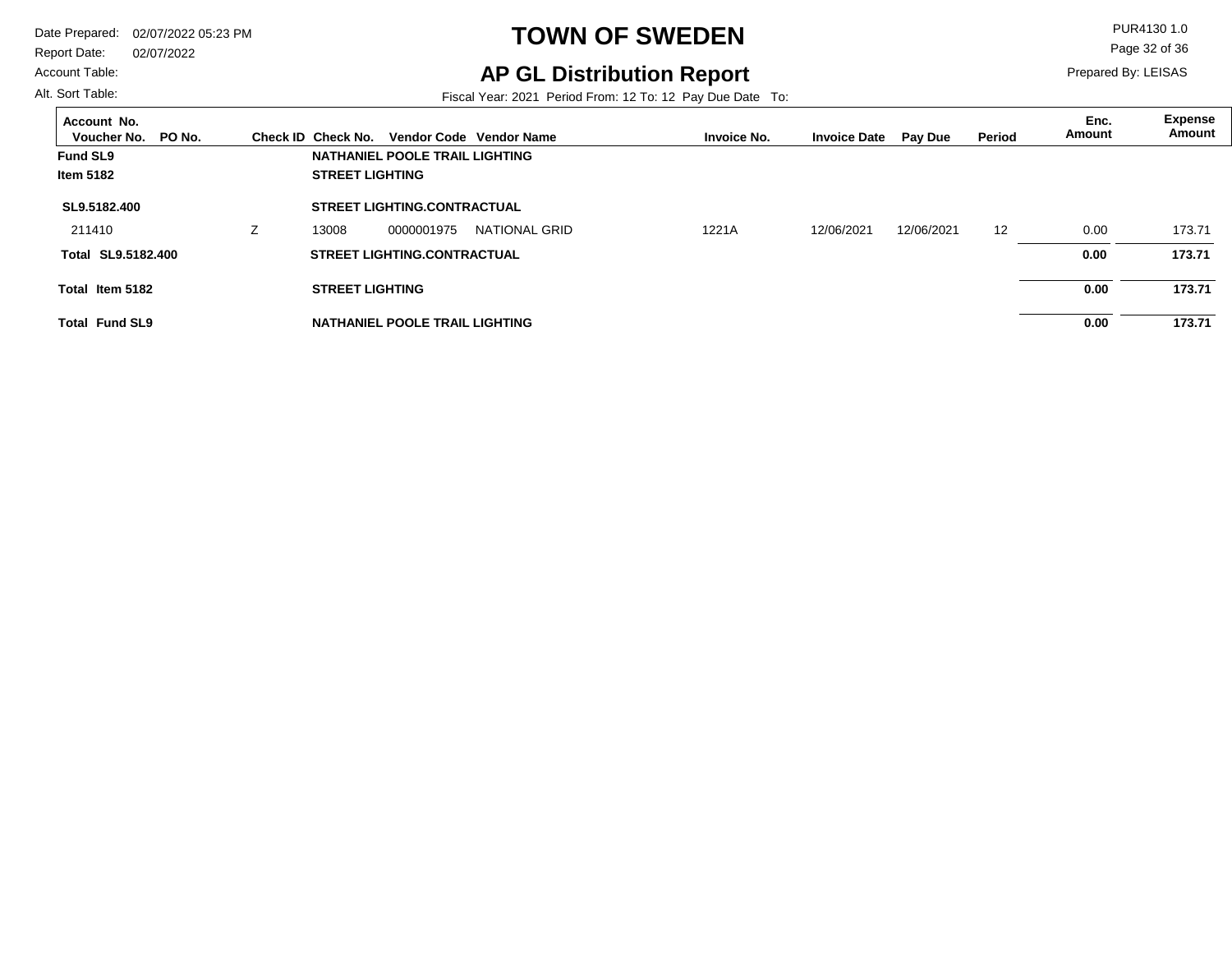Report Date: 02/07/2022

#### Account Table:

Alt. Sort Table:

# **TOWN OF SWEDEN** PUR4130 1.0

## **AP GL Distribution Report**

Fiscal Year: 2021 Period From: 12 To: 12 Pay Due Date To:

Page 33 of 36

| Account No.<br>Voucher No.<br>PO No. |   | Check ID Check No.       |                           | Vendor Code Vendor Name |          | <b>Invoice No.</b> | <b>Invoice Date</b> | <b>Pay Due</b> | <b>Period</b> | Enc.<br>Amount | Expense<br>Amount |
|--------------------------------------|---|--------------------------|---------------------------|-------------------------|----------|--------------------|---------------------|----------------|---------------|----------------|-------------------|
| <b>Fund SP</b>                       |   |                          | <b>SPECIAL PARKS FUND</b> |                         |          |                    |                     |                |               |                |                   |
| Item 7110                            |   | <b>PARKS</b>             |                           |                         |          |                    |                     |                |               |                |                   |
| SP.7110.400                          |   | <b>PARKS.CONTRACTUAL</b> |                           |                         |          |                    |                     |                |               |                |                   |
| 211441                               | Z | 13036                    | 0000001975                | <b>NATIONAL GRID</b>    | 12142021 |                    | 12/14/2021          | 12/14/2021     | 12            | 0.00           | 31.10             |
| <b>Total SP.7110.400</b>             |   | <b>PARKS.CONTRACTUAL</b> |                           |                         |          |                    |                     |                |               | 0.00           | 31.10             |
| Total Item 7110                      |   | <b>PARKS</b>             |                           |                         |          |                    |                     |                |               | 0.00           | 31.10             |
| <b>Total Fund SP</b>                 |   |                          | <b>SPECIAL PARKS FUND</b> |                         |          |                    |                     |                |               | 0.00           | 31.10             |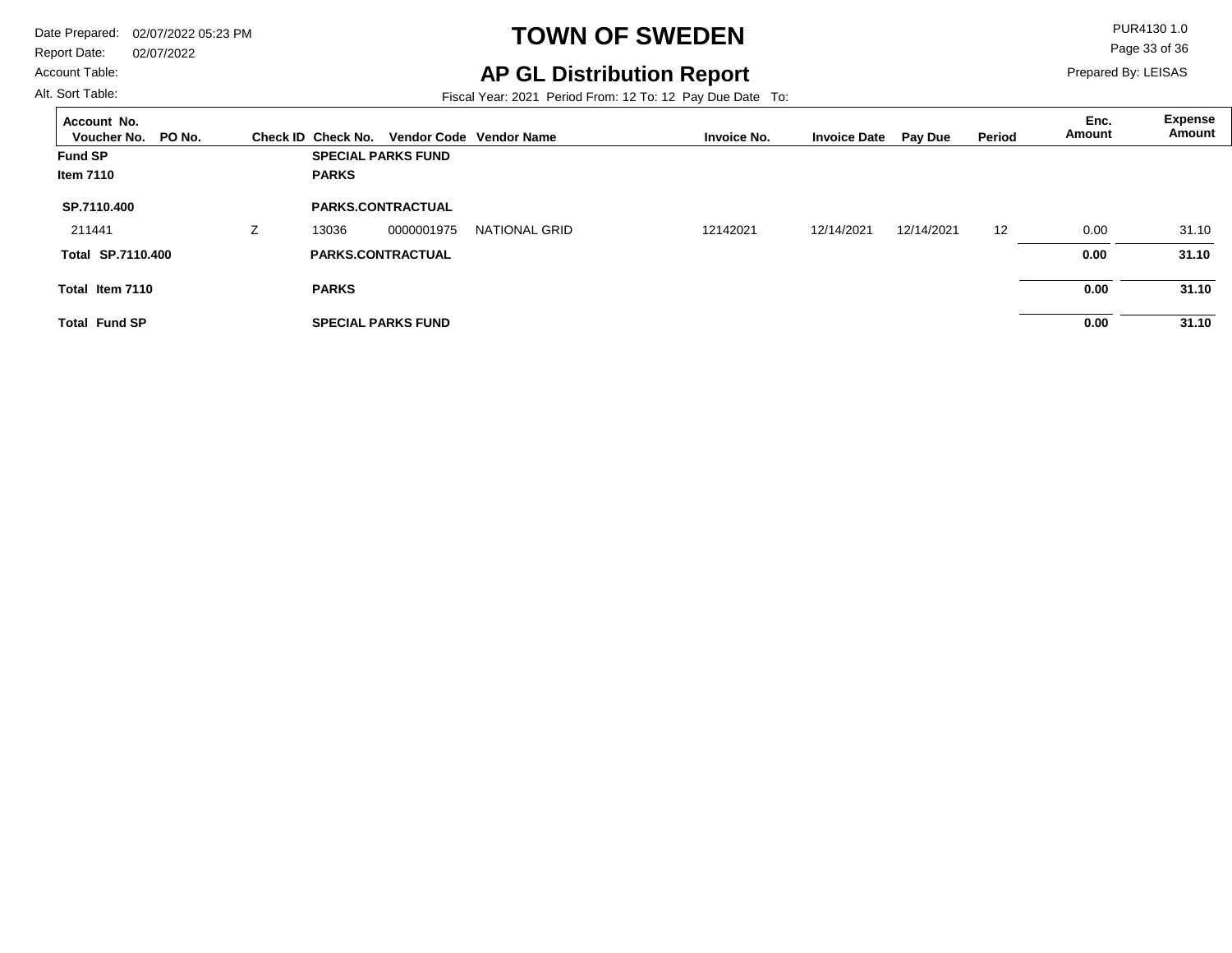Report Date: 02/07/2022

#### Account Table:

Alt. Sort Table:

# **TOWN OF SWEDEN** PUR4130 1.0

## **AP GL Distribution Report**

Fiscal Year: 2021 Period From: 12 To: 12 Pay Due Date To:

Page 34 of 36

| Account No.<br>PO No.<br>Voucher No. |          | Check ID Check No.     |                                  | Vendor Code Vendor Name                    | <b>Invoice No.</b> | <b>Invoice Date</b> | <b>Pay Due</b> | Period            | Enc.<br>Amount | Expense<br>Amount |
|--------------------------------------|----------|------------------------|----------------------------------|--------------------------------------------|--------------------|---------------------|----------------|-------------------|----------------|-------------------|
| <b>Fund SS</b>                       |          |                        | <b>SWEDEN CONSOLIDATED SEWER</b> |                                            |                    |                     |                |                   |                |                   |
| <b>Item 8120</b>                     |          | <b>SANITARY SEWERS</b> |                                  |                                            |                    |                     |                |                   |                |                   |
| SS.8120.400                          |          |                        |                                  | <b>SEWER COLLECTION SYSTEM.CONTRACTUAL</b> |                    |                     |                |                   |                |                   |
| 211281                               |          | 12918                  | 0000001153                       | <b>BLAIR SUPPLY CORP</b>                   | 1252569            | 11/30/2021          | 11/30/2021     | 12                | 0.00           | 47.46             |
| 211441                               | <u>L</u> | 13036                  | 0000001975                       | NATIONAL GRID                              | 12142021           | 12/14/2021          | 12/14/2021     | $12 \overline{ }$ | 0.00           | 149.05            |
| <b>Total SS.8120.400</b>             |          |                        |                                  | SEWER COLLECTION SYSTEM.CONTRACTUAL        |                    |                     |                |                   | 0.00           | 196.51            |
| Total Item 8120                      |          | <b>SANITARY SEWERS</b> |                                  |                                            |                    |                     |                |                   | 0.00           | 196.51            |
| <b>Total Fund SS</b>                 |          |                        | <b>SWEDEN CONSOLIDATED SEWER</b> |                                            |                    |                     |                |                   | 0.00           | 196.51            |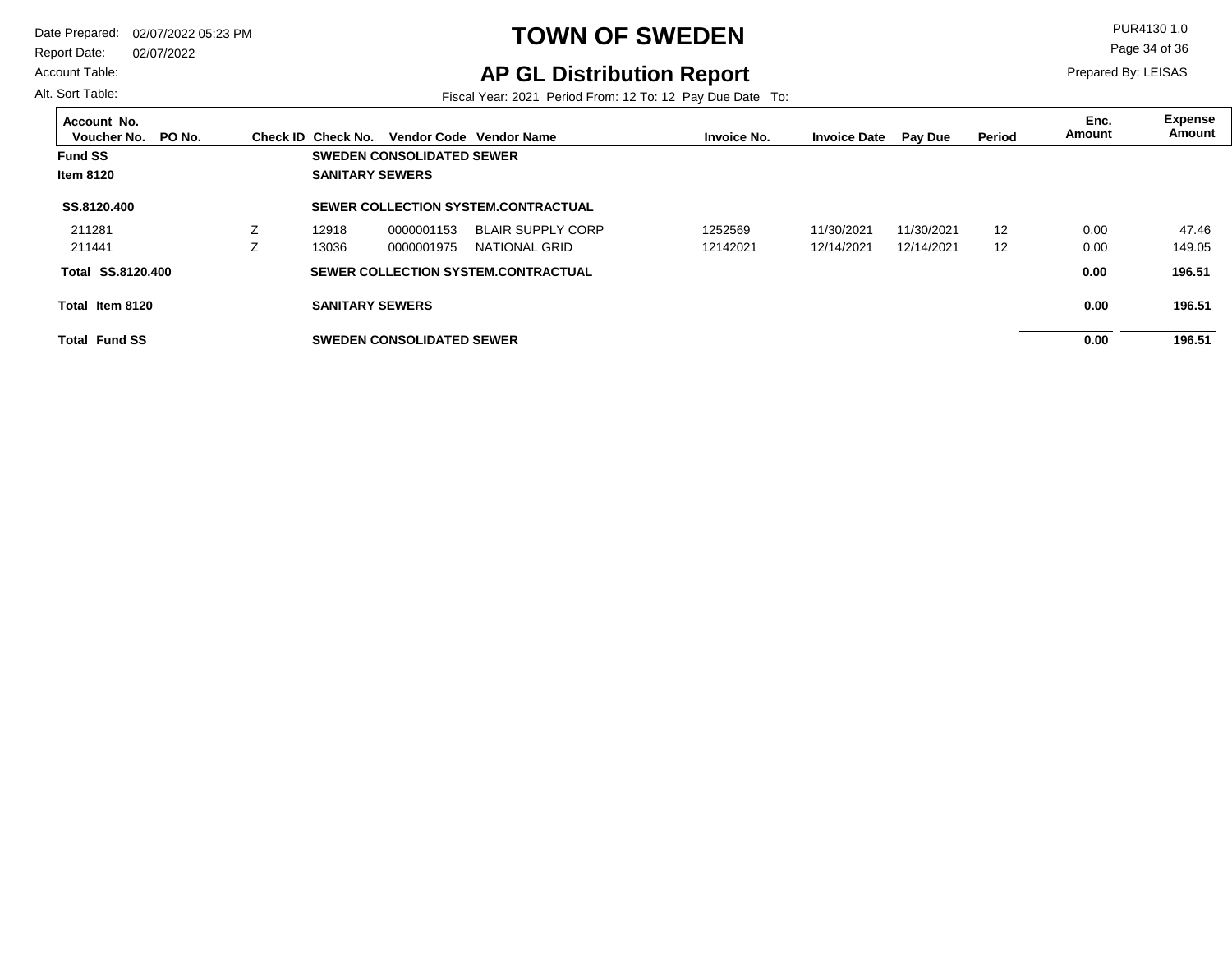Report Date: 02/07/2022

Account Table:

Alt. Sort Table:

# **TOWN OF SWEDEN** PUR4130 1.0

**AP GL Distribution Report**

Fiscal Year: 2021 Period From: 12 To: 12 Pay Due Date To:

Page 35 of 36

| Account No.<br>PO No.<br>Voucher No. |   | Check ID Check No.     |                              | Vendor Code Vendor Name             | <b>Invoice No.</b> | <b>Invoice Date</b> | <b>Pay Due</b> | Period            | Enc.<br>Amount | <b>Expense</b><br>Amount |
|--------------------------------------|---|------------------------|------------------------------|-------------------------------------|--------------------|---------------------|----------------|-------------------|----------------|--------------------------|
| <b>Fund SS4</b>                      |   |                        | <b>HERITAGE SQUARE SEWER</b> |                                     |                    |                     |                |                   |                |                          |
| <b>Item 8120</b>                     |   | <b>SANITARY SEWERS</b> |                              |                                     |                    |                     |                |                   |                |                          |
| SS4.8120.400                         |   |                        |                              | SEWER COLLECTION SYSTEM.CONTRACTUAL |                    |                     |                |                   |                |                          |
| 211312                               | Z | 12929                  | 0000004240                   | CUMMINS-WAGNER HOLDINGS INC         | 12346              | 11/30/2021          | 11/30/2021     | $12 \overline{ }$ | 0.00           | 4,623.88                 |
| 211441                               |   | 13036                  | 0000001975                   | NATIONAL GRID                       | 12142021           | 12/14/2021          | 12/14/2021     | $12 \overline{ }$ | 0.00           | 181.40                   |
| 211546                               |   | 13074                  | 0000004240                   | CUMMINS-WAGNER HOLDINGS INC         | ROCH13384          | 12/30/2021          | 12/30/2021     | 12                | 0.00           | 1,467.00                 |
| SS4.8120.400<br>Total                |   |                        |                              | SEWER COLLECTION SYSTEM.CONTRACTUAL |                    |                     |                |                   | 0.00           | 6,272.28                 |
| Total Item 8120                      |   | <b>SANITARY SEWERS</b> |                              |                                     |                    |                     |                |                   | 0.00           | 6,272.28                 |
| <b>Total Fund SS4</b>                |   |                        | <b>HERITAGE SQUARE SEWER</b> |                                     |                    |                     |                |                   | 0.00           | 6,272.28                 |
| <b>Grand Total</b>                   |   |                        |                              |                                     |                    |                     |                |                   | 0.00           | 571.069.44               |

| Dept. No. | <b>Name</b>                         | <b>Enc. Amount</b> | Exp. Amount |
|-----------|-------------------------------------|--------------------|-------------|
| 1010      | <b>TOWN BOARD</b>                   | 0.00               | 1,209.20    |
| 1110      | <b>JUSTICES</b>                     | 0.00               | 2,109.95    |
| 1220      | <b>SUPERVISOR</b>                   | 0.00               | 2,297.63    |
| 1310      | DIRECTOR OF FINANCE                 | 0.00               | 1,728.69    |
| 1330      | <b>TAX COLLECTION</b>               | 0.00               | 77.70       |
| 1355      | <b>ASSESSMENT</b>                   | 0.00               | 96.99       |
| 1410      | <b>CLERK</b>                        | 0.00               | 1,206.19    |
| 1420      | <b>ATTORNEY</b>                     | 0.00               | 27,599.05   |
| 1440      | <b>ENGINEER</b>                     | 0.00               | 51,183.15   |
| 1610      | <b>BUILDINGS &amp; GROUNDS</b>      | 0.00               | 565.65      |
| 1620      | <b>BUILDINGS</b>                    | 0.00               | 7,730.12    |
| 1621      | <b>SWEDEN CENTER</b>                | 0.00               | 1,289.45    |
| 1622      | <b>COMMUNITY CENTER</b>             | 0.00               | 10,300.48   |
| 1660      | <b>CENTRAL STOREROOM</b>            | 0.00               | 166.28      |
| 1662      | <b>COMMUNITY CENTER</b>             | 0.00               | 99.99       |
| 1670      | <b>CENTRAL PRINTING AND MAILING</b> | 0.00               | 3,698.40    |
| 1680      | <b>CENTRAL DATA PROCESSING</b>      | 0.00               | 12,862.84   |
| 3310      | <b>TRAFFIC CONTROL</b>              | 0.00               | 765.12      |
| 3510      | CONTROL OF DOGS                     | 0.00               | 1,625.00    |
| 3620      | <b>SAFETY INSPECTION</b>            | 0.00               | 1,237.41    |
| 4010      | PUBLIC HEALTH                       | 0.00               | 285.50      |
| 5010      | <b>HIGHWAY SUPERINTENDANT</b>       | 0.00               | 471.00      |
| 5110      | <b>GENERAL REPAIRS</b>              | 0.00               | 37,568.98   |
| 5130      | <b>MACHINERY</b>                    | 0.00               | 23.599.56   |